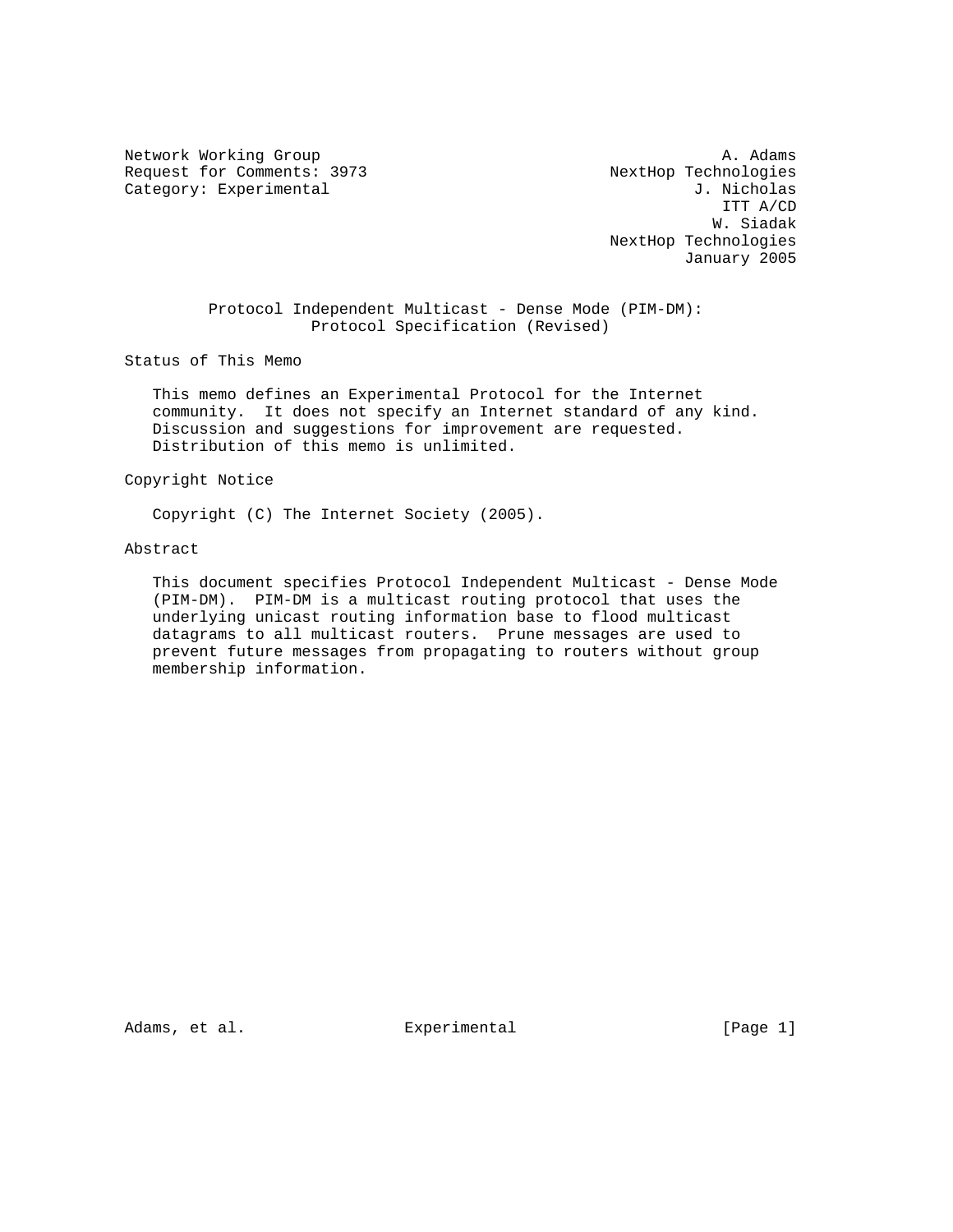Table of Contents

| 1. |      |                                                                                              |  | 4              |
|----|------|----------------------------------------------------------------------------------------------|--|----------------|
| 2. |      |                                                                                              |  | $\overline{4}$ |
|    | 2.1. | Definitions $\cdots$ $\cdots$ $\cdots$ $\cdots$ $\cdots$ $\cdots$ $\cdots$ $\cdots$ $\cdots$ |  | $\overline{4}$ |
|    | 2.2. | Pseudocode Notation                                                                          |  | 5              |
| 3. |      |                                                                                              |  | 5              |
| 4. |      |                                                                                              |  | $6\phantom{a}$ |
|    | 4.1  |                                                                                              |  | 7              |
|    |      | General Purpose State<br>4.1.1.                                                              |  | 7              |
|    |      | 4.1.2. $(S, G)$ State                                                                        |  | 8              |
|    |      | State Summarization Macros<br>4.1.3.                                                         |  | 8              |
|    | 4.2. | Data Packet Forwarding Rules 10                                                              |  |                |
|    | 4.3. |                                                                                              |  |                |
|    |      | 4.3.1.<br>Sending Hello Messages 11                                                          |  |                |
|    |      | 4.3.2.<br>Receiving Hello Messages 11                                                        |  |                |
|    |      | 4.3.3.<br>Hello Message Hold Time $\ldots$ , 12                                              |  |                |
|    |      | 4.3.4.<br>Handling Router Failures 12                                                        |  |                |
|    |      | Reducing Prune Propagation Delay on LANs 13<br>4.3.5.                                        |  |                |
|    | 4.4. | PIM-DM Prune, Join, and Graft Messages 13                                                    |  |                |
|    |      | Upstream Prune, Join, and Graft Messages 14<br>4.4.1.                                        |  |                |
|    |      | 4.4.1.1.<br>Transitions from the Forwarding                                                  |  |                |
|    |      | $(F)$ State 17                                                                               |  |                |
|    |      | Transitions from the Pruned<br>4.4.1.2.                                                      |  |                |
|    |      |                                                                                              |  |                |
|    |      | $(P)$ State 18<br>Transitions from the AckPending                                            |  |                |
|    |      | 4.4.1.3.                                                                                     |  |                |
|    |      | $AP)$ State 19                                                                               |  |                |
|    |      | Downstream Prune, Join, and Graft Messages 21<br>4.4.2.                                      |  |                |
|    |      | 4.4.2.1.<br>Transitions from the NoInfo State 23                                             |  |                |
|    |      | 4.4.2.2.<br>Transitions from the PrunePending                                                |  |                |
|    |      | $(PP)$ State 24                                                                              |  |                |
|    |      | Transitions from the Prune<br>4.4.2.3.                                                       |  |                |
|    |      | $(P)$ State 25                                                                               |  |                |
|    | 4.5. | State Refresh                                                                                |  |                |
|    |      | 4.5.1. Forwarding of State Refresh Messages 26                                               |  |                |
|    |      | State Refresh Message Origination 28<br>4.5.2.                                               |  |                |
|    |      | 4.5.2.1.<br>Transitions from the NotOriginator                                               |  |                |
|    |      | (NO) State 29                                                                                |  |                |
|    |      | Transitions from the Originator<br>4.5.2.2.                                                  |  |                |
|    |      | $(0)$ State 29                                                                               |  |                |

Adams, et al. Experimental Experimental [Page 2]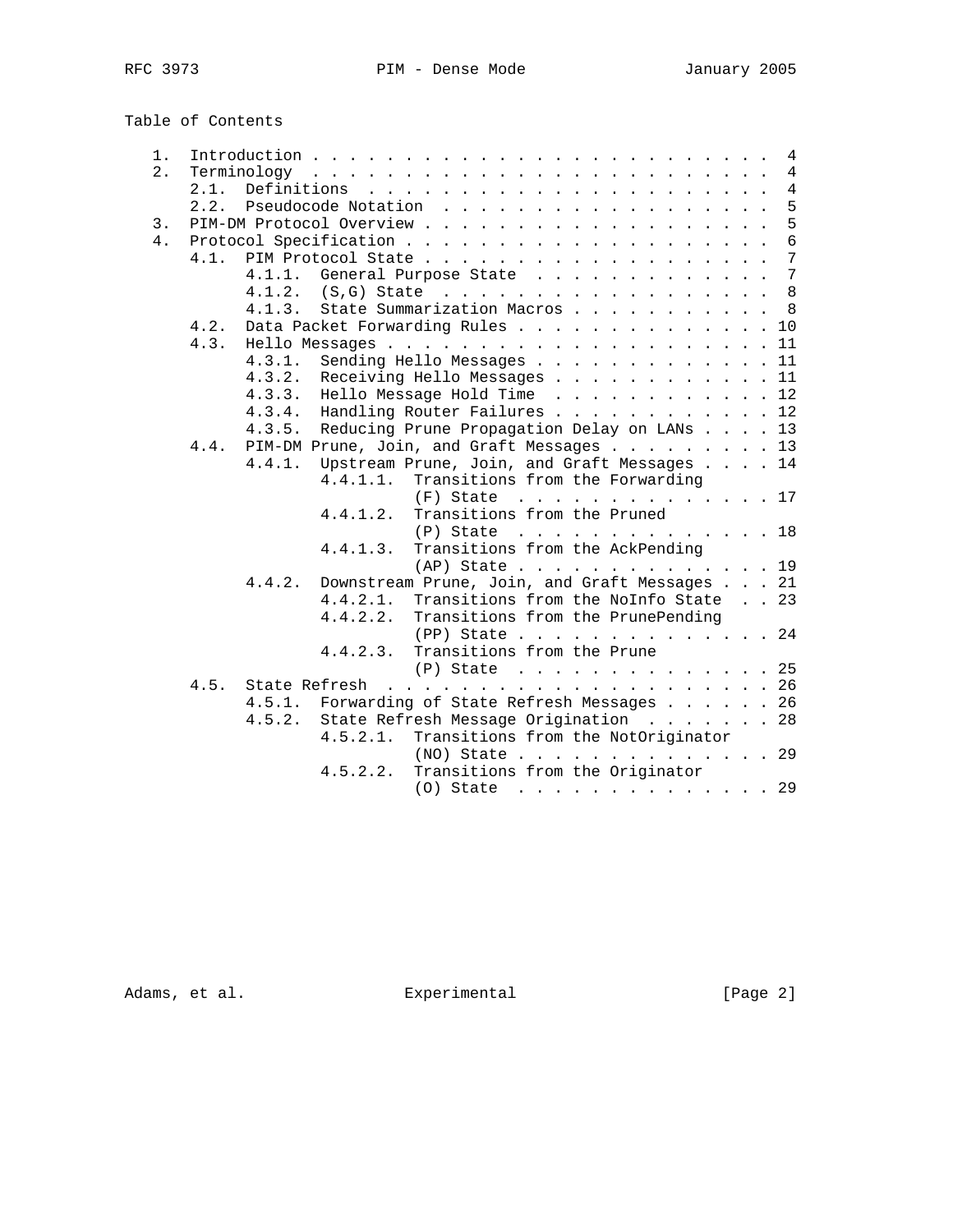|          | 4.6. | PIM Assert Messages 30                          |                                                |  |    |
|----------|------|-------------------------------------------------|------------------------------------------------|--|----|
|          |      | Assert Metrics 30<br>4.6.1.                     |                                                |  |    |
|          |      | 4.6.2.<br>AssertCancel Messages 31              |                                                |  |    |
|          |      | Assert State Macros 32<br>4.6.3.                |                                                |  |    |
|          |      | (S,G) Assert Message State Machine 32<br>4.6.4. |                                                |  |    |
|          |      | Transitions from NoInfo State 34<br>4.6.4.1.    |                                                |  |    |
|          |      | 4.6.4.2.<br>Transitions from Winner State       | $\mathbf{1}$ and $\mathbf{1}$ and $\mathbf{1}$ |  | 35 |
|          |      | Transitions from Loser State 36<br>4.6.4.3.     |                                                |  |    |
|          |      | Rationale for Assert Rules 38<br>4.6.5.         |                                                |  |    |
|          | 4.7. | PIM Packet Formats 38                           |                                                |  |    |
|          |      | 4.7.1.<br>PIM Header 38                         |                                                |  |    |
|          |      | 4.7.2.<br>Encoded Unicast Address 39            |                                                |  |    |
|          |      | Encoded Group Address 40<br>4.7.3.              |                                                |  |    |
|          |      | 4.7.4.<br>Encoded Source Address 41             |                                                |  |    |
|          |      | Hello Message Format 42<br>4.7.5.               |                                                |  |    |
|          |      | Hello Hold Time Option 43<br>4.7.5.1.           |                                                |  |    |
|          |      | 4.7.5.2. LAN Prune Delay Option 43              |                                                |  |    |
|          |      | 4.7.5.3. Generation ID Option 44                |                                                |  |    |
|          |      | State Refresh Capable Option 44<br>4.7.5.4.     |                                                |  |    |
|          |      | Join/Prune Message Format 45<br>4.7.6.          |                                                |  |    |
|          |      | Assert Message Format 47<br>4.7.7.              |                                                |  |    |
|          |      | Graft Message Format 48<br>4.7.8.               |                                                |  |    |
|          |      | 4.7.9.<br>Graft Ack Message Format 48           |                                                |  |    |
|          |      | 4.7.10. State Refresh Message Format 48         |                                                |  |    |
|          | 4.8. |                                                 |                                                |  |    |
| 5.       |      | Protocol Interaction Considerations 53          |                                                |  |    |
|          | 5.1. | PIM-SM Interactions 53                          |                                                |  |    |
|          | 5.2. | IGMP Interactions 54                            |                                                |  |    |
|          | 5.3. | Source Specific Multicast (SSM) Interactions 54 |                                                |  |    |
|          | 5.4. | Multicast Group Scope Boundary Interactions 54  |                                                |  |    |
| б.       |      |                                                 |                                                |  |    |
|          | 6.1. | PIM Address Family 54                           |                                                |  |    |
|          | 6.2. | PIM Hello Options 55                            |                                                |  |    |
| 7.       |      |                                                 |                                                |  |    |
|          | 7.1. | Attacks Based on Forged Messages 55             |                                                |  |    |
|          | 7.2. | Non-cryptographic Authentication Mechanisms 56  |                                                |  |    |
|          | 7.3. | Authentication Using IPsec56                    |                                                |  |    |
|          | 7.4. | Denial of Service Attacks 58                    |                                                |  |    |
|          |      |                                                 |                                                |  |    |
| 8.<br>9. |      |                                                 |                                                |  |    |
|          | 9.1. | Normative References 58                         |                                                |  |    |
|          | 9.2. | Informative References 59                       |                                                |  |    |
|          |      |                                                 |                                                |  |    |
|          |      |                                                 |                                                |  |    |
|          |      |                                                 |                                                |  |    |

Adams, et al. Experimental Experimental [Page 3]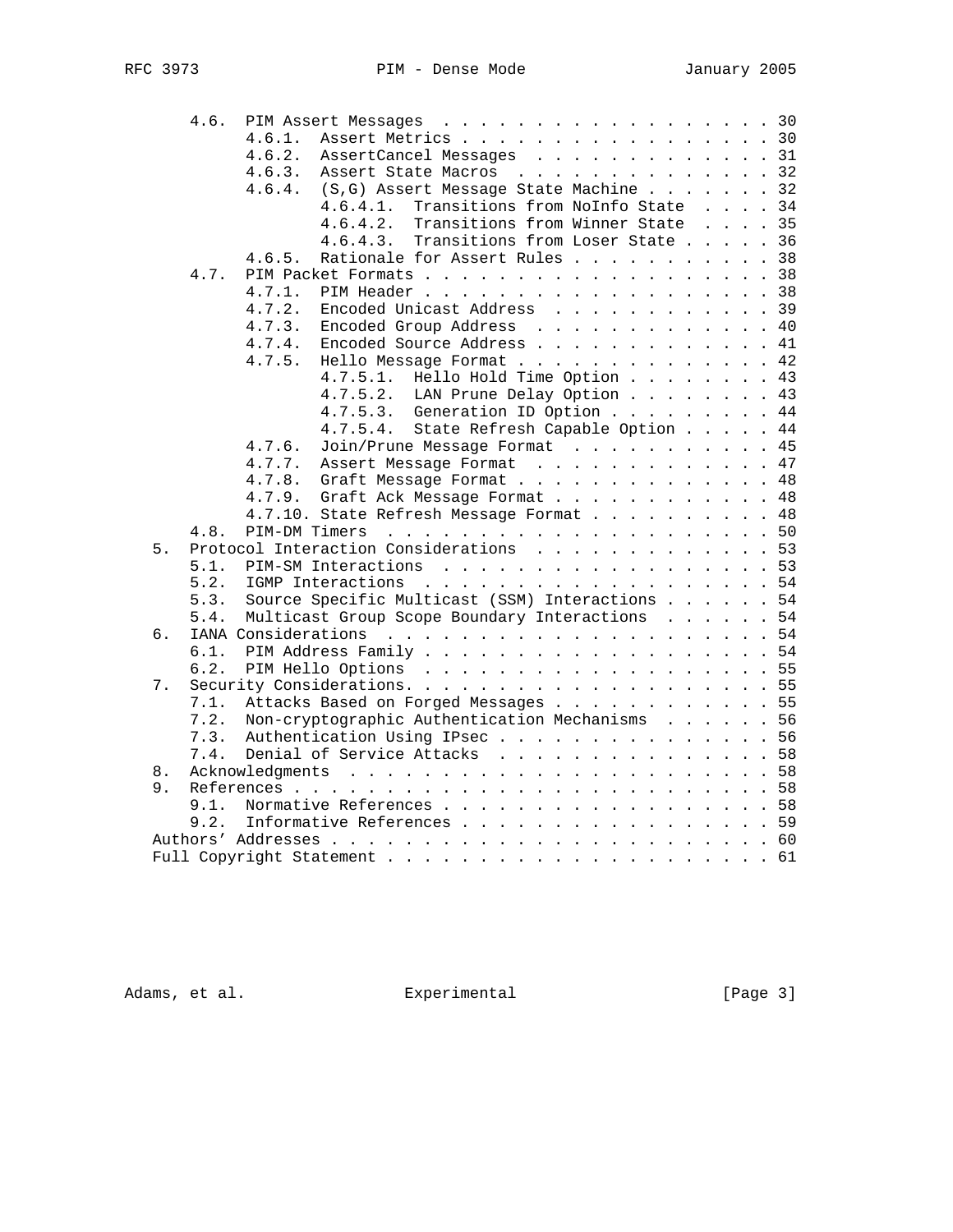# 1. Introduction

 This specification defines a multicast routing algorithm for multicast groups that are densely distributed across a network. This protocol does not have a topology discovery mechanism often used by a unicast routing protocol. It employs the same packet formats sparse mode PIM (PIM-SM) uses. This protocol is called PIM - Dense Mode. The foundation of this design was largely built on Deering's early work on IP multicast routing [12].

2. Terminology

 The key words "MUST", "MUST NOT", "REQUIRED", "SHALL", "SHALL NOT", "SHOULD", "SHOULD NOT", "RECOMMENDED", "MAY", and "OPTIONAL" are to be interpreted as described in RFC 2119 [11] and indicate requirement levels for compliant PIM-DM implementations.

## 2.1. Definitions

Multicast Routing Information Base (MRIB)

 This is the multicast topology table, which is typically derived from the unicast routing table, or from routing protocols such as MBGP that carry multicast-specific topology information. PIM-DM uses the MRIB to make decisions regarding RPF interfaces.

Tree Information Base (TIB)

 This is the collection of state maintained by a PIM router and created by receiving PIM messages and IGMP information from local hosts. It essentially stores the state of all multicast distribution trees at that router.

Reverse Path Forwarding (RPF)

 RPF is a multicast forwarding mode in which a data packet is accepted for forwarding only if it is received on an interface used to reach the source in unicast.

Upstream Interface

 Interface toward the source of the datagram. Also known as the RPF Interface.

 Downstream Interface All interfaces that are not the upstream interface, including the router itself.

 (S,G) Pair Source S and destination group G associated with an IP packet.

Adams, et al. Subsection Experimental Contracts (Page 4)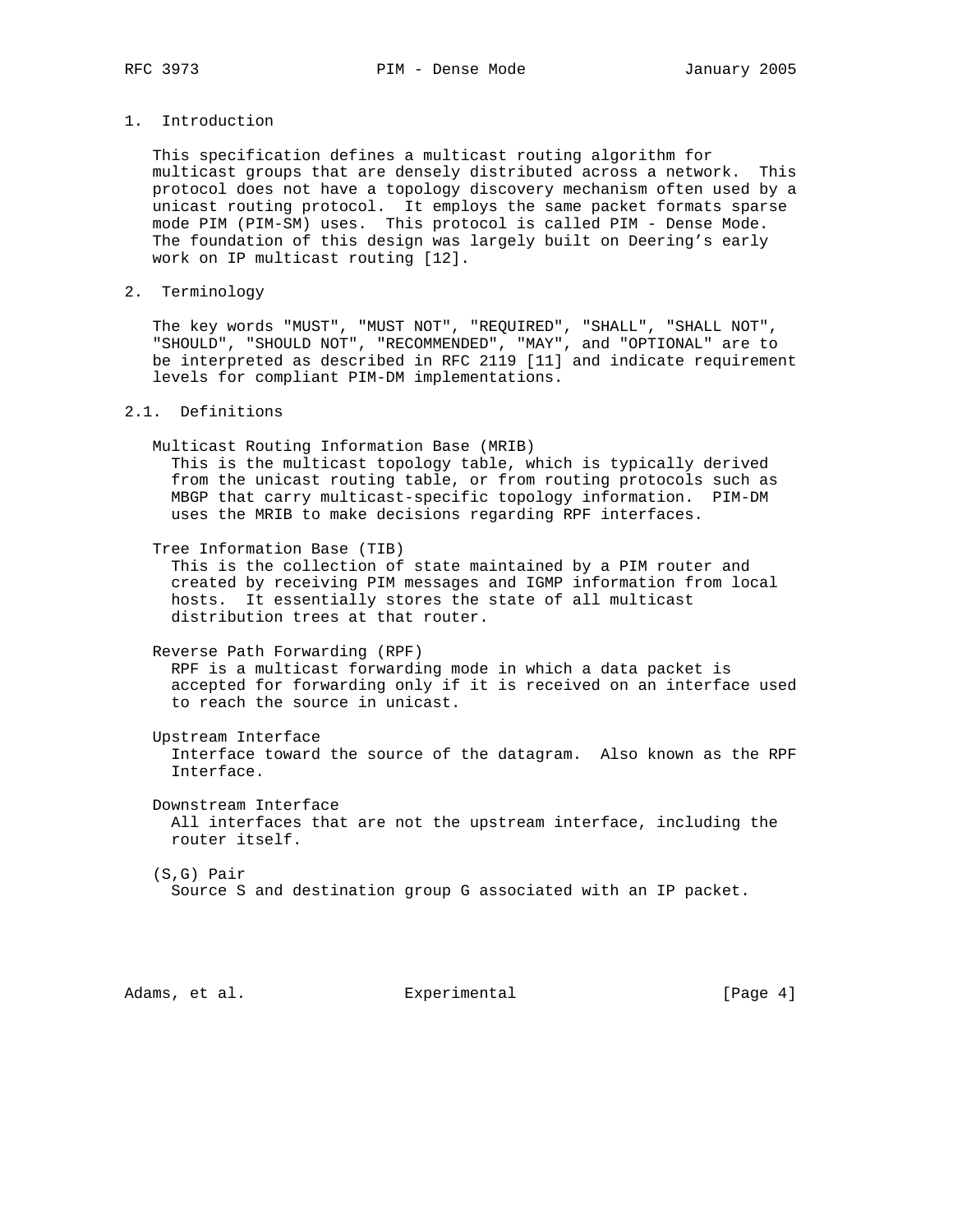```
2.2. Pseudocode Notation
    We use set notation in several places in this specification.
   A (+) B
     is the union of two sets, A and B.
  A (-) B
     are the elements of set A that are not in set B.
   NULL
     is the empty set or list.
   Note that operations MUST be conducted in the order specified. This
   is due to the fact that (-) is not a true difference operator,
  because B is not necessarily a subset of A. That is, A (+) B (-) C =
   A (-) C (+) B is not a true statement unless C is a subset of both A
   and B.
    In addition, we use C-like syntax:
     = denotes assignment of a variable.
     == denotes a comparison for equality.
     != denotes a comparison for inequality.
   Braces { and } are used for grouping.
3. PIM-DM Protocol Overview
```
 This section provides an overview of PIM-DM behavior. It is intended as an introduction to how PIM-DM works and is NOT definitive. For the definitive specification, see Section 4, Protocol Specification.

 PIM-DM assumes that when a source starts sending, all downstream systems want to receive multicast datagrams. Initially, multicast datagrams are flooded to all areas of the network. PIM-DM uses RPF to prevent looping of multicast datagrams while flooding. If some areas of the network do not have group members, PIM-DM will prune off the forwarding branch by instantiating prune state.

 Prune state has a finite lifetime. When that lifetime expires, data will again be forwarded down the previously pruned branch.

 Prune state is associated with an (S,G) pair. When a new member for a group G appears in a pruned area, a router can "graft" toward the source S for the group, thereby turning the pruned branch back into a forwarding branch.

Adams, et al. Subsection Experimental Contracts [Page 5]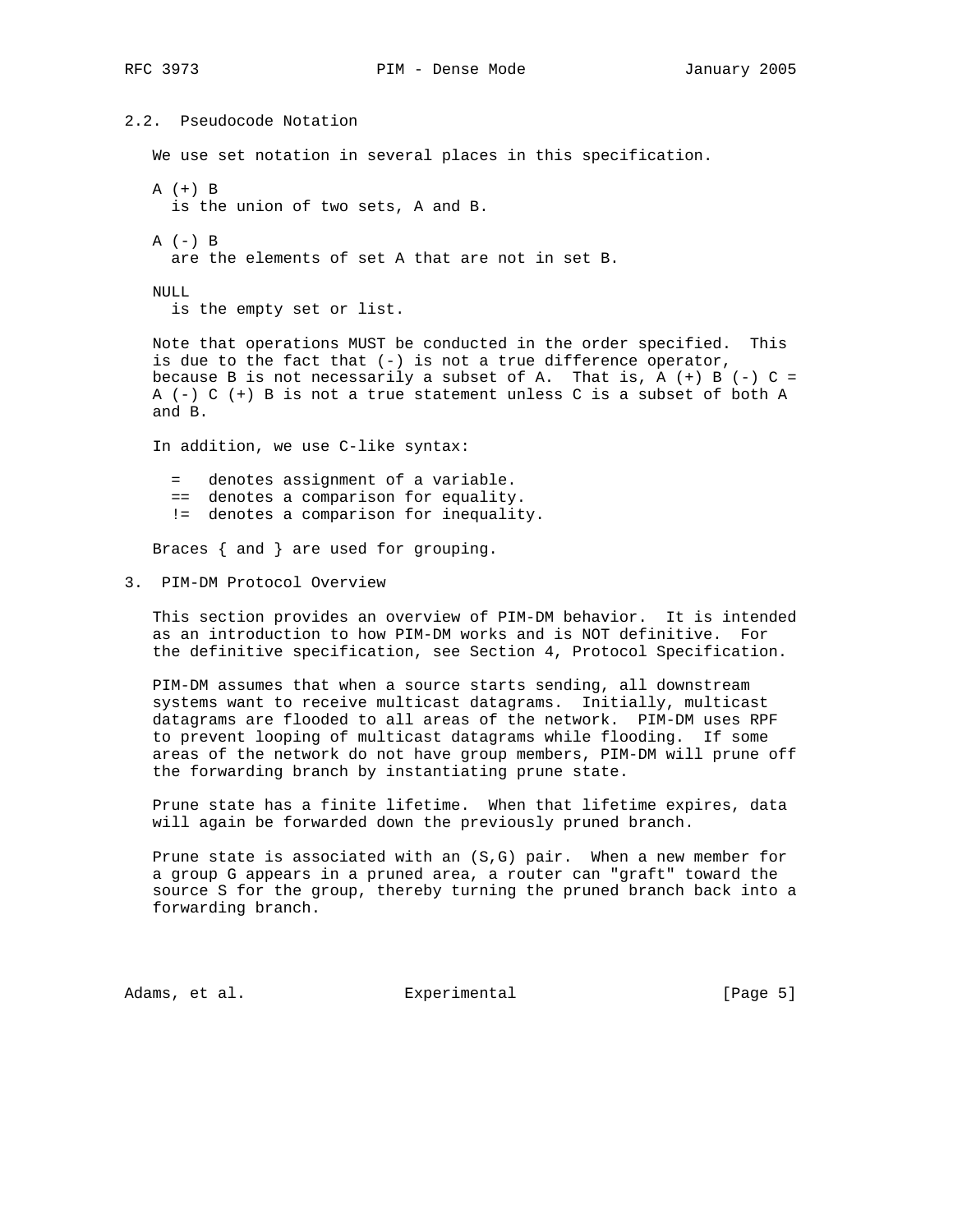The broadcast of datagrams followed by pruning of unwanted branches is often referred to as a flood and prune cycle and is typical of dense mode protocols.

 To minimize repeated flooding of datagrams and subsequent pruning associated with a particular (S,G) pair, PIM-DM uses a state refresh message. This message is sent by the router(s) directly connected to the source and is propagated throughout the network. When received by a router on its RPF interface, the state refresh message causes an existing prune state to be refreshed.

 Compared with multicast routing protocols with built-in topology discovery mechanisms (e.g., DVMRP [13]), PIM-DM has a simplified design and is not hard-wired into a specific topology discovery protocol. However, this simplification does incur more overhead by causing flooding and pruning to occur on some links that could be avoided if sufficient topology information were available; i.e., to decide whether an interface leads to any downstream members of a particular group. Additional overhead is chosen in favor of the simplification and flexibility gained by not depending on a specific topology discovery protocol.

 PIM-DM differs from PIM-SM in two essential ways: 1) There are no periodic joins transmitted, only explicitly triggered prunes and grafts. 2) There is no Rendezvous Point (RP). This is particularly important in networks that cannot tolerate a single point of failure. (An RP is the root of a shared multicast distribution tree. For more details, see [4]).

## 4. Protocol Specification

The specification of PIM-DM is broken into several parts:

- \* Section 4.1 details the protocol state stored.
- \* Section 4.2 specifies the data packet forwarding rules.
- \* Section 4.3 specifies generation and processing of Hello messages.
- \* Section 4.4 specifies the Join, Prune, and Graft generation and processing rules.
- \* Section 4.5 specifies the State Refresh generation and forwarding rules.
- \* Section 4.6 specifies the Assert generation and processing rules.
- \* Section 4.7 gives details on PIM-DM Packet Formats.
- \* Section 4.8 summarizes PIM-DM timers and their defaults.

Adams, et al. Subsection Experimental Contracts (Page 6)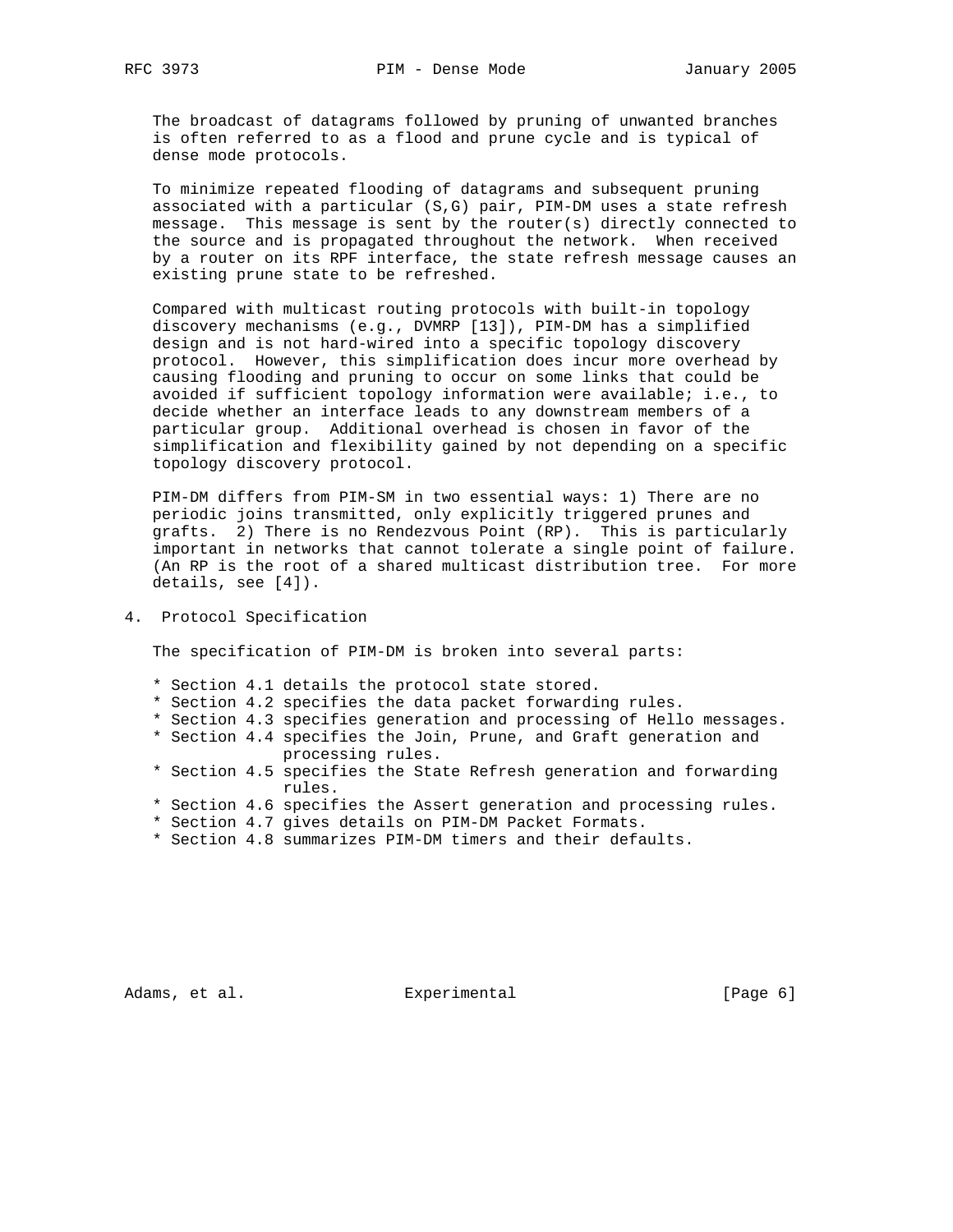# 4.1. PIM Protocol State

 This section specifies all the protocol states that a PIM-DM implementation should maintain to function correctly. We term this state the Tree Information Base or TIB, as it holds the state of all the multicast distribution trees at this router. In this specification, we define PIM-DM mechanisms in terms of the TIB. However, only a very simple implementation would actually implement packet forwarding operations in terms of this state. Most implementations will use this state to build a multicast forwarding table, which would then be updated when the relevant state in the TIB changes.

 Unlike PIM-SM, PIM-DM does not maintain a keepalive timer associated with each (S,G) route. Within PIM-DM, route and state information associated with an (S,G) entry MUST be maintained as long as any timer associated with that (S,G) entry is active. When no timer associated with an (S,G) entry is active, all information concerning that (S,G) route may be discarded.

 Although we precisely specify the state to be kept, this does not mean that an implementation of PIM-DM has to hold the state in this form. This is actually an abstract state definition, which is needed in order to specify the router's behavior. A PIM-DM implementation is free to hold whatever internal state it requires and will still be conformant with this specification as long as it results in the same externally visible protocol behavior as an abstract router that holds the following state.

## 4.1.1. General Purpose State

A router stores the following non-group-specific state:

 For each interface: Hello Timer (HT) State Refresh Capable LAN Delay Enabled Propagation Delay (PD) Override Interval (OI)

 Neighbor State: For each neighbor: Information from neighbor's Hello Neighbor's Gen ID. Neighbor's LAN Prune Delay Neighbor's Override Interval Neighbor's State Refresh Capability Neighbor Liveness Timer (NLT)

Adams, et al. Subsection Experimental Contracts [Page 7]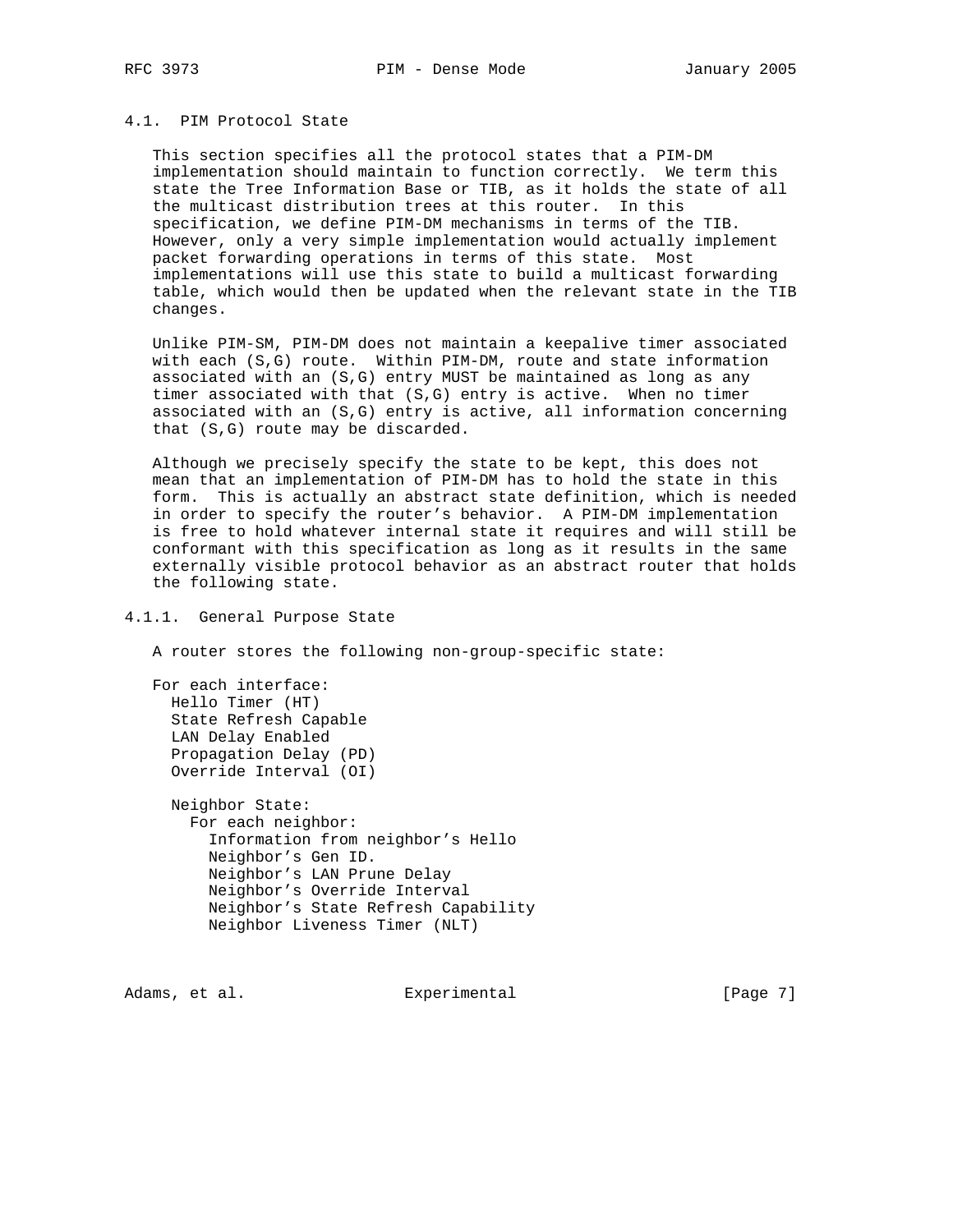```
4.1.2. (S,G) State
    For every source/group pair (S,G), a router stores the following
    state:
    (S,G) state:
     For each interface:
       Local Membership:
          State: One of {"NoInfo", "Include"}
        PIM (S,G) Prune State:
          State: One of {"NoInfo" (NI), "Pruned" (P), "PrunePending"
                         (PP) Prune Pending Timer (PPT)
                         Prune Timer (PT)
        (S,G) Assert Winner State:
          State: One of {"NoInfo" (NI), "I lost Assert" (L), "I won
                         Assert" (W)}
          Assert Timer (AT)
          Assert winner's IP Address
          Assert winner's Assert Metric
      Upstream interface-specific:
        Graft/Prune State:
          State: One of {"NoInfo" (NI), "Pruned" (P), "Forwarding" (F),
                          "AckPending" (AP) }
          GraftRetry Timer (GRT)
          Override Timer (OT)
          Prune Limit Timer (PLT)
        Originator State:
          Source Active Timer (SAT)
          State Refresh Timer (SRT)
4.1.3. State Summarization Macros
    Using the state defined above, the following "macros" are defined and
    will be used in the descriptions of the state machines and pseudocode
```
 The most important macros are those defining the outgoing interface list (or "olist") for the relevant state.

in the following sections.

 $immediate\_olist(S,G) = pim\_nbrs (-) prunes(S,G) (+)$  (pim\_include(\*,G) (-) pim\_exclude(S,G) ) (+) pim\_include(S,G) (-) lost\_assert(S,G) (-) boundary(G)

Adams, et al.  $\Box$  Experimental  $\Box$  [Page 8]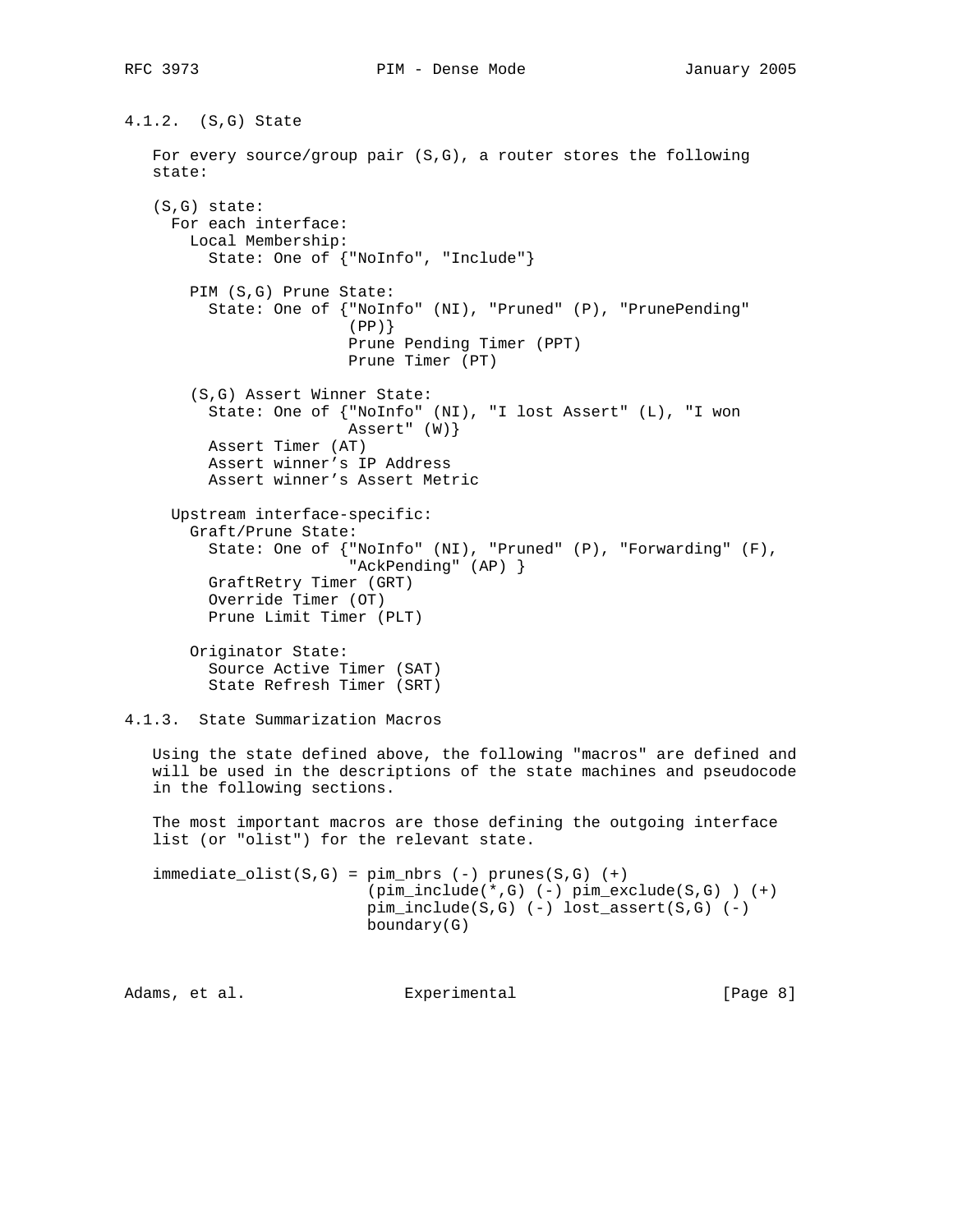$olist(S,G) = immediate\_olist(S,G)$  (-) RPF\_interface(S)

The macros  $pim\_include(*,G)$  and  $pim\_include(S,G)$  indicate the interfaces to which traffic might or might not be forwarded because of hosts that are local members on those interfaces.

```
pim_include(*,G) = \{all interfaces I such that:
                     local_receiver_include(*,G,I)}
pim\_include(S,G) = {all interfaces I such that:}local_receiver_include(S,G,I)}
pim\_exclude(S,G) = \{all interfaces I such that:local_receiver_exclude(S,G,I)}
```
 The macro RPF\_interface(S) returns the RPF interface for source S. That is to say, it returns the interface used to reach S as indicated by the MRIB.

 The macro local\_receiver\_include(S,G,I) is true if the IGMP module or other local membership mechanism ([1], [2], [3], [6]) has determined that there are local members on interface I that seek to receive traffic sent specifically by S to G.

 The macro local\_receiver\_include(\*,G,I) is true if the IGMP module or other local membership mechanism has determined that there are local members on interface I that seek to receive all traffic sent to G. Note that this determination is expected to account for membership joins initiated on or by the router.

 The macro local\_receiver\_exclude(S,G,I) is true if local\_receiver\_include(\*,G,I) is true but none of the local members seek to receive traffic from S.

 The set pim\_nbrs is the set of all interfaces on which the router has at least one active PIM neighbor.

The set  $prunes(S,G)$  is the set of all interfaces on which the router has received Prune(S,G) messages:

prunes( $S, G$ ) = {all interfaces I such that DownstreamPState(S,G,I) is in Pruned state}

Adams, et al. Subsection Experimental Contracts [Page 9]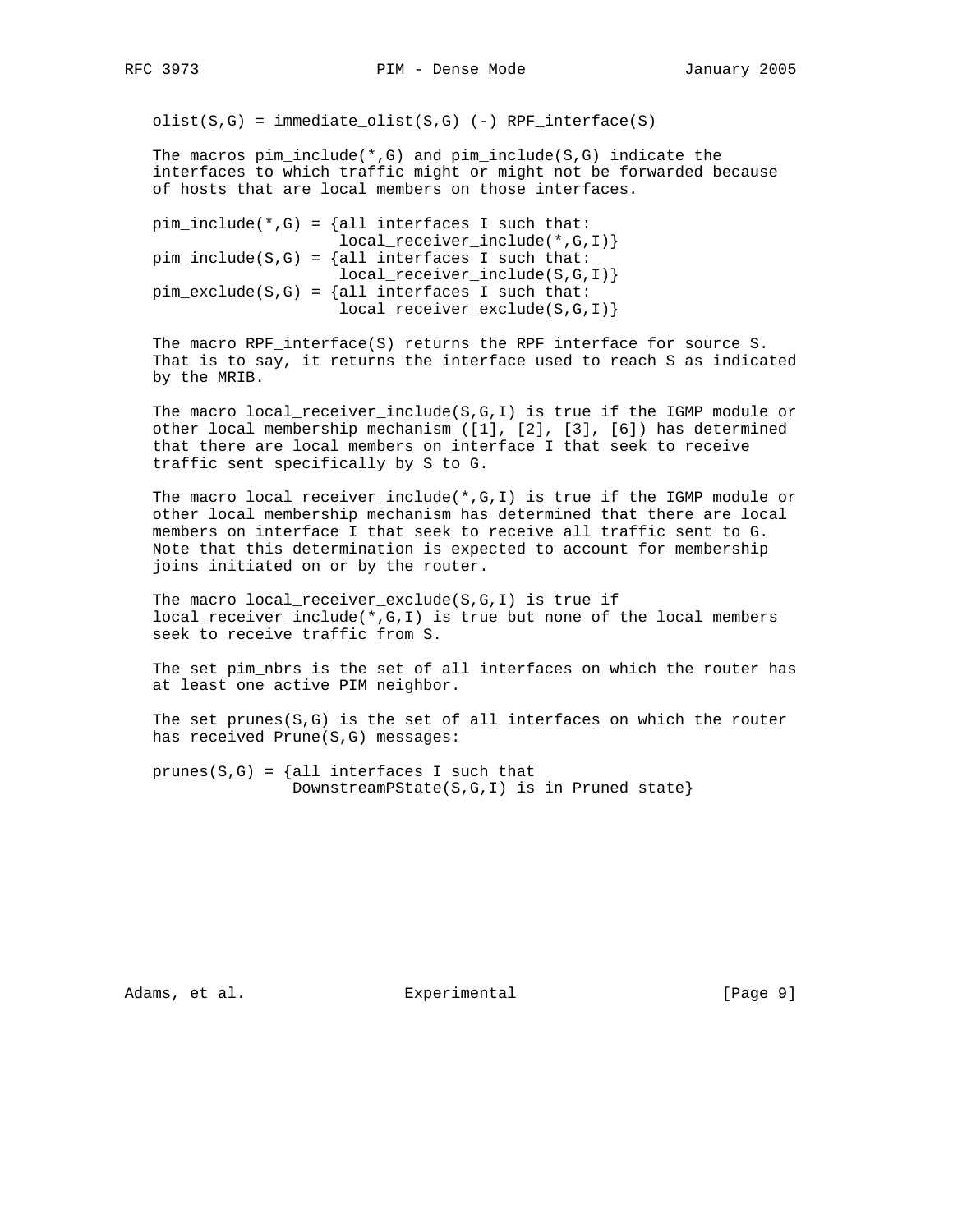The set lost\_assert( $S, G$ ) is the set of all interfaces on which the router has lost an (S,G) Assert.

```
lost\_assert(S,G) = \{all interfaces I such thatlost\_assert(S,G,I) == TRUE
```
boundary(G) =  $\{all$  interfaces I with an administratively scoped boundary for group G}

 The following pseudocode macro definitions are also used in many places in the specification. Basically RPF' is the RPF neighbor toward a source unless a PIM-DM Assert has overridden the normal choice of neighbor.

```
 neighbor RPF'(S,G) {
  if ( I_Am_Assert_loser(S, G, RPF_interface(S) )) {
    return AssertWinner(S, G, RPF_interface(S) )
   } else {
    return MRIB.next_hop( S )
   }
 }
```
 The macro I\_Am\_Assert\_loser(S, G, I) is true if the Assert state machine (in Section 4.6) for (S,G) on interface I is in the "I am Assert Loser" state.

## 4.2. Data Packet Forwarding Rules

The PIM-DM packet forwarding rules are defined below in pseudocode.

 iif is the incoming interface of the packet. S is the source address of the packet. G is the destination address of the packet (group address). RPF\_interface(S) is the interface the MRIB indicates would be used to route packets to S.

 First, an RPF check MUST be performed to determine whether the packet should be accepted based on TIB state and the interface on which that the packet arrived. Packets that fail the RPF check MUST NOT be forwarded, and the router will conduct an assert process for the (S,G) pair specified in the packet. Packets for which a route to the source cannot be found MUST be discarded.

 If the RPF check has been passed, an outgoing interface list is constructed for the packet. If this list is not empty, then the packet MUST be forwarded to all listed interfaces. If the list is empty, then the router will conduct a prune process for the (S,G) pair specified in the packet.

Adams, et al. Subsection Experimental (Page 10)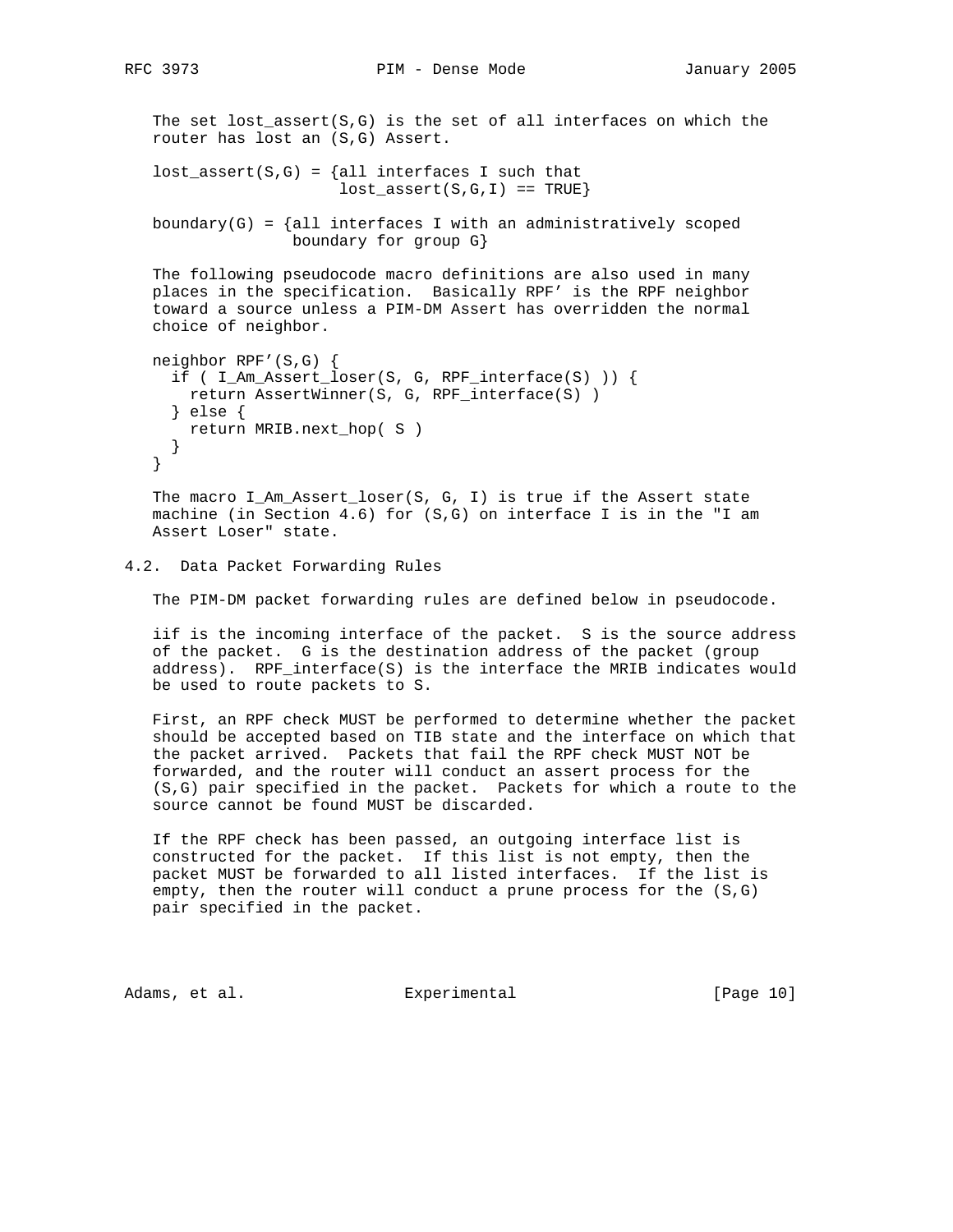Upon receipt of a data packet from S addressed to G on interface iif:

if (iif ==  $RPF\_interface(S)$  AND UpstreamPState(S,G) != Pruned) {  $oiflist = olist(S,G)$  } else { oiflist = NULL }

forward packet on all interfaces in oiflist

This pseudocode employs the following "macro" definition:

UpstreamPState( $S, G$ ) is the state of the Upstream( $S, G$ ) state machine in Section 4.4.1.

4.3. Hello Messages

 This section describes the generation and processing of Hello messages.

4.3.1. Sending Hello Messages

 PIM-DM uses Hello messages to detect other PIM routers. Hello messages are sent periodically on each PIM enabled interface. Hello messages are multicast to the ALL-PIM-ROUTERS group. When PIM is enabled on an interface or when a router first starts, the Hello Timer (HT) MUST be set to random value between 0 and Triggered\_Hello\_Delay. This prevents synchronization of Hello messages if multiple routers are powered on simultaneously.

 After the initial Hello message, a Hello message MUST be sent every Hello\_Period. A single Hello timer MAY be used to trigger sending Hello messages on all active interfaces. The Hello Timer SHOULD NOT be reset except when it expires.

# 4.3.2. Receiving Hello Messages

 When a Hello message is received, the receiving router SHALL record the receiving interface, the sender, and any information contained in recognized options. This information is retained for a number of seconds in the Hold Time field of the Hello Message. If a new Hello message is received from a particular neighbor N, the Neighbor Liveness Timer  $(NLT(N,I))$  MUST be reset to the newly received Hello Holdtime. If a Hello message is received from a new neighbor, the receiving router SHOULD send its own Hello message after a random delay between 0 and Triggered\_Hello\_Delay.

Adams, et al. Subsection Experimental (Page 11)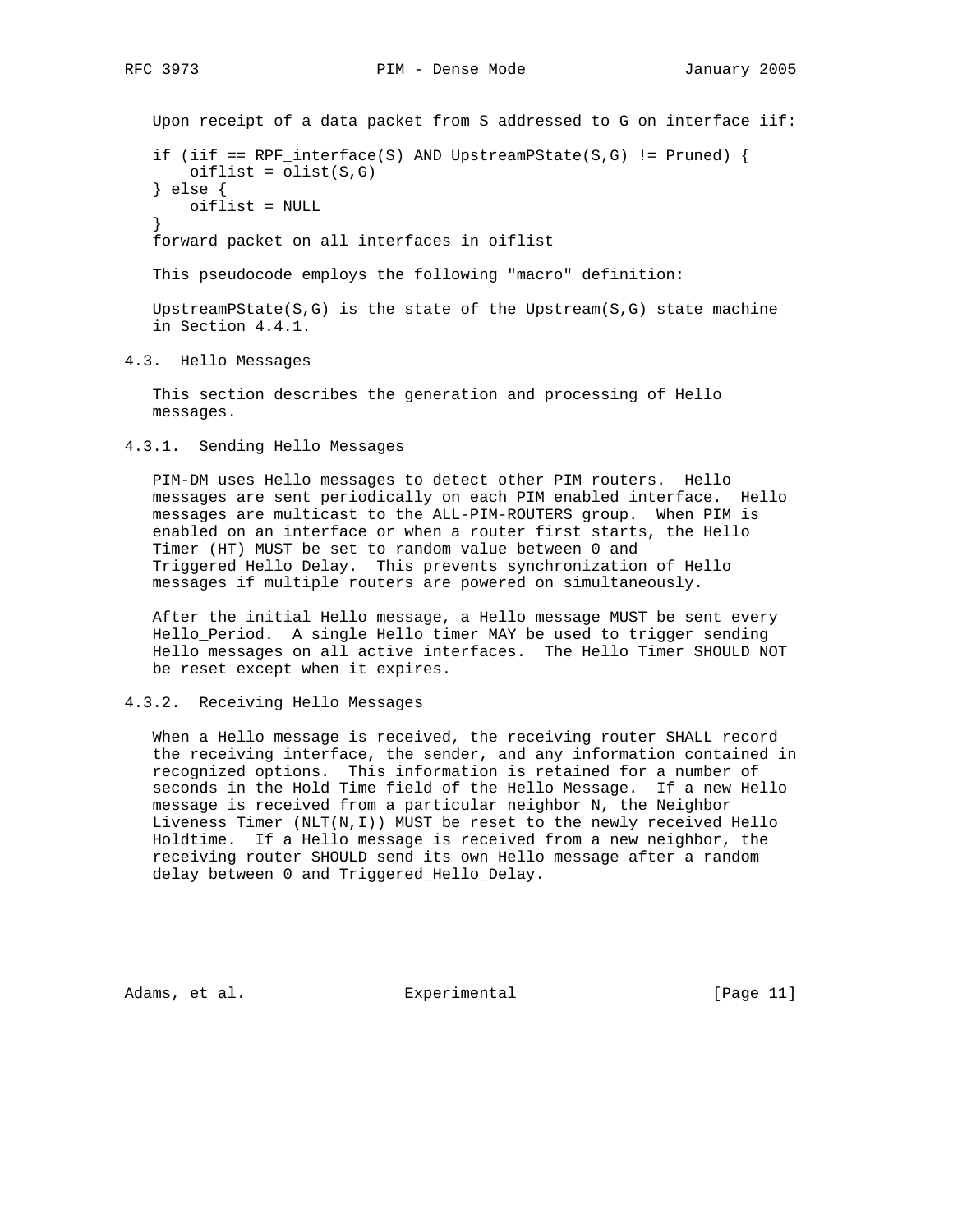## 4.3.3. Hello Message Hold Time

 The Hold Time in the Hello Message should be set to a value that can reasonably be expected to keep the Hello active until a new Hello message is received. On most links, this will be 3.5 times the value of Hello\_Period.

 If the Hold Time is set to '0xffff', the receiving router MUST NOT time out that Hello message. This feature might be used for on demand links to avoid keeping the link up with periodic Hello messages.

 If a Hold Time of '0' is received, the corresponding neighbor state expires immediately. When a PIM router takes an interface down or changes IP address, a Hello message with a zero Hold Time SHOULD be sent immediately (with the old IP address if the IP address is changed) to cause any PIM neighbors to remove the old information immediately.

4.3.4. Handling Router Failures

 If a Hello message is received from an active neighbor with a different Generation ID (GenID), the neighbor has restarted and may not contain the correct (S,G) state. A Hello message SHOULD be sent after a random delay between 0 and Triggered\_Hello\_Delay (see 4.8) before any other messages are sent. If the neighbor is downstream, the router MAY replay the last State Refresh message for any (S,G) pairs for which it is the Assert Winner indicating Prune and Assert status to the downstream router. These State Refresh messages SHOULD be sent out immediately after the Hello message. If the neighbor is the upstream neighbor for an (S,G) entry, the router MAY cancel its Prune Limit Timer to permit sending a prune and reestablishing a Pruned state in the upstream router.

 Upon startup, a router MAY use any State Refresh messages received within Hello\_Period of its first Hello message on an interface to establish state information. The State Refresh source will be the RPF'(S), and Prune status for all interfaces will be set according to the Prune Indicator bit in the State Refresh message. If the Prune Indicator is set, the router SHOULD set the PruneLimitTimer to Prune\_Holdtime and set the PruneTimer on all downstream interfaces to the State Refresh's Interval times two. The router SHOULD then propagate the State Refresh as described in Section 4.5.1.

Adams, et al. Experimental [Page 12]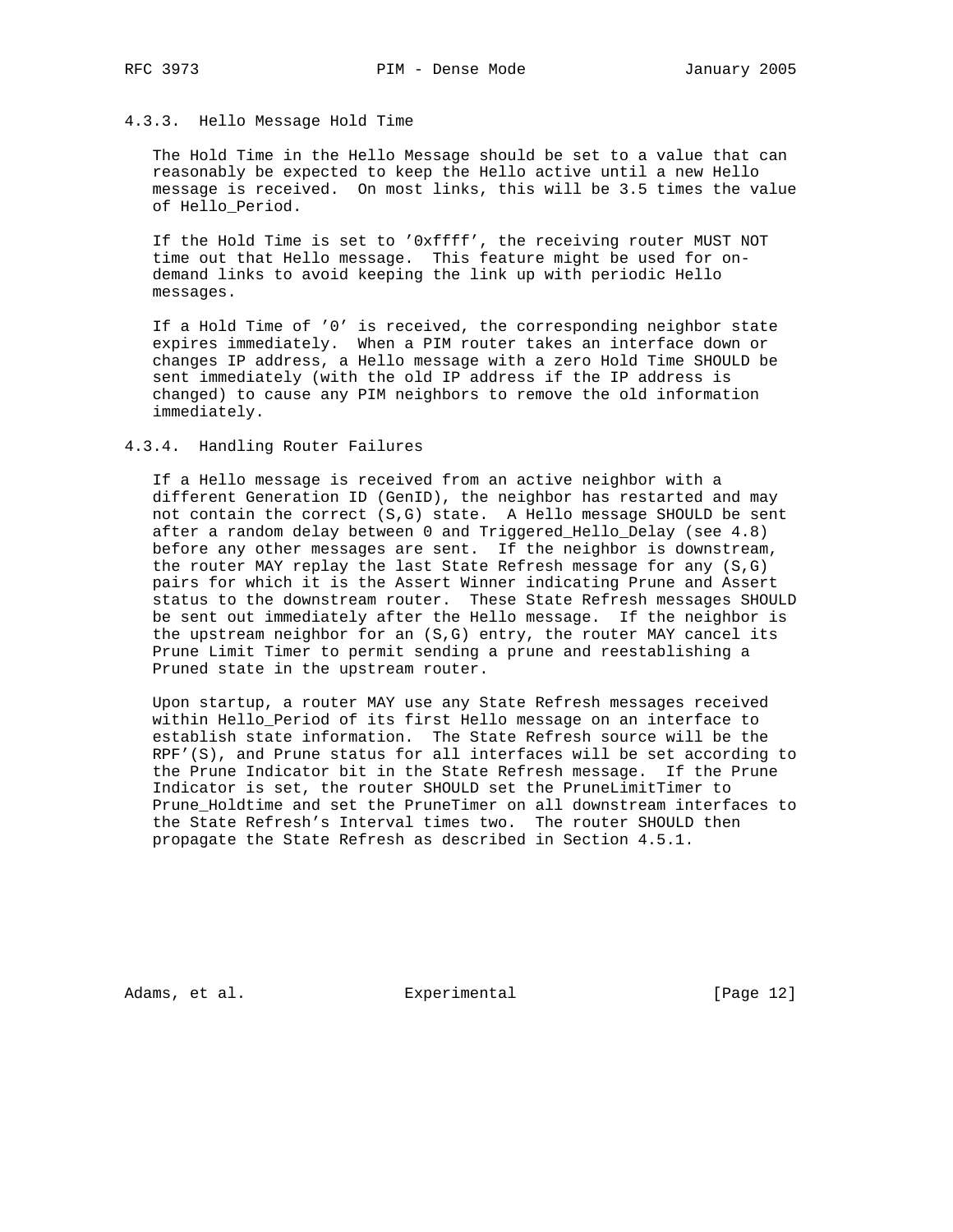# 4.3.5. Reducing Prune Propagation Delay on LANs

 If all routers on a LAN support the LAN Prune Delay option, then the PIM routers on that LAN will use the values received to adjust their J/P\_Override\_Interval on that interface and the interface is LAN Delay Enabled. Briefly, to avoid synchronization of Prune Override (Join) messages when multiple downstream routers share a multi-access link, sending of these messages is delayed by a small random amount of time. The period of randomization is configurable and has a default value of 3 seconds.

 Each router on the LAN expresses its view of the amount of randomization necessary in the Override Interval field of the LAN Prune Delay option. When all routers on a LAN use the LAN Prune Delay Option, all routers on the LAN MUST set their Override\_Interval to the largest Override value on the LAN.

 The LAN Delay inserted by a router in the LAN Prune Delay option expresses the expected message propagation delay on the link and SHOULD be configurable by the system administrator. When all routers on a link use the LAN Prune Delay Option, all routers on the LAN MUST set Propagation Delay to the largest LAN Delay on the LAN.

 PIM implementers should enforce a lower bound on the permitted values for this delay to allow for scheduling and processing delays within their router. Such delays may cause received messages to be processed later and triggered messages to be sent later than intended. Setting this LAN Prune Delay to too low a value may result in temporary forwarding outages, because a downstream router will not be able to override a neighbor's prune message before the upstream neighbor stops forwarding.

#### 4.4. PIM-DM Prune, Join, and Graft Messages

 This section describes the generation and processing of PIM-DM Join, Prune, and Graft messages. Prune messages are sent toward the upstream neighbor for S to indicate that traffic from S addressed to group G is not desired. In the case of downstream routers A and B, where A wishes to continue receiving data and B does not, A will send a Join in response to B's Prune to override the Prune. This is the only situation in PIM-DM in which a Join message is used. Finally, a Graft message is used to re-join a previously pruned branch to the delivery tree.

Adams, et al. Experimental [Page 13]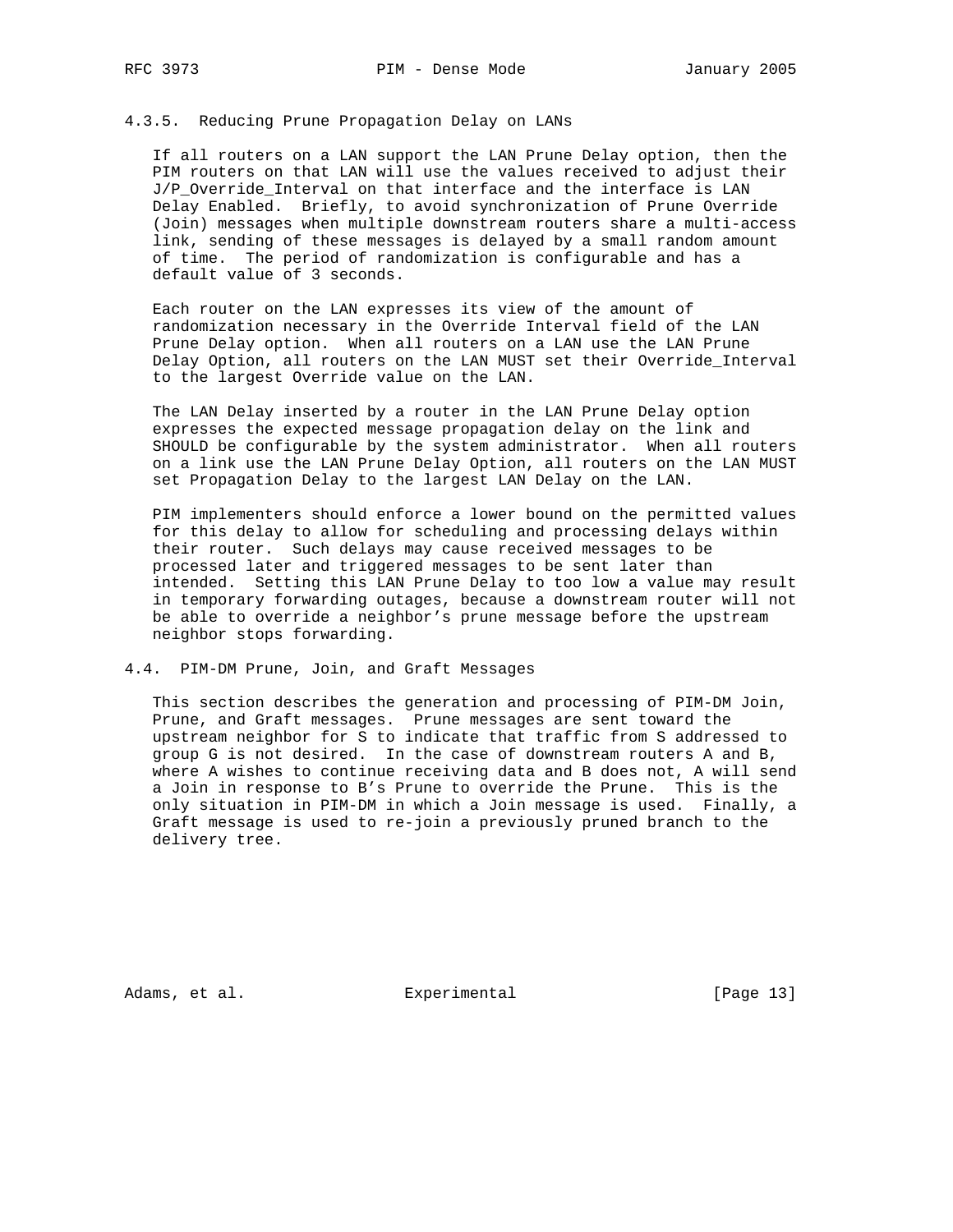# 4.4.1. Upstream Prune, Join, and Graft Messages

 The Upstream(S,G) state machine for sending Prune, Graft, and Join messages is given below. There are three states.

 Forwarding (F) This is the starting state of the Upsteam(S,G) state machine. The state machine is in this state if it just started or if  $oiflist(S,G)$  != NULL.

 Pruned (P) The set,  $olist(S,G)$ , is empty. The router will not forward data from S addressed to group G.

AckPending (AP)

 The router was in the Pruned(P) state, but a transition has occurred in the Downstream(S,G) state machine for one of this (S,G) entry's outgoing interfaces, indicating that traffic from S addressed to G should again be forwarded. A Graft message has been sent to RPF'(S), but a Graft Ack message has not yet been received.

In addition, there are three state-machine-specific timers:

GraftRetry Timer (GRT(S,G))

 This timer is set when a Graft is sent upstream. If a corresponding GraftAck is not received before the timer expires, then another Graft is sent, and the GraftRetry Timer is reset. The timer is stopped when a Graft Ack message is received. This timer is normally set to Graft\_Retry\_Period (see 4.8).

Override Timer (OT(S,G))

This timer is set when a  $Prune(S,G)$  is received on the upstream interface where  $clist(S,G)$  != NULL. When the timer expires, a Join(S,G) message is sent on the upstream interface. This timer is normally set to t\_override (see 4.8).

 Prune Limit Timer (PLT(S,G)) This timer is used to rate-limit Prunes on a LAN. It is only used when the Upstream(S,G) state machine is in the Pruned state. A Prune cannot be sent if this timer is running. This timer is normally set to t\_limit (see 4.8).

Adams, et al. Subsection Experimental Experimental [Page 14]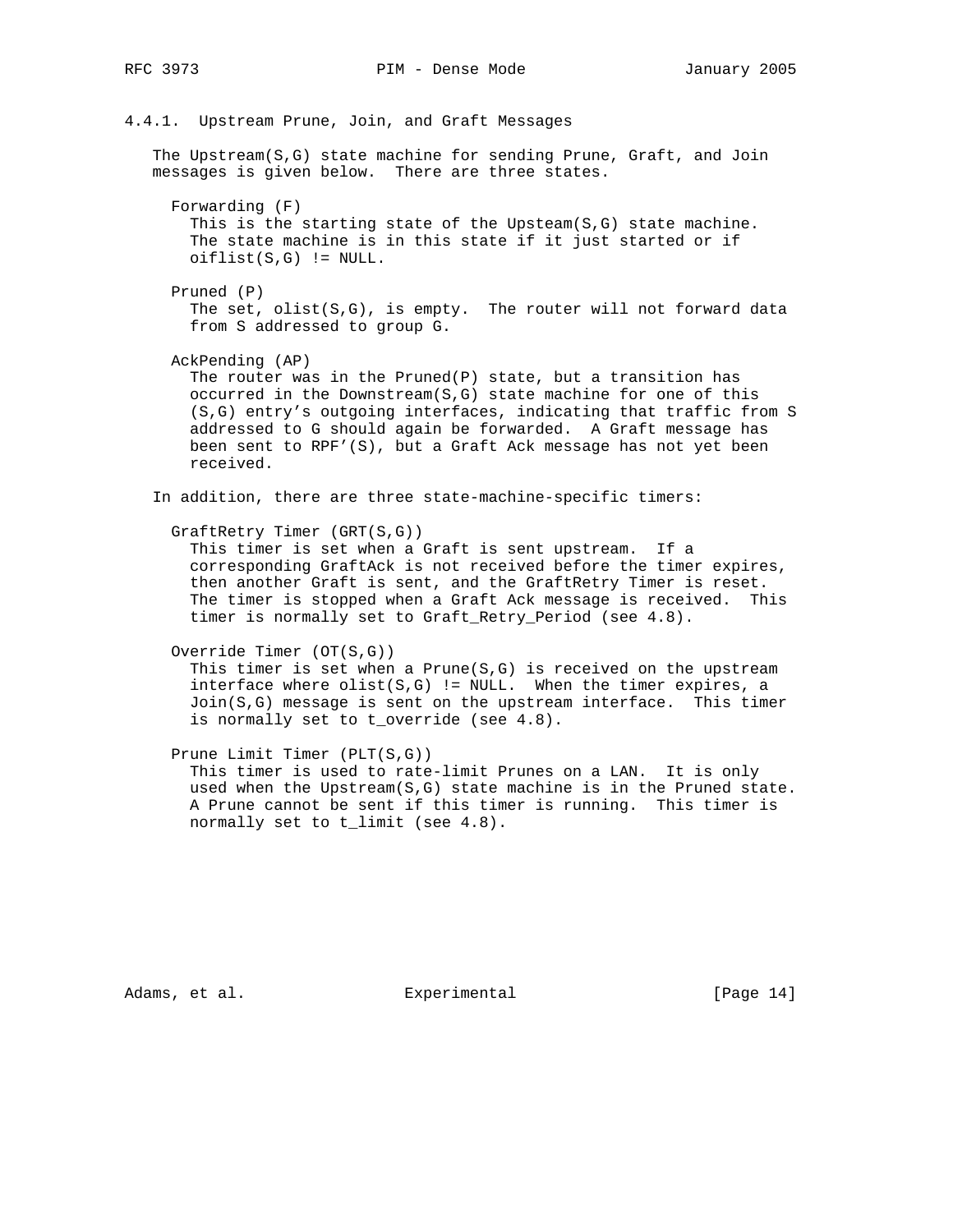

Figure 1: Upstream Interface State Machine

In tabular form, the state machine is defined as follows:

|                                                                                                         |                                                                              | Previous State                             |                        |  |  |  |  |  |  |  |
|---------------------------------------------------------------------------------------------------------|------------------------------------------------------------------------------|--------------------------------------------|------------------------|--|--|--|--|--|--|--|
| Event                                                                                                   | Forwarding Pruned                                                            |                                            | AckPending             |  |  |  |  |  |  |  |
| Data packet arrives on<br>RPF Interface(S) AND<br>$olist(S,G) == NULL AND$<br>$PLT(S,G)$ not running    | ->P Send<br>$Prune(S,G)$   $Prune(S,G)$<br>$Set$ $PLT(S,G)$ $Set$ $PLT(S,G)$ | ->P Send                                   | N/A                    |  |  |  |  |  |  |  |
| State Refresh(S,G) received<br>from RPF'(S) AND<br>Prune Indicator $== 1$                               | ->F Set<br>OT(S,G)                                                           | ->P Reset<br>PLT(S,G)                      | $->AP$ Set<br>OT(S,G)  |  |  |  |  |  |  |  |
| State Refresh(S,G) received<br>from RPF'(S) AND<br>Prune Indicator == $0$ AND<br>$PLT(S,G)$ not running | $->F$                                                                        | ->P Send<br>Prune(S,G)<br>$Set$ $PLT(S,G)$ | ->F Cancel<br>GRT(S,G) |  |  |  |  |  |  |  |

Adams, et al. Subsection Experimental Contracts [Page 15]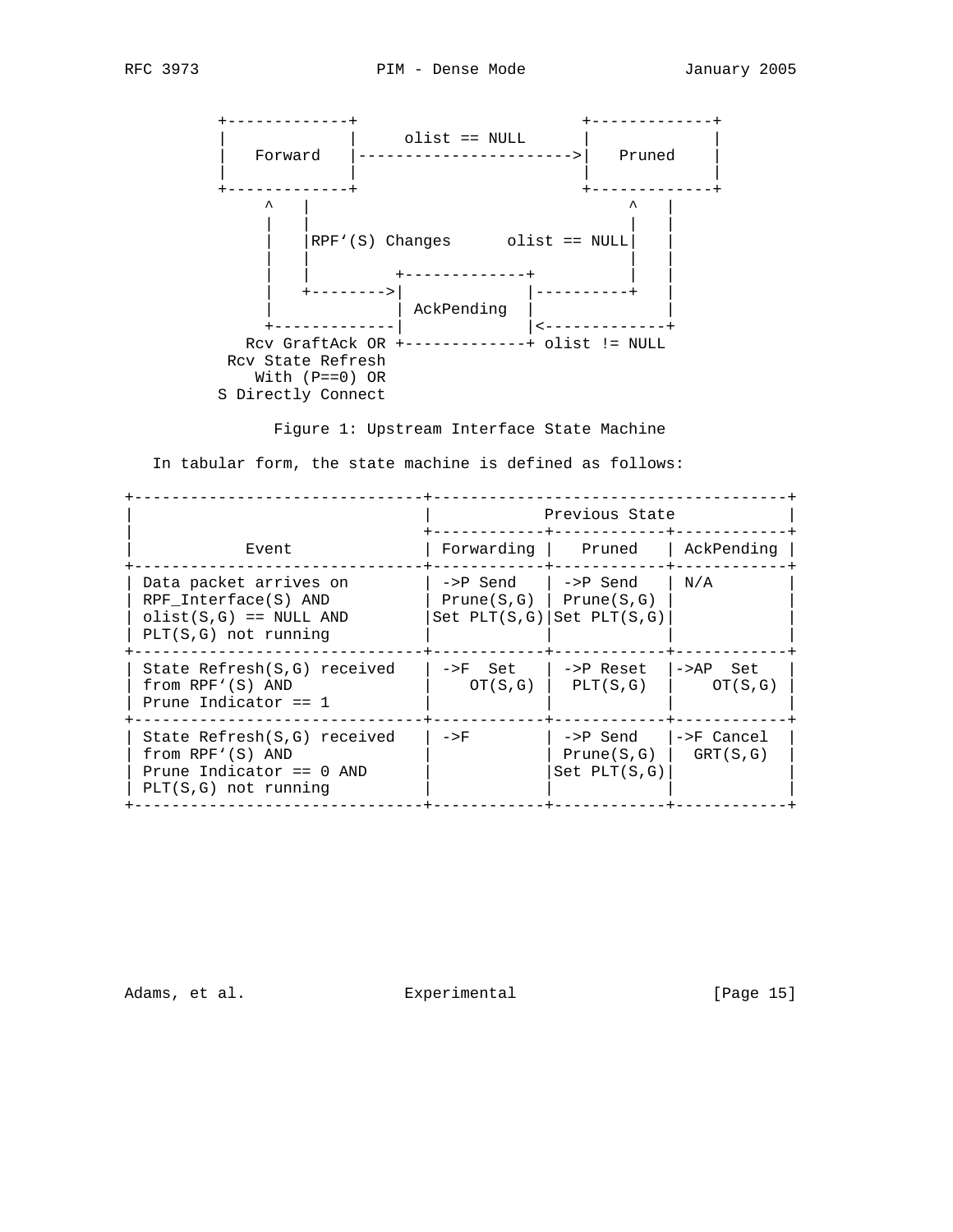| RFC 3973<br>January 2005<br>PIM - Dense Mode |  |
|----------------------------------------------|--|
|----------------------------------------------|--|

|                                             |                                            | Previous State                                                          |                                                                  |
|---------------------------------------------|--------------------------------------------|-------------------------------------------------------------------------|------------------------------------------------------------------|
| Event                                       | Forwarding                                 | Pruned                                                                  | AckPending                                                       |
| See $Join(S,G)$ to $RPF'(S)$                | ->F Cancel<br>OT(S,G)                      | $->P$                                                                   | ->AP Cancel<br>OT(S,G)                                           |
| See Prune $(S,G)$                           | ->F Set<br>OT(S,G)                         | $->P$                                                                   | ->AP Set<br>OT(S,G)                                              |
| $OT(S,G)$ Expires                           | ->F Send<br>Join(S,G)                      | N/A                                                                     | ->AP Send<br>Join(S,G)                                           |
| $clist(S,G)$ ->NULL                         | ->P Send<br>Prune(S,G)<br>$Set$ $PLT(S,G)$ | N/A                                                                     | ->P Send<br>Prune(S,G)<br>$Set$ $PLT(S,G)$<br>Cancel<br>GRT(S,G) |
| $olist(S,G)$ ->non-NULL                     | N/A                                        | ->AP Send<br>Graft(S,G)<br>$Set$ $GRT(S,G)$                             | N/A                                                              |
| RPF'(S) Changes AND<br>$olist(S,G) := NULL$ | ->AP Send<br>Graft(S,G)                    | ->AP Send<br>Graft(S,G)<br>Set $GRT(S,G)$ Set $GRT(S,G)$ Set $GRT(S,G)$ | ->AP Send<br>Graft(S,G)                                          |
| RPF'(S) Changes AND<br>$olist(S,G) == NULL$ | $->P$                                      | $->P$ Cancel<br>PLT(S,G)                                                | $->P$ Cancel<br>GRT(S,G)                                         |
| S becomes directly connected                | $->F$                                      | $->P$                                                                   | ->F Cancel<br>GRT(S,G)                                           |
| $GRT(S,G)$ Expires                          | N/A                                        | N/A                                                                     | ->AP Send<br>Graft(S,G)<br>$Set$ $GRT(S,G)$                      |
| Receive GraftAck(S,G) from<br>RPF' (S)      | $->F$                                      | $->P$                                                                   | $\rightarrow$ F Cancel<br>GRT(S,G)                               |

 The transition event "RcvGraftAck(S,G)" implies receiving a Graft Ack message targeted to this router's address on the incoming interface for the (S,G) entry. If the destination address is not correct, the state transitions in this state machine must not occur.

Adams, et al. Subsection Experimental Experimental [Page 16]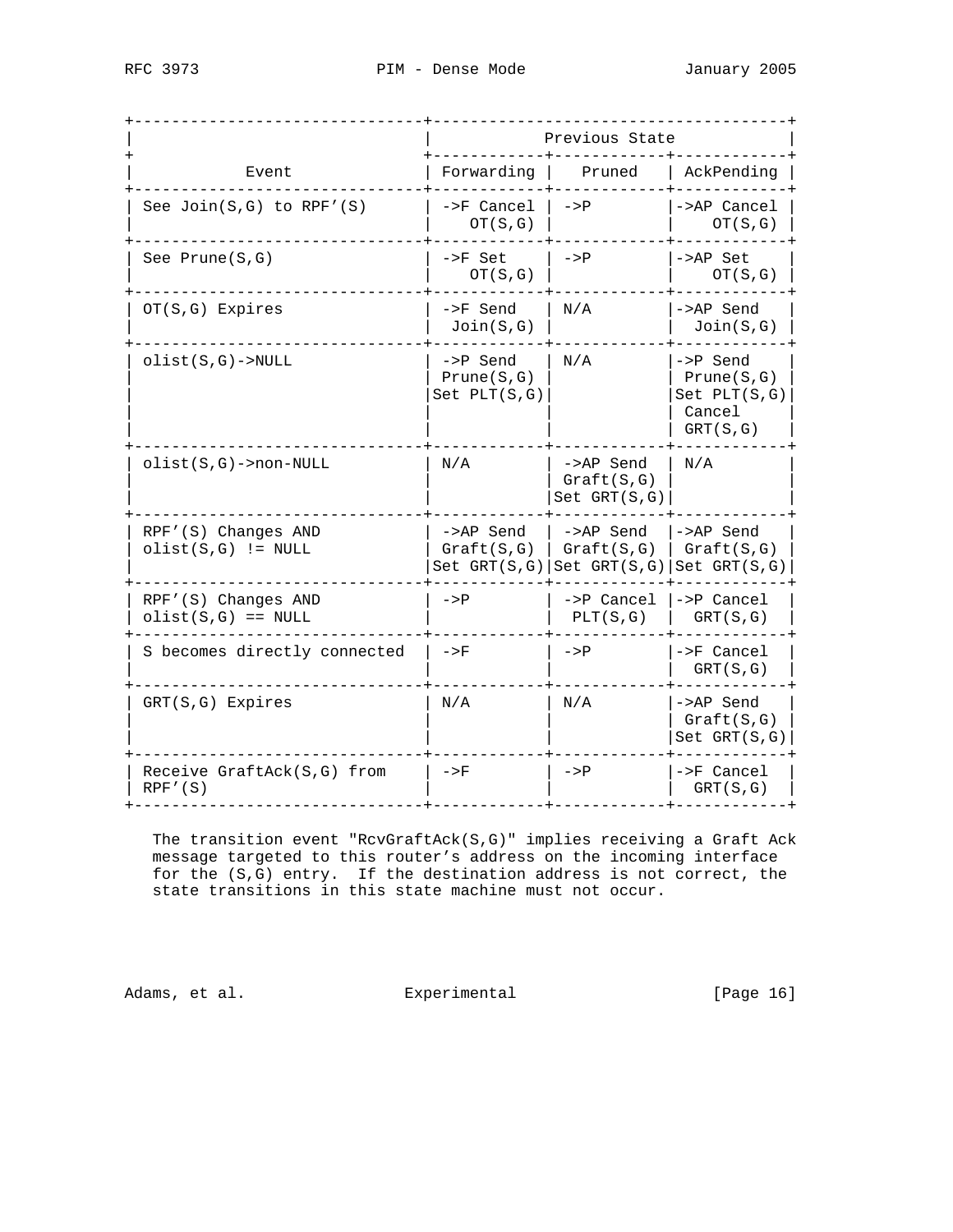# 4.4.1.1. Transitions from the Forwarding (F) State

When the Upstream( $S, G$ ) state machine is in the Forwarding (F) state, the following events may trigger a transition:

 Data Packet arrives on RPF\_Interface(S) AND olist(S,G) == NULL AND S NOT directly connected

The Upstream( $S$ , $G$ ) state machine MUST transition to the Pruned (P) state, send a Prune(S,G) to RPF'(S), and set PLT(S,G) to t\_limit seconds.

State Refresh(S,G) Received from RPF'(S)

 The Upstream(S,G) state machine remains in a Forwarding state. If the received State Refresh has the Prune Indicator bit set to one, this router must override the upstream router's Prune state after a short random interval. If OT(S,G) is not running and the Prune Indicator bit equals one, the router MUST set OT(S,G) to t\_override seconds.

See Join(S,G) to RPF'(S)

 This event is only relevant if RPF\_interface(S) is a shared medium. This router sees another router on RPF\_interface(S) send a Join(S,G) to RPF'(S,G). If the OT(S,G) is running, then it means that the router had scheduled a Join to override a previously received Prune. Another router has responded more quickly with a Join, so the local router SHOULD cancel its  $OT(S,G)$ , if it is running. The Upstream(S,G) state machine remains in the Forwarding (F) state.

 See Prune(S,G) AND S NOT directly connected This event is only relevant if RPF\_interface(S) is a shared medium. This router sees another router on RPF\_interface(S) send a Prune(S,G). As this router is in Forwarding state, it must override the Prune after a short random interval. If OT(S,G) is not running, the router MUST set OT(S,G) to t\_override seconds. The Upstream(S,G) state machine remains in Forwarding (F) state.

 OT(S,G) Expires AND S NOT directly connected The OverrideTimer (OT(S,G)) expires. The router MUST send a Join(S,G) to RPF'(S) to override a previously detected prune. The Upstream( $S$ , $G$ ) state machine remains in the Forwarding (F) state.

 olist(S,G) -> NULL AND S NOT directly connected The Upstream( $S$ , $G$ ) state machine MUST transition to the Pruned (P) state, send a Prune( $S, G$ ) to RPF'( $S$ ), and set PLT( $S, G$ ) to t\_limit seconds.

Adams, et al. Subsection Experimental (Page 17)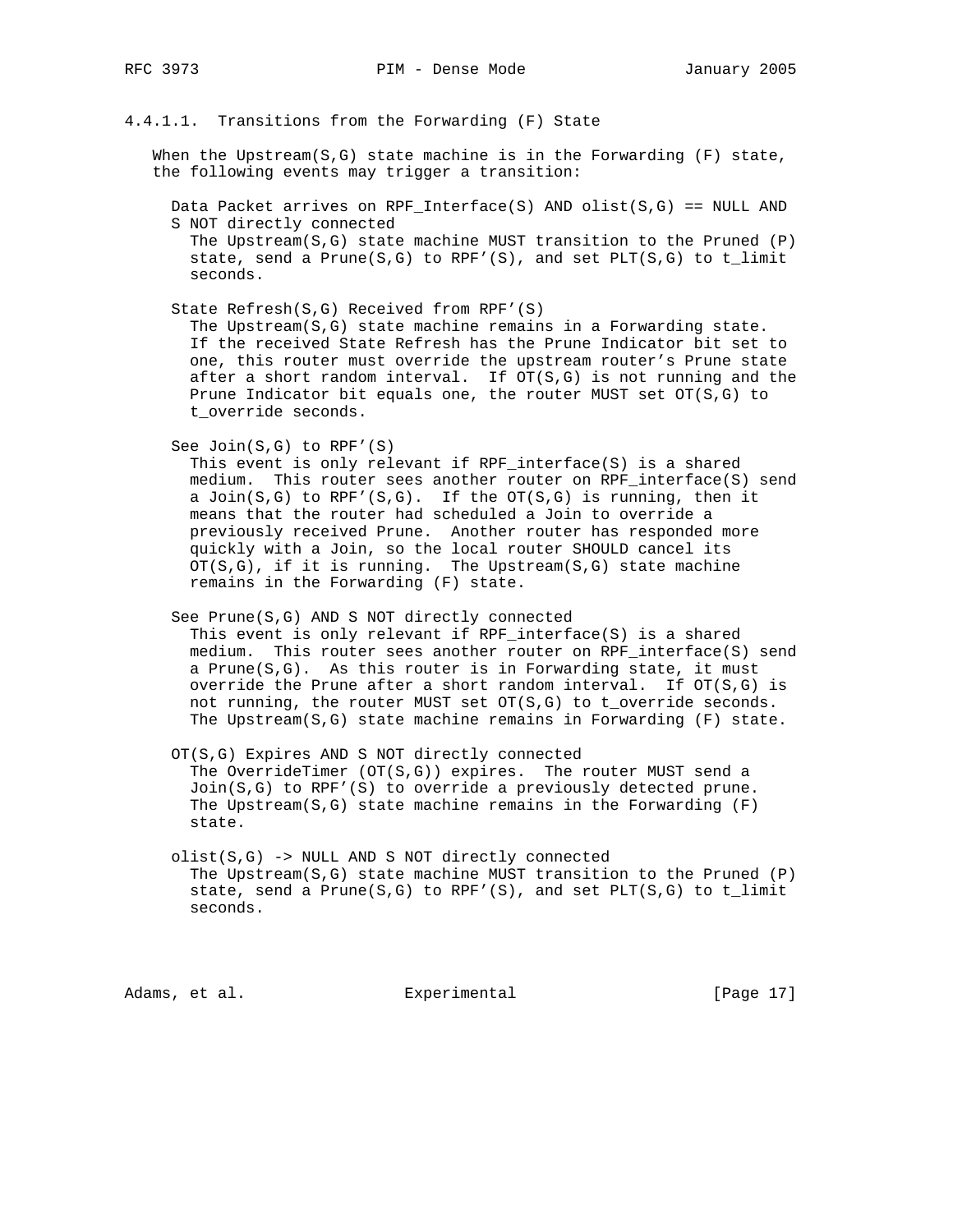RPF'(S) Changes AND olist(S,G) is non-NULL AND S NOT directly connected

 Unicast routing or Assert state causes RPF'(S) to change, including changes to RPF\_Interface(S). The Upstream(S,G) state machine MUST transition to the AckPending (AP) state, unicast a Graft to the new RPF'(S), and set the GraftRetry Timer  $(GRT(S, G))$ to Graft\_Retry\_Period.

 RPF'(S) Changes AND olist(S,G) is NULL Unicast routing or Assert state causes RPF'(S) to change, including changes to RPF\_Interface(S). The Upstream(S,G) state machine MUST transition to the Pruned (P) state.

4.4.1.2. Transitions from the Pruned (P) State

When the Upstream( $S$ , $G$ ) state machine is in the Pruned (P) state, the following events may trigger a transition:

 Data arrives on RPF\_interface(S) AND PLT(S,G) not running AND S NOT directly connected

 Either another router on the LAN desires traffic from S addressed to G or a previous Prune was lost. To prevent generating a Prune(S,G) in response to every data packet, the PruneLimit Timer  $(PLT(S,G))$  is used. Once the PLT(S,G) expires, the router needs to send another prune in response to a data packet not received directly from the source. A Prune( $S,G$ ) MUST be sent to RPF'( $S$ ), and the PLT(S,G) MUST be set to t\_limit.

 State Refresh(S,G) Received from RPF'(S) The Upstream(S,G) state machine remains in a Pruned state. If the State Refresh has its Prune Indicator bit set to zero and PLT(S,G) is not running, a Prune(S,G) MUST be sent to RPF'(S), and the  $PLT(S,G)$  MUST be set to  $t$ \_limit. If the State Refresh has its Prune Indicator bit set to one, the router MUST reset PLT(S,G) to t\_limit.

See Prune(S,G) to RPF'(S)

 A Prune(S,G) is seen on RPF\_interface(S) to RPF'(S). The Upstream(S,G) state machine stays in the Pruned (P) state. The router MAY reset its PLT(S,G) to the value in the Holdtime field of the received message if it is greater than the current value of the  $PLT(S,G)$ .

 olist(S,G)->non-NULL AND S NOT directly connected The set of interfaces defined by the  $\text{dist}(S, G)$  macro becomes non-empty, indicating that traffic from S addressed to group G must be forwarded. The Upstream(S,G) state machine MUST cancel PLT(S,G), transition to the AckPending (AP) state and unicast a

Adams, et al. Subsection Experimental (Page 18)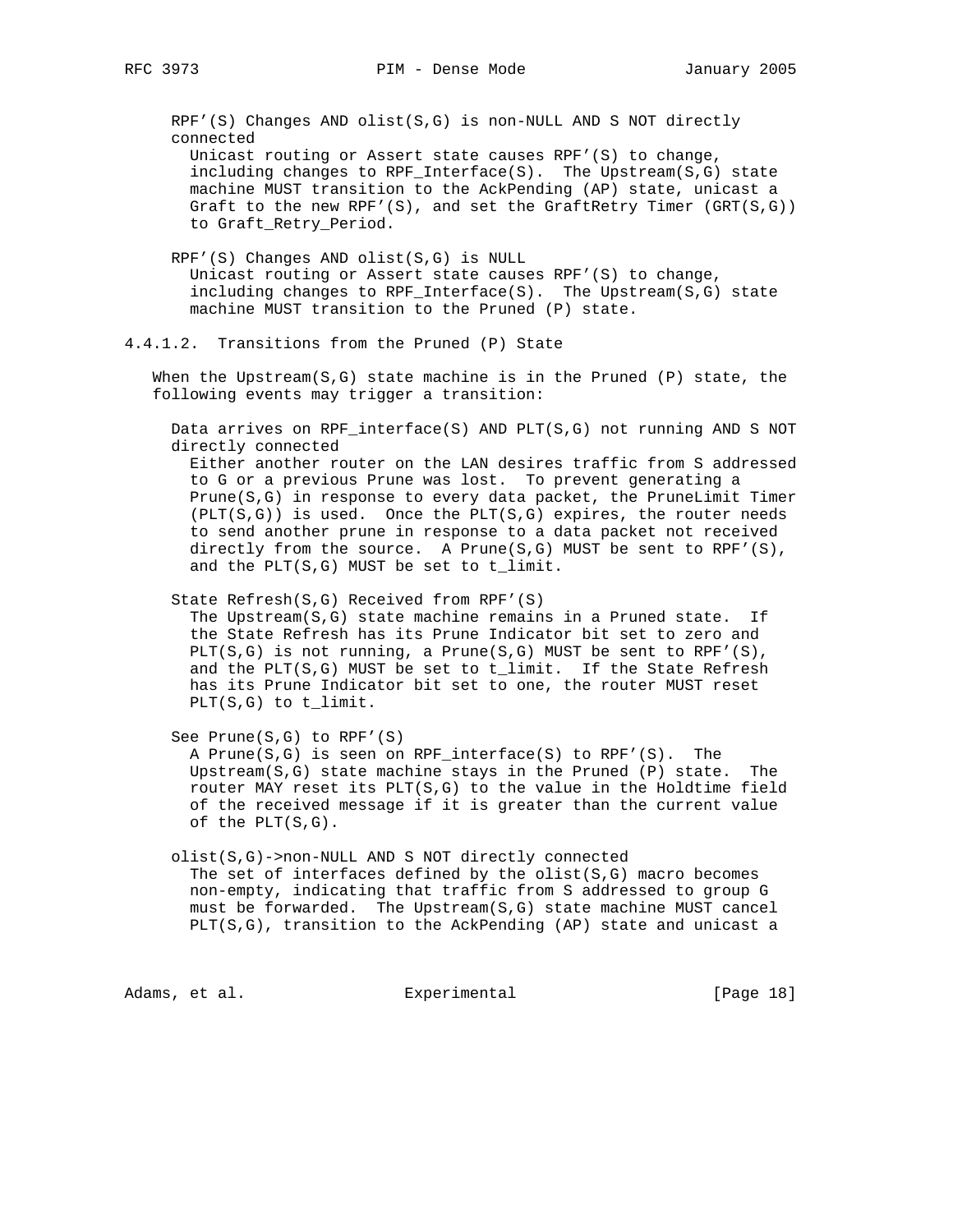Graft message to RPF'(S). The Graft Retry Timer (GRT(S,G)) MUST be set to Graft\_Retry\_Period.

 $RPF'(S)$  Changes AND olist(S,G) == non-NULL AND S NOT directly connected Unicast routing or Assert state causes RPF'(S) to change, including changes to RPF\_Interface(S). The Upstream(S,G) state

 machine MUST cancel PLT(S,G), transition to the AckPending (AP) state, send a Graft unicast to the new RPF'(S), and set the GraftRetry Timer (GRT(S,G)) to Graft\_Retry\_Period.

- $RPF'(S)$  Changes AND olist(S,G) == NULL AND S NOT directly connected Unicast routing or Assert state causes RPF'(S) to change, including changes to RPF\_Interface(S). The Upstream(S,G) state machine stays in the Pruned (P) state and MUST cancel the PLT(S,G) timer.
- S becomes directly connected Unicast routing changed so that S is directly connected. The Upstream(S,G) state machine remains in the Pruned (P) state.
- 4.4.1.3. Transitions from the AckPending (AP) State

When the Upstream( $S, G$ ) state machine is in the AckPending (AP) state, the following events may trigger a transition:

- State Refresh(S,G) Received from RPF'(S) with Prune Indicator == 1 The Upstream(S,G) state machine remains in an AckPending state. The router must override the upstream router's Prune state after a short random interval. If  $OT(S, G)$  is not running and the Prune Indicator bit equals one, the router MUST set OT(S,G) to t\_override seconds.
- State Refresh( $S, G$ ) Received from RPF'( $S$ ) with Prune Indicator == 0 The router MUST cancel its GraftRetry Timer (GRT(S,G)) and transition to the Forwarding (F) state.

 See Join(S,G) to RPF'(S,G) This event is only relevant if RPF\_interface(S) is a shared medium. This router sees another router on RPF interface(S) send a Join(S,G) to RPF'(S,G). If the OT(S,G) is running, then it means that the router had scheduled a Join to override a previously received Prune. Another router has responded more quickly with a Join, so the local router SHOULD cancel its  $OT(S,G)$ , if it is running. The Upstream( $S,G$ ) state machine remains in the AckPending (AP) state.

Adams, et al. Subsection Experimental (Page 19)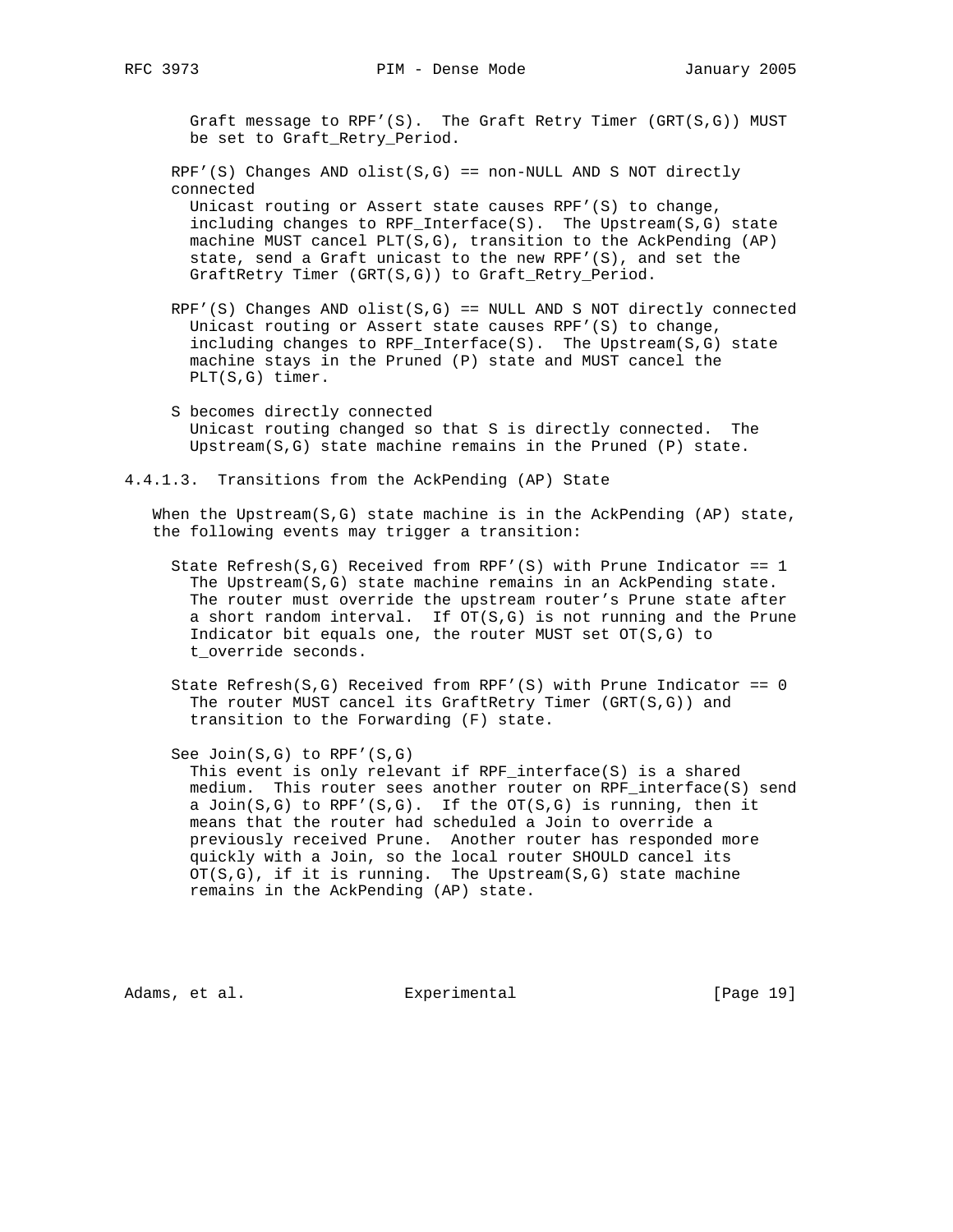See Prune(S,G) This event is only relevant if RPF\_interface(S) is a shared medium. This router sees another router on RPF\_interface(S) send a Prune(S,G). As this router is in AckPending (AP) state, it must override the Prune after a short random interval. If  $OT(S,G)$  is not running, the router MUST set  $OT(S,G)$  to t\_override seconds. The Upstream(S,G) state machine remains in AckPending (AP) state. OT(S,G) Expires The OverrideTimer (OT(S,G)) expires. The router MUST send a  $Join(S,G)$  to RPF'(S). The Upstream(S,G) state machine remains in the AckPending (AP) state.  $olist(S,G)$  -> NULL The set of interfaces defined by the  $olist(S,G)$  macro becomes

 null, indicating that traffic from S addressed to group G should no longer be forwarded. The Upstream(S,G) state machine MUST transition to the Pruned (P) state. A Prune(S,G) MUST be multicast to the RPF\_interface(S), with RPF'(S) named in the upstream neighbor field. The GraftRetry Timer (GRT(S,G)) MUST be cancelled, and PLT(S,G) MUST be set to t\_limit seconds.

 RPF'(S) Changes AND olist(S,G) does not become NULL AND S NOT directly connected

 Unicast routing or Assert state causes RPF'(S) to change, including changes to RPF\_Interface(S). The Upstream(S,G) state machine stays in the AckPending (AP) state. A Graft MUST be unicast to the new RPF'(S) and the GraftRetry Timer (GRT(S,G)) reset to Graft\_Retry\_Period.

 $RPF'(S)$  Changes AND olist(S,G) == NULL AND S NOT directly connected Unicast routing or Assert state causes RPF'(S) to change, including changes to RPF\_Interface(S). The Upstream(S,G) state machine MUST transition to the Pruned (P) state. The GraftRetry Timer (GRT(S,G)) MUST be cancelled.

 S becomes directly connected Unicast routing has changed so that S is directly connected. The GraftRetry Timer MUST be cancelled, and the Upstream(S,G) state machine MUST transition to the Forwarding(F) state.

Adams, et al. Subsection Experimental Experimental [Page 20]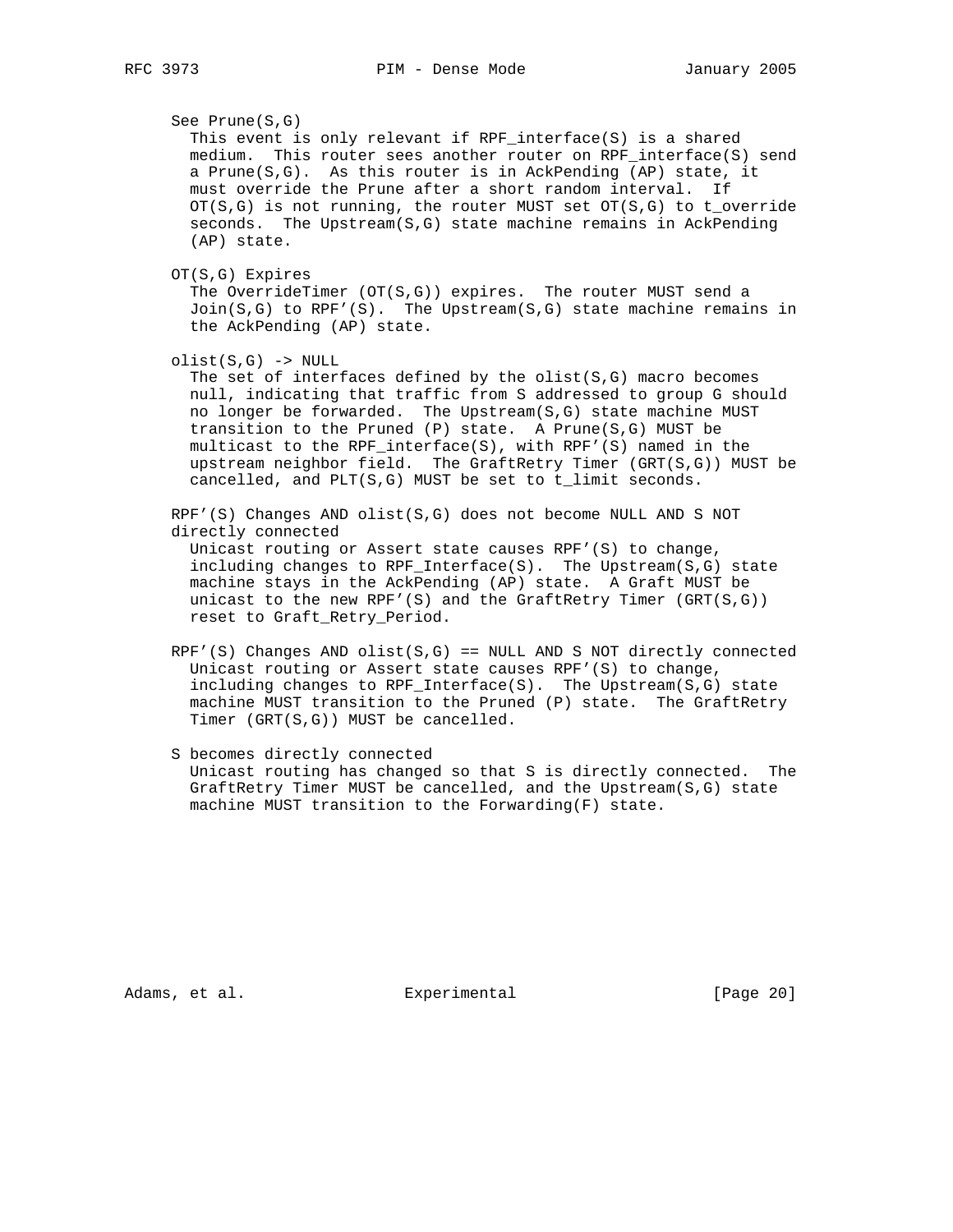GRT(S,G) Expires The GraftRetry Timer  $(GRT(S, G))$  expires for this  $(S, G)$  entry. The Upstream( $S, G$ ) state machine stays in the AckPending (AP) state. Another Graft message for (S,G) SHOULD be unicast to RPF'(S) and the GraftRetry Timer (GRT(S,G)) reset to Graft\_Retry\_Period. It is RECOMMENDED that the router retry a configured number of times before ceasing retries. See GraftAck(S,G) from RPF'(S) A GraftAck is received from RPF'(S). The GraftRetry Timer MUST be cancelled, and the Upstream(S,G) state machine MUST transition to the Forwarding(F) state. 4.4.2. Downstream Prune, Join, and Graft Messages The Prune(S,G) Downstream state machine for receiving Prune, Join and Graft messages on interface I is given below. This state machine MUST always be in the NoInfo state on the upstream interface. It contains three states. NoInfo(NI) The interface has no (S,G) Prune state, and neither the Prune timer  $(PT(S,G,I))$  nor the PrunePending timer  $((PPT(S,G,I)))$  is running. PrunePending(PP) The router has received a Prune( $S, G$ ) on this interface from a downstream neighbor and is waiting to see whether the prune will be overridden by another downstream router. For forwarding purposes, the PrunePending state functions exactly like the NoInfo state. Pruned(P) The router has received a Prune(S,G) on this interface from a downstream neighbor, and the Prune was not overridden. Data from S addressed to group G is no longer being forwarded on this interface. In addition, there are two timers: PrunePending Timer (PPT(S,G,I)) This timer is set when a valid  $Prune(S,G)$  is received. Expiry of the PrunePending Timer (PPT(S,G,I)) causes the interface to transition to the Pruned state.

Adams, et al. Experimental [Page 21]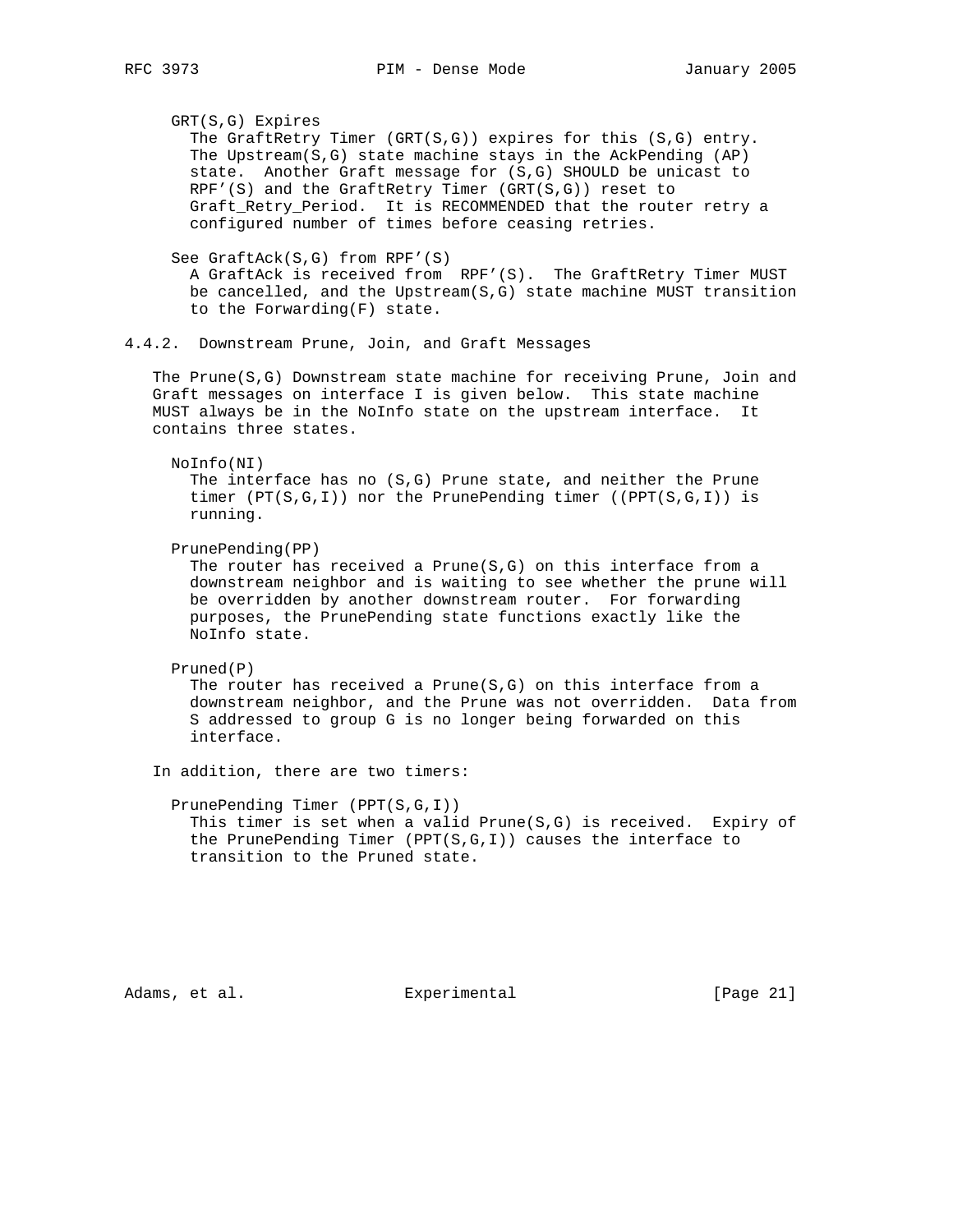Prune Timer (PT(S,G,I)) This timer is set when the PrunePending Timer (PT(S,G,I)) expires. Expiry of the Prune Timer  $(PT(S,G,I))$  causes the interface to transition to the NoInfo (NI) state, thereby allowing data from S addressed to group G to be forwarded on the interface.



Figure 2: Downstream Interface State Machine

Adams, et al. Experimental [Page 22]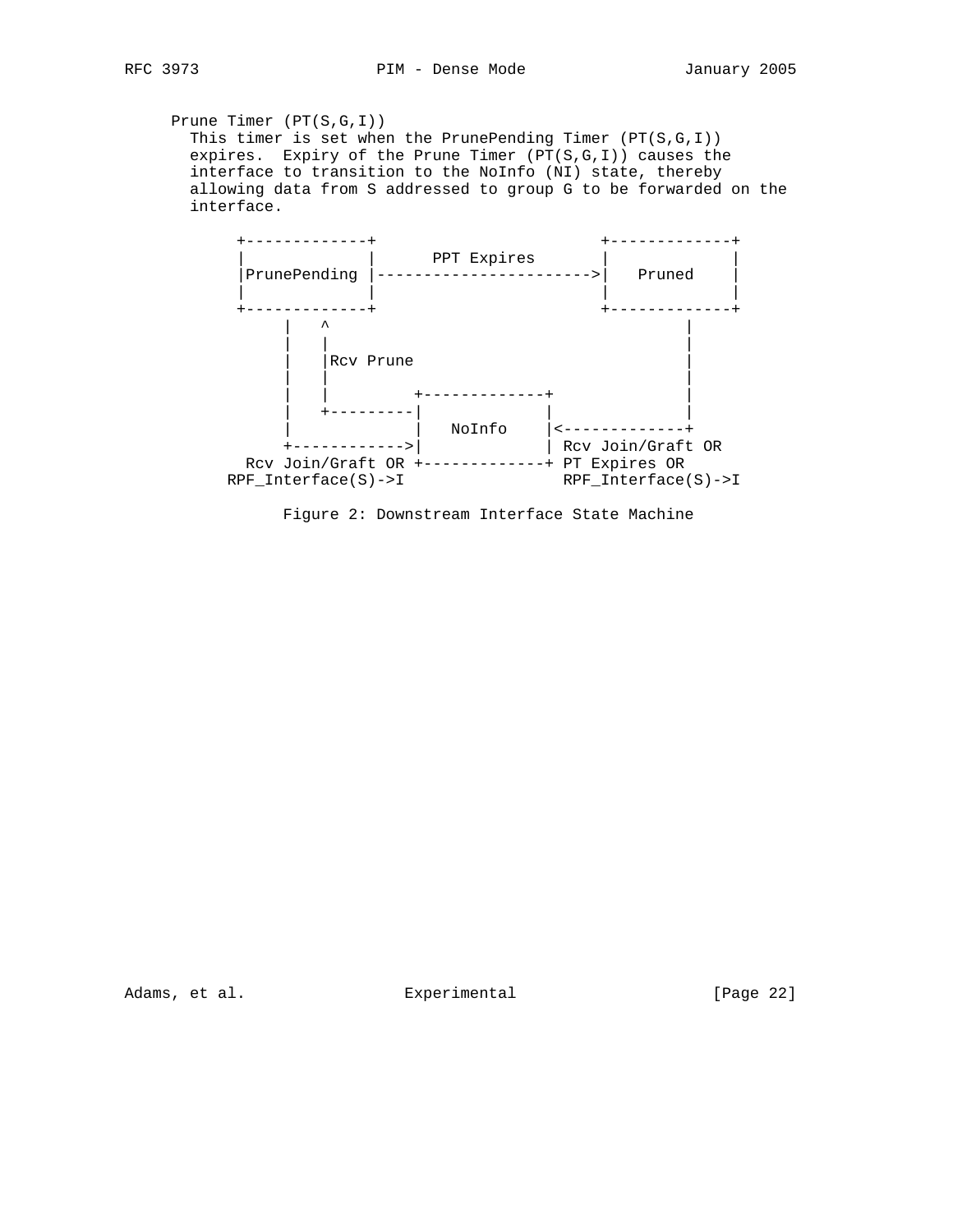|                               |                          | Previous State                                |                                              |
|-------------------------------|--------------------------|-----------------------------------------------|----------------------------------------------|
| Event                         | No Info                  | PrunePend                                     | Pruned                                       |
| Receive Prune(S,G)            | $->PP$ Set<br>PPT(S,G,I) | $->PP$                                        | $->P$ Reset<br>PT(S,G,I)                     |
| Receive $Join(S,G)$           | $->NI$                   | ->NI Cancel<br>PPT(S,G,I)                     | ->NI Cancel<br>PT(S,G,I)                     |
| Receive $Graft(S,G)$          | ->NI Send<br>GraftAck    | ->NI Send<br>GraftAck<br>Cancel<br>PPT(S,G,I) | ->NI Send<br>GraftAck<br>Cancel<br>PT(S,G,I) |
| $PPT(S,G)$ Expires            | N/A                      | ->P Set<br>PT(S,G,I)                          | N/A                                          |
| $PT(S,G)$ Expires             | N/A                      | N/A                                           | $->NI$                                       |
| RPF_Interface(S) becomes I    | $->NI$                   | ->NI Cancel<br>PPT(S,G,I)                     | ->NI Cancel<br>PT(S,G,I)                     |
| Send State Refresh(S,G) out I | $->NI$                   | $->PP$                                        | $->P$ Reset<br>PT(S,G,I)                     |

In tabular form, the state machine is as follows:

The transition events "Receive Graft( $S, G$ )", "Receive Prune( $S, G$ )", and "Receive Join(S,G)" denote receiving a Graft, Prune, or Join message in which this router's address on I is contained in the message's upstream neighbor field. If the upstream neighbor field does not match this router's address on I, then these state transitions in this state machine must not occur.

### 4.4.2.1. Transitions from the NoInfo State

When the Prune( $S$ , $G$ ) Downstream state machine is in the NoInfo (NI) state, the following events may trigger a transition:

#### Receive Prune(S,G)

 A Prune(S,G) is received on interface I with the upstream neighbor field set to the router's address on I. The Prune(S,G) Downstream state machine on interface I MUST transition to the PrunePending (PP) state. The PrunePending Timer (PPT(S,G,I)) MUST be set to J/P\_Override\_Interval if the router has more than

Adams, et al. Subsection Experimental Experimental [Page 23]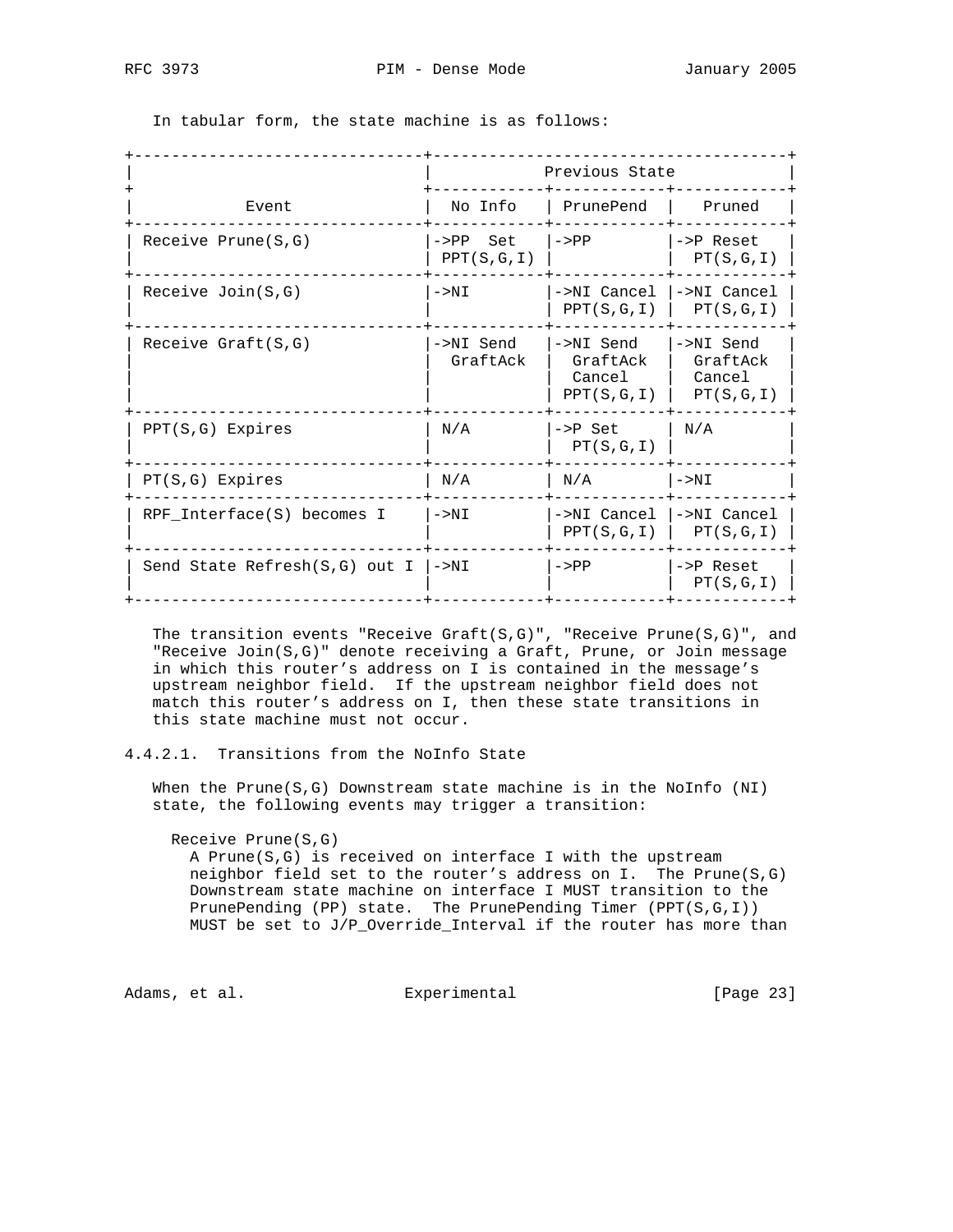one neighbor on I. If the router has only one neighbor on interface I, then it SHOULD set the PPT(S,G,I) to zero, effectively transitioning immediately to the Pruned (P) state.

#### Receive Graft(S,G)

 A Graft(S,G) is received on the interface I with the upstream neighbor field set to the router's address on I. The Prune(S,G) Downstream state machine on interface I stays in the NoInfo (NI) state. A GraftAck(S,G) MUST be unicast to the originator of the Graft(S,G) message.

4.4.2.2. Transitions from the PrunePending (PP) State

When the Prune $(S, G)$  downstream state machine is in the PrunePending (PP) state, the following events may trigger a transition.

## Receive Join(S,G)

 A Join(S,G) is received on interface I with the upstream neighbor field set to the router's address on I. The Prune(S,G) Downstream state machine on interface I MUST transition to the NoInfo (NI) state. The PrunePending Timer (PPT(S,G,I)) MUST be cancelled.

Receive Graft(S,G)

 A Graft(S,G) is received on interface I with the upstream neighbor field set to the router's address on I. The Prune(S,G) Downstream state machine on interface I MUST transition to the NoInfo (NI) state and MUST unicast a Graft Ack message to the Graft originator. The PrunePending Timer (PPT(S,G,I)) MUST be cancelled.

PPT(S,G,I) Expires

The PrunePending Timer (PPT( $S,G,I$ )) expires, indicating that no neighbors have overridden the previous Prune(S,G) message. The Prune(S,G) Downstream state machine on interface I MUST transition to the Pruned (P) state. The Prune Timer  $(PT(S,G,I))$  is started and MUST be initialized to the received Prune\_Hold\_Time minus J/P\_Override\_Interval. A PruneEcho(S,G) MUST be sent on I if I has more than one PIM neighbor. A PruneEcho(S,G) is simply a Prune(S,G) message multicast by the upstream router to a LAN, with itself as the Upstream Neighbor. Its purpose is to add additional reliability so that if a Join that should have overridden the Prune is lost locally on the LAN, the PruneEcho(S,G) may be received and trigger a new Join message. A PruneEcho(S,G) is OPTIONAL on an interface with only one PIM neighbor. In addition, the router MUST evaluate any possible transitions in the Upstream(S,G) state machine.

Adams, et al. Subsection Experimental Experimental [Page 24]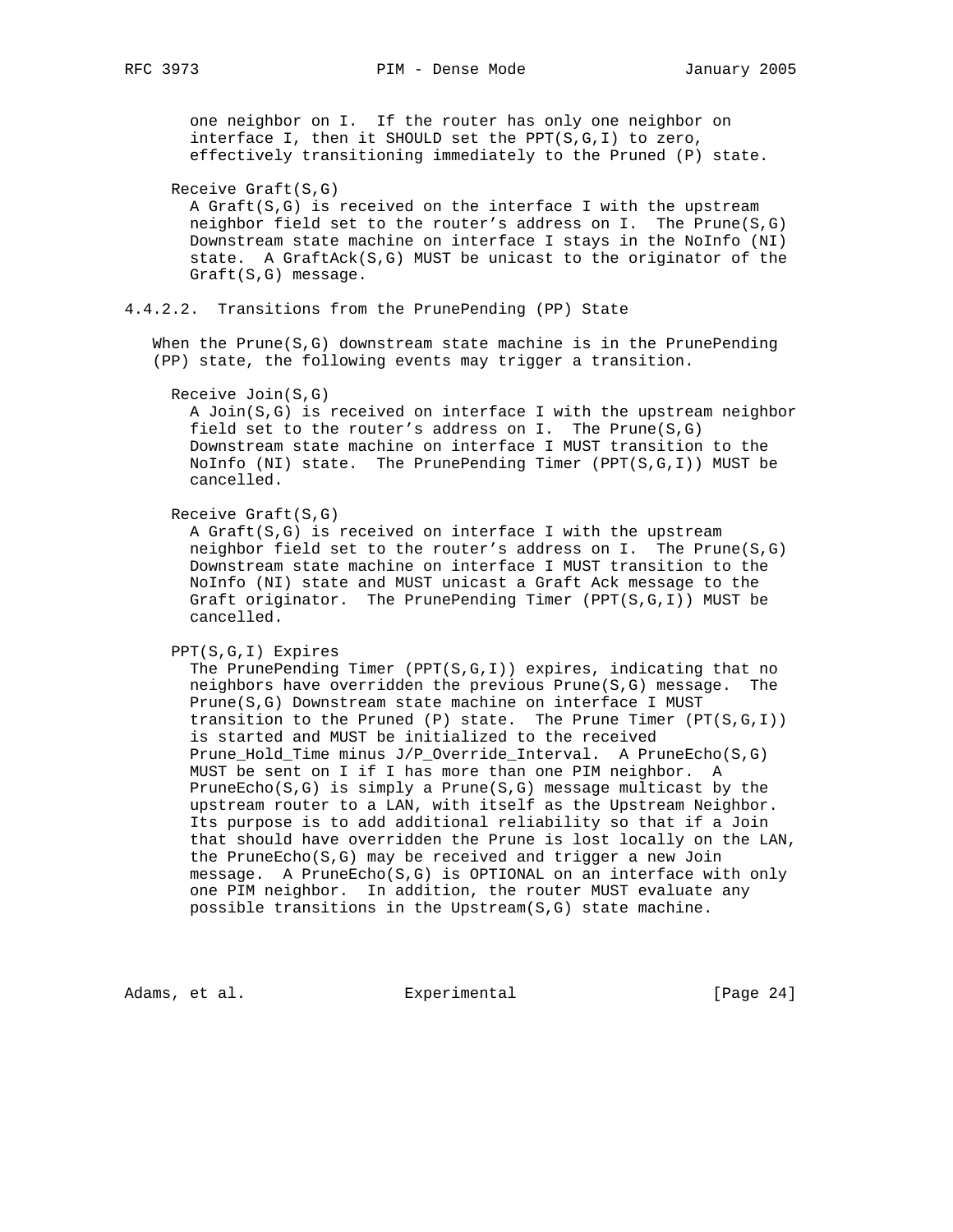RPF\_Interface(S) becomes interface I The upstream interface for S has changed. The Prune(S,G) Downstream state machine on interface I MUST transition to the NoInfo (NI) state. The PrunePending Timer (PPT(S,G,I)) MUST be cancelled.

## 4.4.2.3. Transitions from the Prune (P) State

When the Prune( $S, G$ ) Downstream state machine is in the Pruned (P) state, the following events may trigger a transition.

```
 Receive Prune(S,G)
```
 A Prune(S,G) is received on the interface I with the upstream neighbor field set to the router's address on I. The Prune(S,G) Downstream state machine on interface I remains in the Pruned (P) state. The Prune Timer (PT(S,G,I)) SHOULD be reset to the holdtime contained in the  $Prune(S,G)$  message if it is greater than the current value.

Receive Join(S,G)

 A Join(S,G) is received on the interface I with the upstream neighbor field set to the router's address on I. The Prune(S,G) downstream state machine on interface I MUST transition to the NoInfo (NI) state. The Prune Timer (PT(S,G,I)) MUST be cancelled. The router MUST evaluate any possible transitions in the Upstream(S,G) state machine.

Receive Graft(S,G)

 A Graft(S,G) is received on interface I with the upstream neighbor field set to the router's address on I. The Prune(S,G) Downstream state machine on interface I MUST transition to the NoInfo (NI) state and send a Graft Ack back to the Graft's source. The Prune Timer  $(PT(S,G,I))$  MUST be cancelled. The router MUST evaluate any possible transitions in the Upstream(S,G) state machine.

PT(S,G,I) Expires

The Prune Timer  $(PT(S, G, I))$  expires, indicating that it is again time to flood data from S addressed to group G onto interface I. The Prune(S,G) Downstream state machine on interface I MUST transition to the NoInfo (NI) state. The router MUST evaluate any possible transitions in the Upstream(S,G) state machine.

#### RPF\_Interface(S) becomes interface I

 The upstream interface for S has changed. The Prune(S,G) Downstream state machine on interface I MUST transition to the NoInfo (NI) state. The PruneTimer (PT(S,G,I)) MUST be cancelled.

Adams, et al. Subsection Experimental Experimental [Page 25]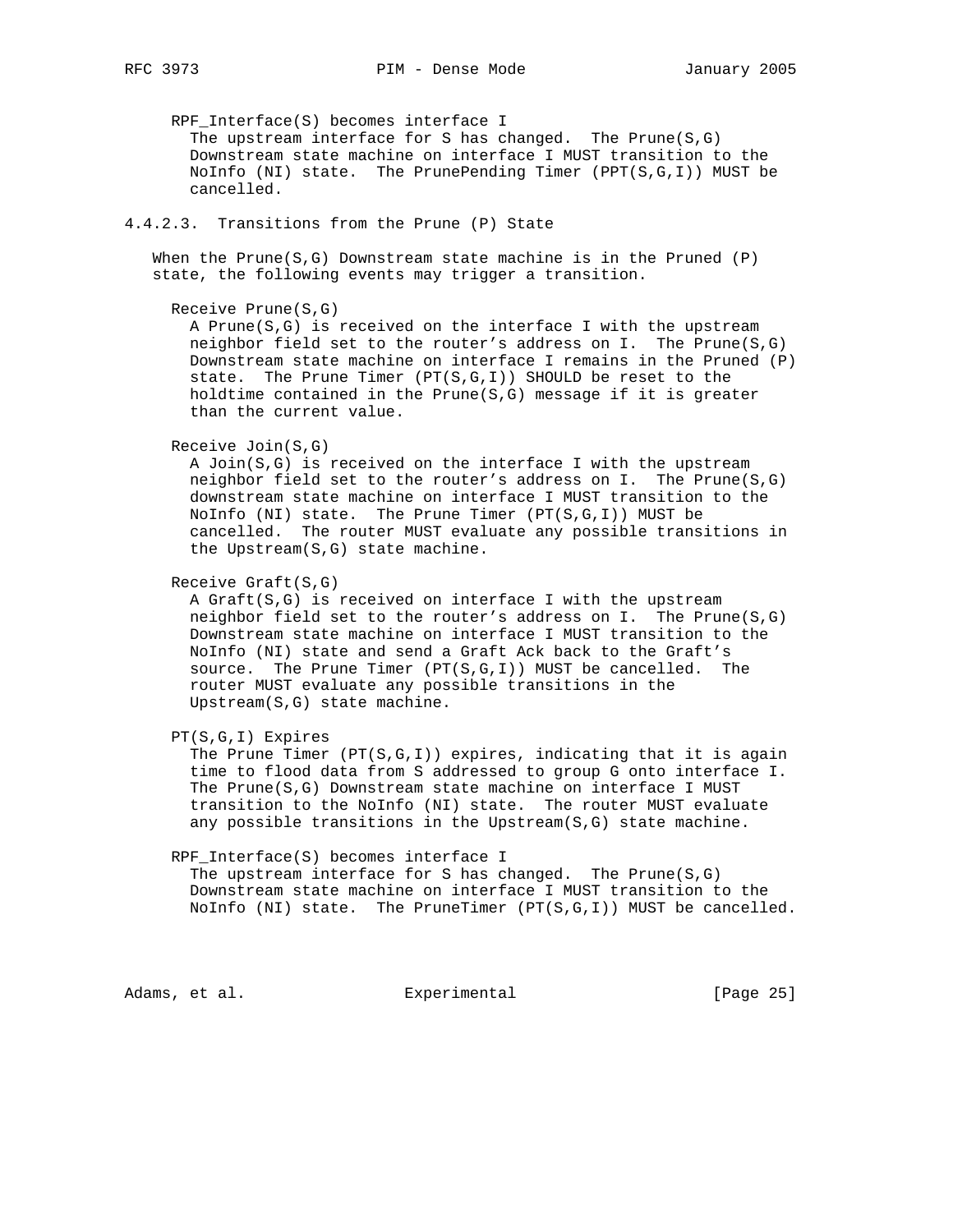Send State Refresh(S,G) out interface I The router has refreshed the Prune( $S, G$ ) state on interface I. The router MUST reset the Prune Timer  $(PT(S,G,I))$  to the Holdtime from an active Prune received on interface I. The Holdtime used SHOULD be the largest active one but MAY be the most recently received active Prune Holdtime.

```
4.5. State Refresh
```
 This section describes the major portions of the state refresh mechanism.

4.5.1. Forwarding of State Refresh Messages

 When a State Refresh message, SRM, is received, it is forwarded according to the following pseudo-code.

```
 if (iif != RPF_interface(S))
  return;
if (RPF'(S) != \nfrac{addr(SRM)}{)} return;
 if (StateRefreshRateLimit(S,G) == TRUE)
  return;
 for each interface I in pim_nbrs {
  if (TTL(SRM) == 0 OR (TTL(SRM) - 1) < Threshold(I))
    continue; /* Out of TTL, skip this interface */
   if (boundary(I,G))
    continue; /* This interface is scope boundary, skip it */
  if (I == iif)continue; \frac{1}{x} /* This is the incoming interface, skip it */
  if (\text{lost\_assert}(S,G,I)) == \text{TRUE}) continue; /* Let the Assert Winner do State Refresh */
   Copy SRM to SRM'; /* Make a copy of SRM to forward */
   if (I contained in prunes(S,G)) {
     set Prune Indicator bit of SRM' to 1;
     if StateRefreshCapable(I) == TRUE
      set PT(S,G) to largest active holdtime read from a Prune
      message accepted on I;
```
Adams, et al. Subsection Experimental (Page 26)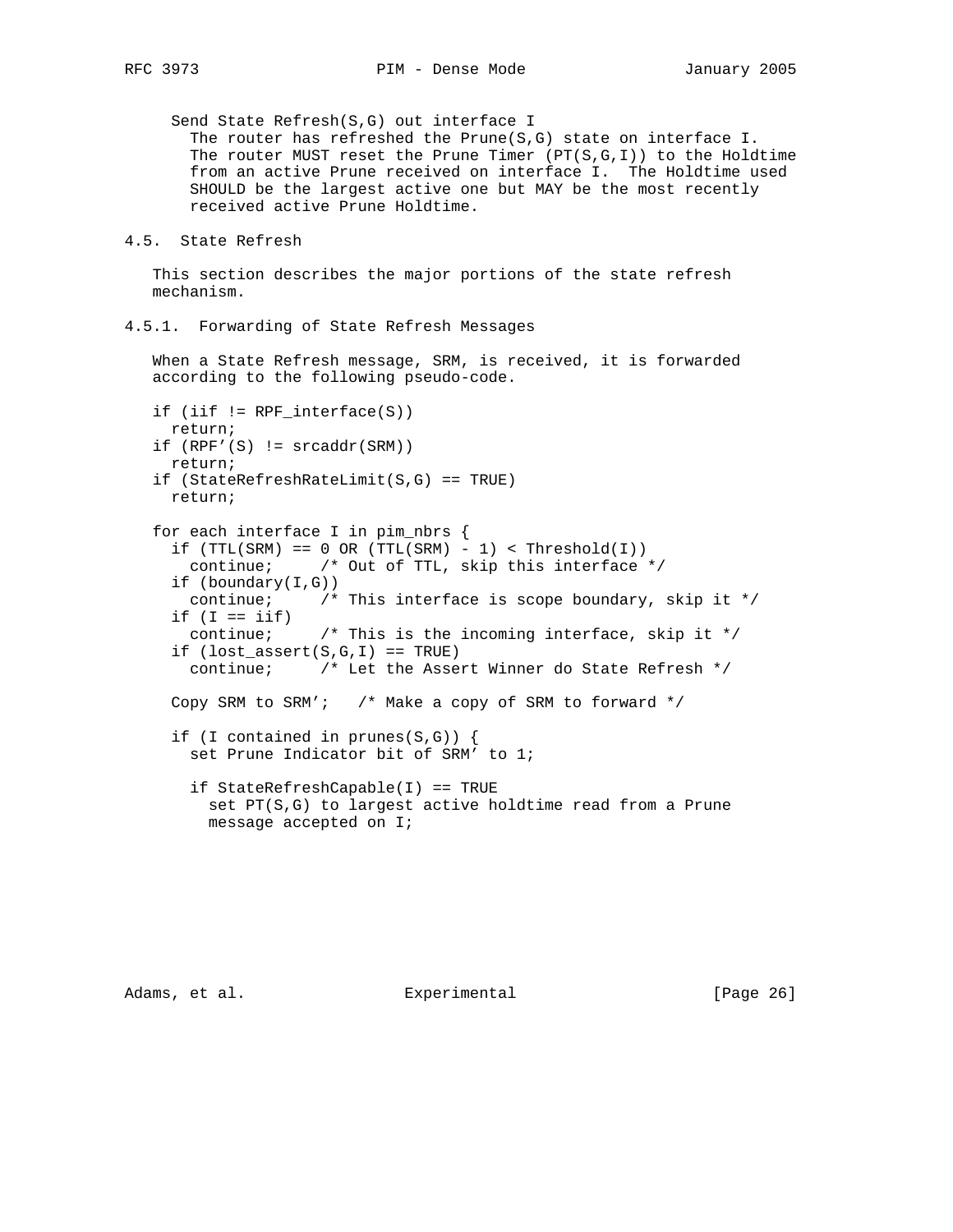} else { set Prune Indicator bit of SRM' to 0; } set srcaddr(SRM') to my\_addr(I); set TTL of SRM' to TTL(SRM) - 1; set metric of SRM' to metric of unicast route used to reach S; set pref of SRM' to preference of unicast route used to reach S; set mask of SRM' to mask of route used to reach S; if (AssertState == NoInfo) { set Assert Override of SRM' to 1; } else { set Assert Override of SRM' to 0; } transmit SRM' on I; } The pseudocode above employs the following macro definitions. Boundary(I,G) is TRUE if an administratively scoped boundary for group G is configured on interface I. StateRefreshCapable(I) is TRUE if all neighbors on an interface use the State Refresh option. StateRefreshRateLimit(S,G) is TRUE if the time elapsed since the last received StateRefresh(S,G) is less than the configured RefreshLimitInterval. TTL(SRM) returns the TTL contained in the State Refresh Message, SRM. This is different from the TTL contained in the IP header. Threshold(I) returns the minimum TTL that a packet must have before it can be transmitted on interface I. srcaddr(SRM) returns the source address contained in the network protocol (e.g., IPv4) header of the State Refresh Message, SRM.

 my\_addr(I) returns this node's network (e.g., IPv4) address on interface I.

Adams, et al. Subsection Experimental (Page 27)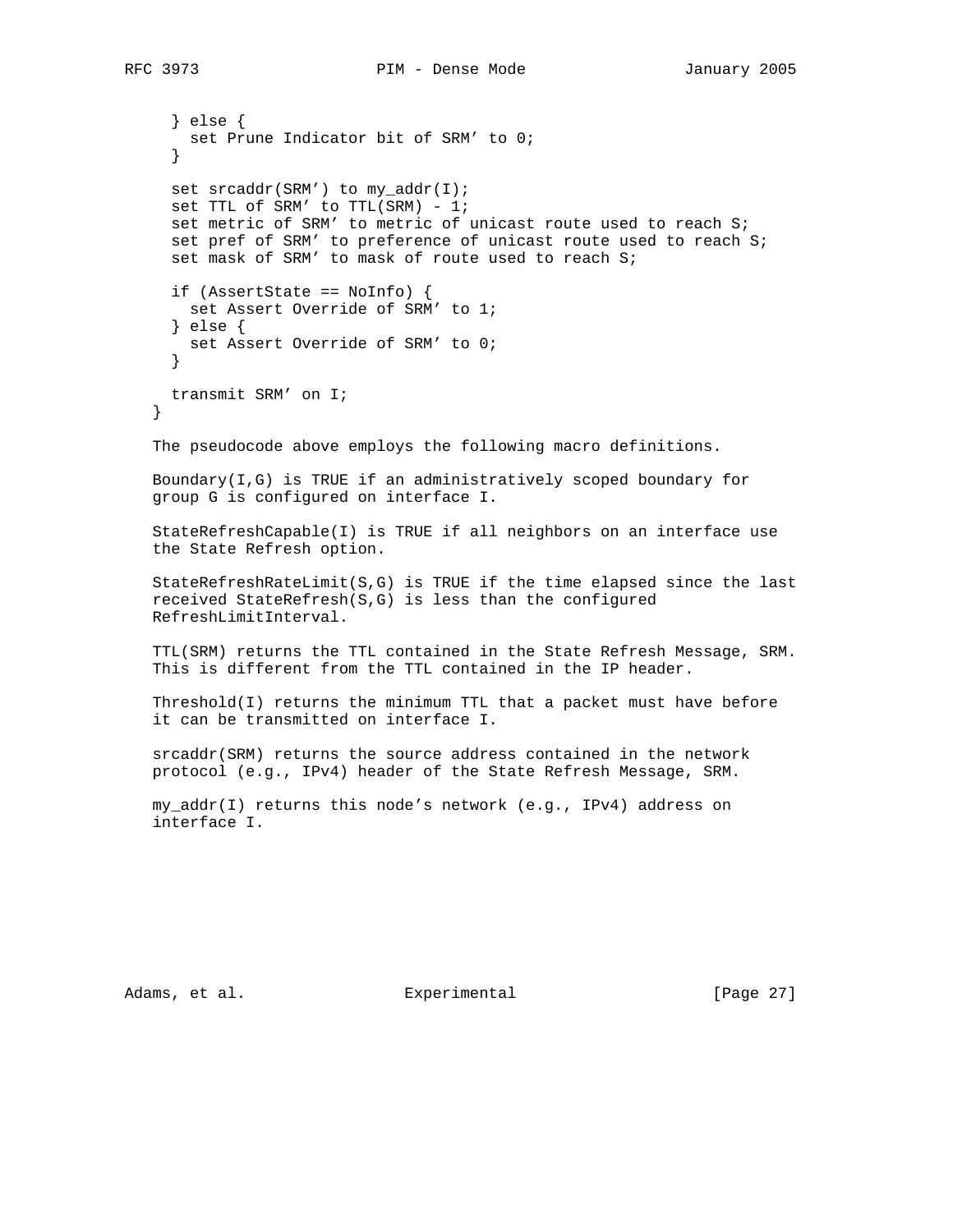4.5.2. State Refresh Message Origination

 This section describes the origination of State Refresh messages. These messages are generated periodically by the PIM-DM router directly connected to a source. One Origination(S,G) state machine exists per (S,G) entry in a PIM-DM router.

The Origination( $S, G$ ) state machine has the following states:

```
 NotOriginator(NO)
```
 This is the starting state of the Origination(S,G) state machine. While in this state, a router will not originate State Refresh messages for the (S,G) pair.

 Originator(O) When in this state the router will periodically originate State Refresh messages. Only routers directly connected to S may transition to this state.

In addition, there are two state machine specific timers:

```
 State Refresh Timer (SRT(S,G))
```
 This timer controls when State Refresh messages are generated. The timer is initially set when that  $Original(S, G)$  state machine transitions to the O state. It is cancelled when the Origination(S,G) state machine transitions to the NO state. This timer is normally set to StateRefreshInterval (see 4.8).

Source Active Timer (SAT(S,G))

This timer is first set when the Origination $(S, G)$  state machine transitions to the O state and is reset on the receipt of every data packet from S addressed to group G. When it expires, the Origination(S,G) state machine transitions to the NO state. This timer is normally set to SourceLifetime (see 4.8).



Figure 3: State Refresh State Machine

Adams, et al. Subsection Experimental (Page 28)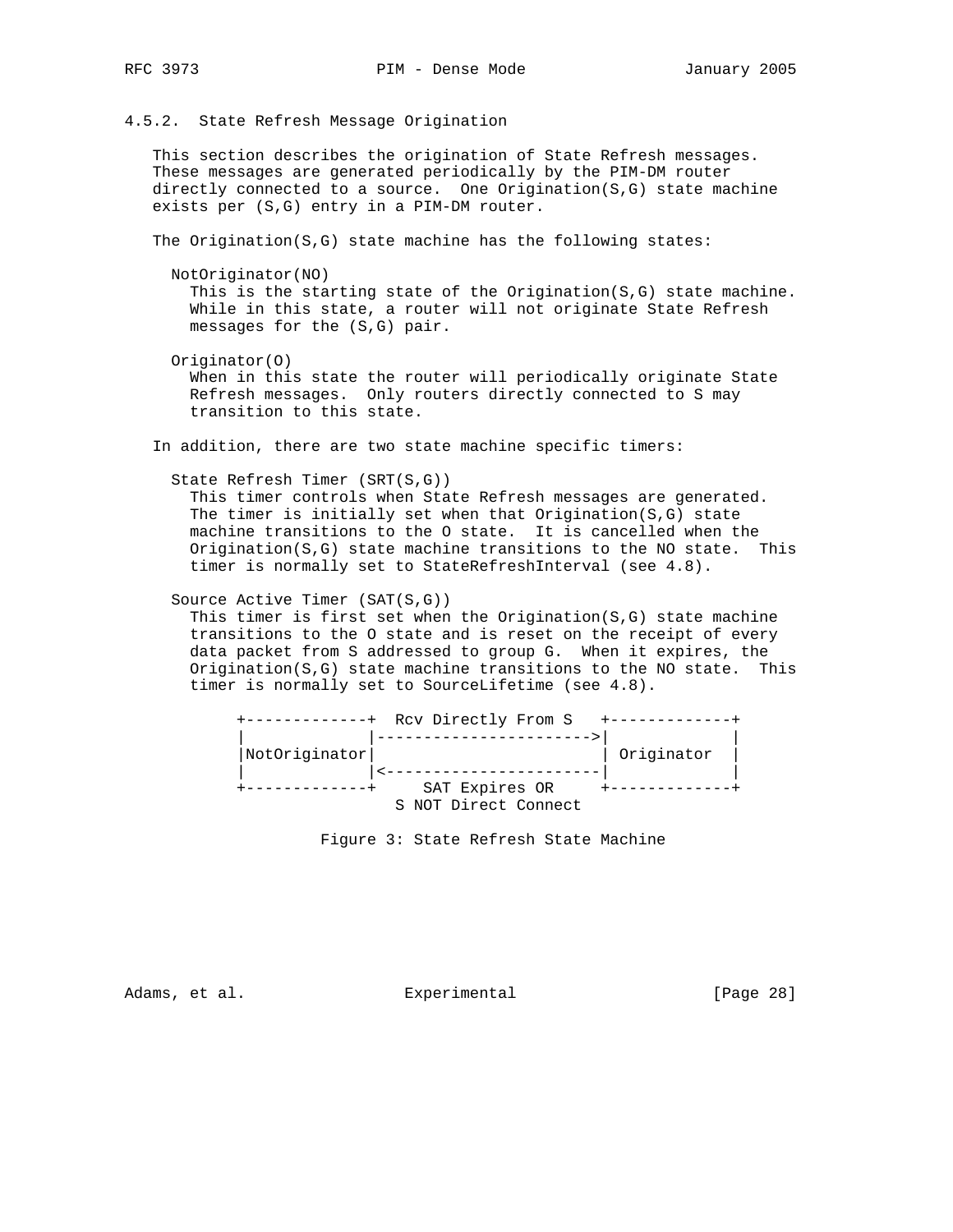In tabular form, the state machine is defined as follows:

|                                                 | Previous State                                                |                                                   |  |  |  |  |  |  |
|-------------------------------------------------|---------------------------------------------------------------|---------------------------------------------------|--|--|--|--|--|--|
| Event                                           | NotOriginator                                                 | Originator                                        |  |  |  |  |  |  |
| Receive Data from S AND<br>S directly connected | $\rightarrow$ $\circ$<br>$Set$ $SRT(S,G)$<br>$Set$ $SAT(S,G)$ | $\rightarrow$ $\circ$ Reset<br>SAT(S,G)           |  |  |  |  |  |  |
| $SRT(S,G)$ Expires                              | N/A                                                           | ->0 Send<br>StateRefresh(S,G)<br>Reset $SRT(S,G)$ |  |  |  |  |  |  |
| $SAT(S,G)$ Expires                              | N/A                                                           | Cancel<br>$->NO$<br>SRT(S,G)                      |  |  |  |  |  |  |
| S no longer directly connected                  | $->NO$                                                        | $->NO$<br>Cancel $SRT(S,G)$<br>Cancel $SAT(S,G)$  |  |  |  |  |  |  |

4.5.2.1. Transitions from the NotOriginator (NO) State

 When the Originating(S,G) state machine is in the NotOriginator (NO) state, the following event may trigger a transition:

 Data Packet received from directly connected Source S addressed to group G

 The router MUST transition to an Originator (O) state, set SAT(S,G) to SourceLifetime, and set SRT(S,G) to StateRefreshInterval. The router SHOULD record the TTL of the packet for use in State Refresh messages.

4.5.2.2. Transitions from the Originator (O) State

 When the Originating(S,G) state machine is in the Originator (O) state, the following events may trigger a transition:

 Receive Data Packet from S addressed to G The router remains in the Originator (O) state and MUST reset SAT(S,G) to SourceLifetime. The router SHOULD increase its recorded TTL to match the TTL of the packet, if the packet's TTL is larger than the previously recorded TTL. A router MAY record the TTL based on an implementation specific sampling policy to avoid examining the TTL of every multicast packet it handles.

Adams, et al. Experimental [Page 29]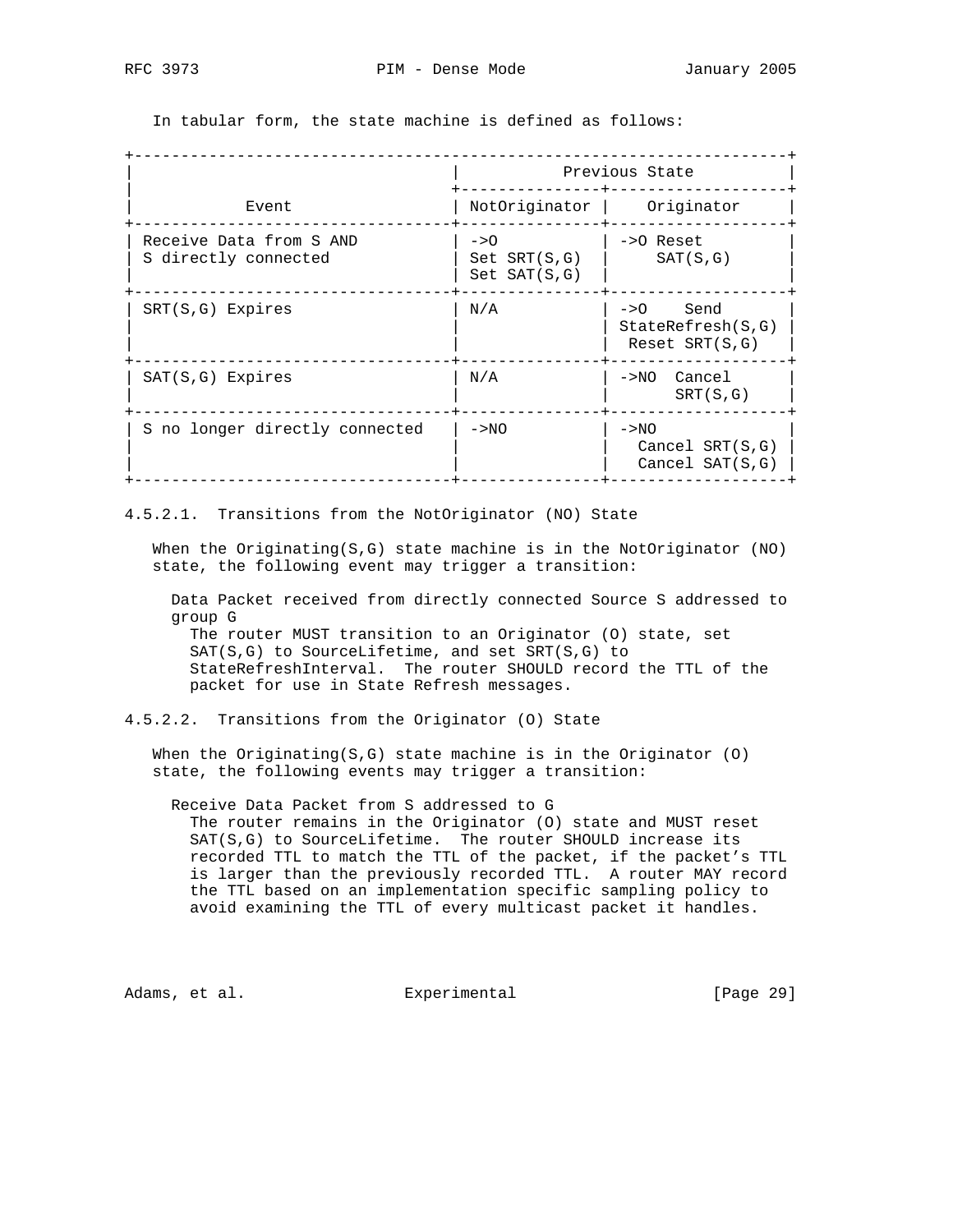```
 SRT(S,G) Expires
   The router remains in the Originator (O) state and MUST reset
   SRT(S,G) to StateRefreshInterval. The router MUST also generate
   State Refresh messages for transmission, as described in the
   State Refresh Forwarding rules (Section 4.5.1), except for the
  TTL. If the TTL of data packets from S to G are being recorded,
  then the TTL of each State Refresh message is set to the highest
  recorded TTL. Otherwise, the TTL is set to the configured State
  Refresh TTL. Let I denote the interface over which a State
  Refresh message is being sent. If the Prune(S,G) Downstream
  state machine is in the Pruned (P) state, then the Prune-
  Indicator bit MUST be set to 1 in the State Refresh message being
  sent over I. Otherwise, the Prune-Indicator bit MUST be set to 0.
 SAT(S,G) Expires
  The router MUST cancel the SRT(S, G) timer and transition to the
```
NotOriginator (NO) state.

 S is no longer directly connected The router MUST transition to the NotOriginator (NO) state and cancel both the  $SAT(S,G)$  and  $SRT(S,G)$ .

```
4.6. PIM Assert Messages
```

```
4.6.1. Assert Metrics
```
Assert metrics are defined as follows:

```
 struct assert_metric {
 metric_preference;
 route metric;
  ip_address;
 };
```
 When assert\_metrics are compared, the metric\_preference and route\_metric field are compared in order, where the first lower value wins. If all fields are equal, the IP address of the router that sourced the Assert message is used as a tie-breaker, with the highest IP address winning.

Adams, et al. Subsection Experimental (Page 30)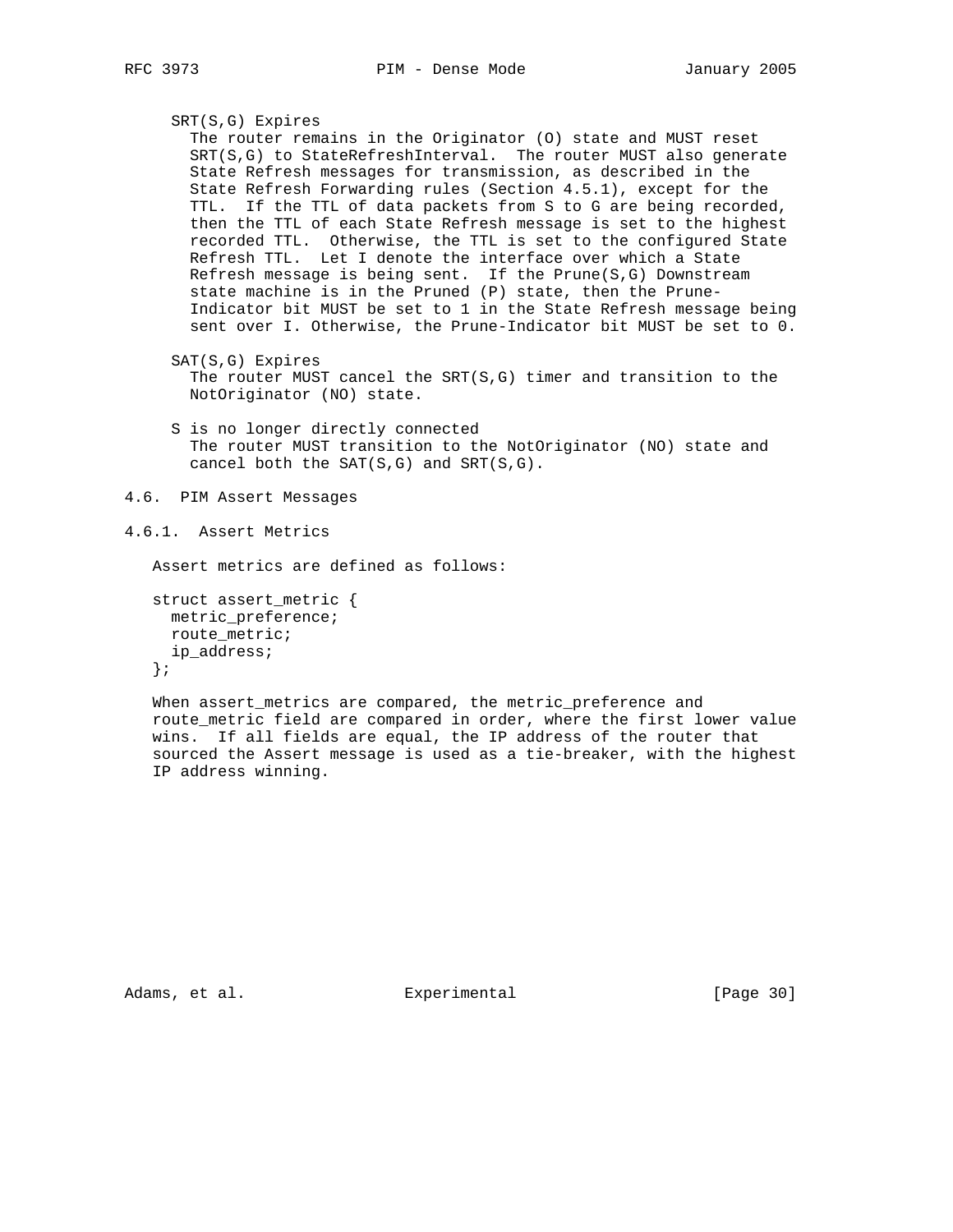An Assert metric for (S,G) to include in (or compare against) an Assert message sent on interface I should be computed by using the following pseudocode:

```
 assert_metric
 my_assert_metric(S,G,I) {
 if (CouldAssert(S,G,I) == TRUE) {
    return spt_assert_metric(S,G,I)
   } else {
    return infinite_assert_metric()
   }
 }
 spt_assert_metric(S,I) gives the Assert metric we use if we're
 sending an Assert based on active (S,G) forwarding state:
 assert_metric
 spt_assert_metric(S,I) {
  return {0,MRIB.pref(S),MRIB.metric(S),my_addr(I)}
 }
MRIB.pref(X) and MRIB.metric(X) are the routing preference and
 routing metrics associated with the route to a particular (unicast)
destination X, as determined by the MRIB. my\_addr(I) is simply the
 router's network (e.g., IP) address associated with the local
 interface I.
 infinite_assert_metric() gives the Assert metric we need to send an
 Assert but doesn't match (S,G) forwarding state:
 assert_metric
```

```
 infinite_assert_metric() {
  return {1,infinity,infinity,0}
 }
```
4.6.2. AssertCancel Messages

 An AssertCancel(S,G) message is simply an Assert message for (S,G) with infinite metric. The Assert winner sends this message when it changes its upstream interface to this interface. Other routers will see this metric, causing those with forwarding state to send their own Asserts and re-establish an Assert winner.

 AssertCancel messages are simply an optimization. The original Assert timeout mechanism will eventually allow a subnet to become consistent; the AssertCancel mechanism simply causes faster convergence. No special processing is required for an AssertCancel message, as it is simply an Assert message from the current winner.

Adams, et al. Experimental [Page 31]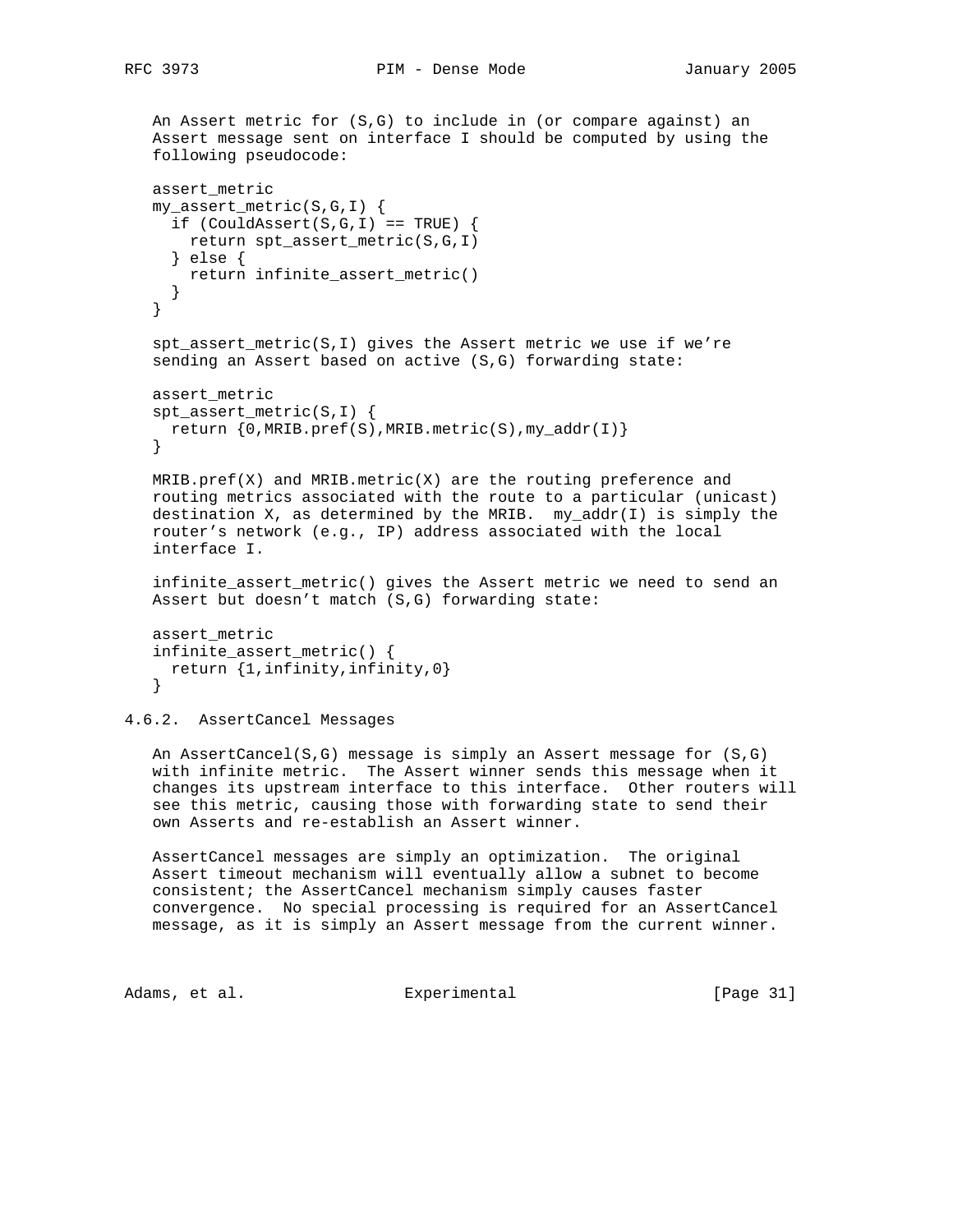```
4.6.3. Assert State Macros
```
The macro lost\_assert( $S, G, I$ ), is used in the olist computations of Section 4.1.3, and is defined as follows:

```
 bool lost_assert(S,G,I) {
 if ( RPF_interface(S) == I ) {
    return FALSE
   } else {
    return (AssertWinner(S,G,I) != me AND
             (AssertWinnerMetric(S,G,I) is better than
              spt_assert_metric(S,G,I)))
   }
 }
```
 AssertWinner(S,G,I) defaults to NULL, and AssertWinnerMetric(S,G,I) defaults to Infinity when in the NoInfo state.

```
4.6.4. (S,G) Assert Message State Machine
```
 The (S,G) Assert state machine for interface I is shown in Figure 4. There are three states:

```
 NoInfo (NI)
   This router has no (S,G) Assert state on interface I.
```
- I am Assert Winner (W) This router has won an (S,G) Assert on interface I. It is now responsible for forwarding traffic from S destined for G via interface I.
- I am Assert Loser (L) This router has lost an (S,G) Assert on interface I. It must not forward packets from S destined for G onto interface I.

```
In addition, an Assert Timer (AT(S, G, I)) is used to time out the
 Assert state.
```
Adams, et al. Subsection Experimental (Page 32)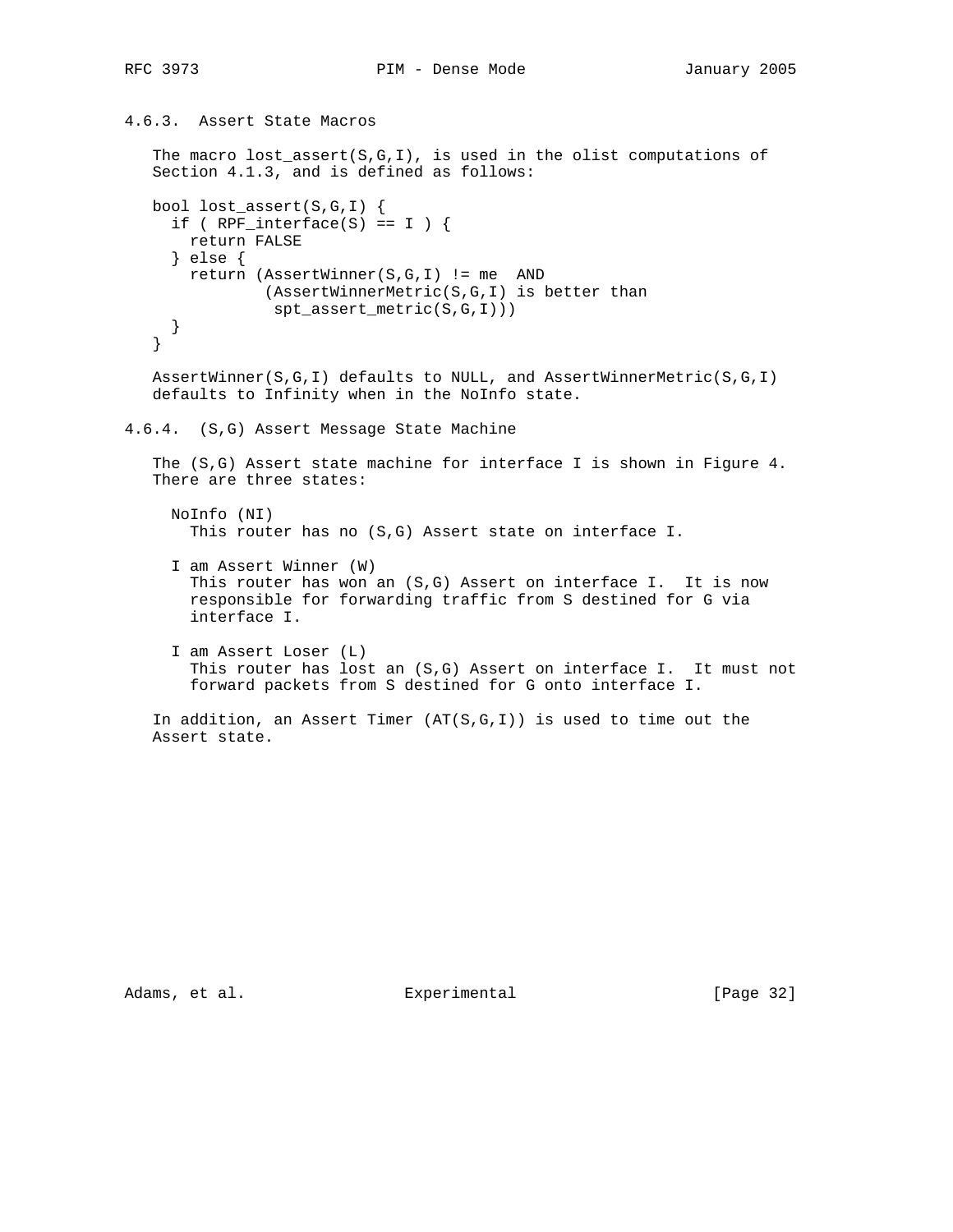

Figure 4: Assert State Machine

In tabular form, the state machine is defined as follows:

|                                                                                               |                                                      | Previous State                                        |                          |
|-----------------------------------------------------------------------------------------------|------------------------------------------------------|-------------------------------------------------------|--------------------------|
| Event                                                                                         | No Info                                              | Winner                                                | Loser                    |
| An (S,G) Data packet received<br>on downstream interface                                      | ->W Send<br>$\text{assert}(S,G)$<br>Set<br>AT(S,G,I) | ->W Send<br>$\text{assert}(S,G)$<br>Set<br>AT(S,G,I)  | $->L$                    |
| Receive Inferior (Assert OR<br>State Refresh) from Assert<br>Winner                           | N/A                                                  | N/A                                                   | ->NI Cancel<br>AT(S,G,I) |
| Receive Inferior (Assert OR<br>State Refresh) from non-Assert<br>Winner AND CouldAssert==TRUE | ->W Send<br>$\text{assert}(S,G)$<br>Set<br>AT(S,G,I) | ->W Send<br>$\text{assert}(S, G)$<br>Set<br>AT(S,G,I) | $->L$                    |

Adams, et al. Subsection Experimental Experimental [Page 33]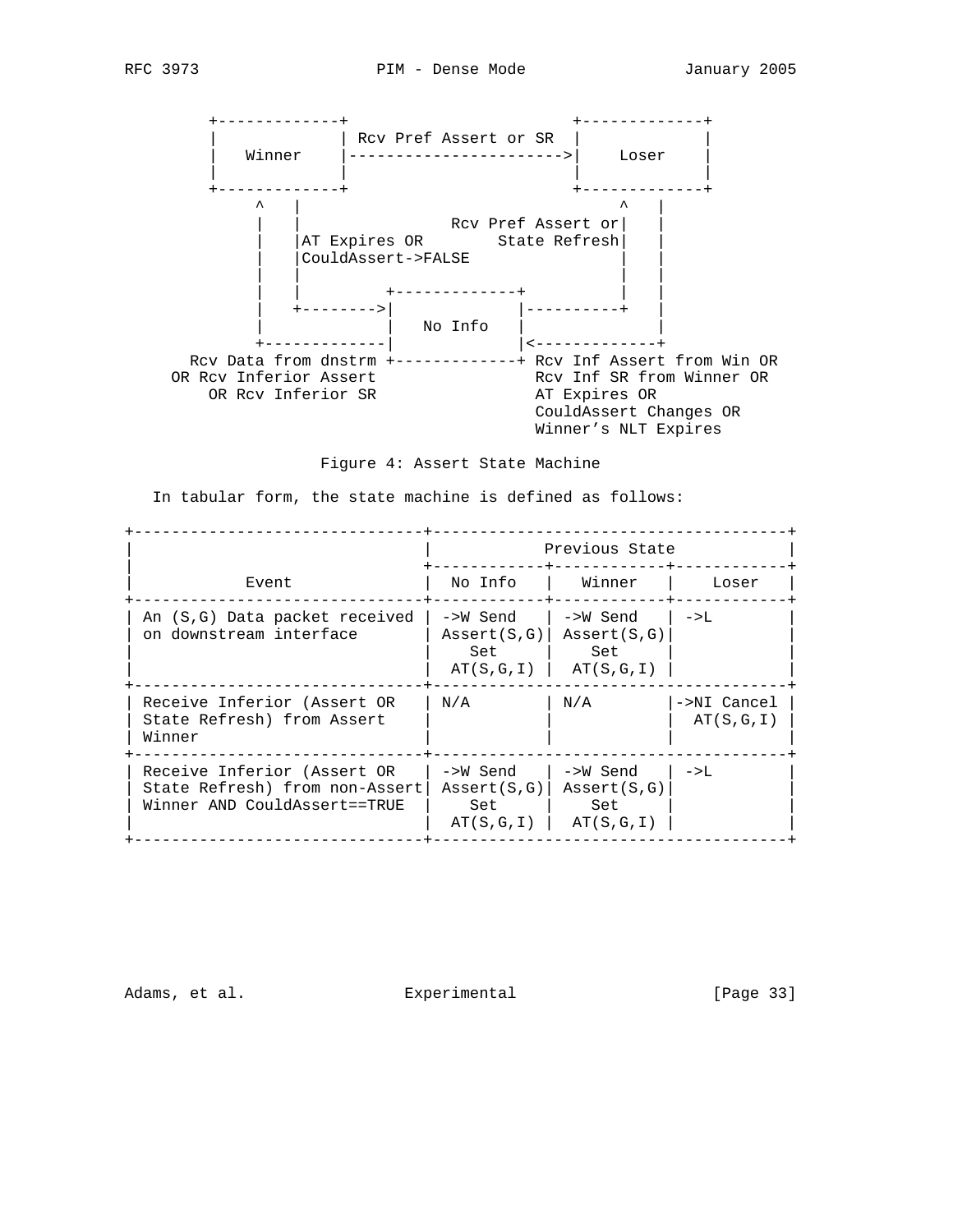| Previous State                             |                                                       |
|--------------------------------------------|-------------------------------------------------------|
| Winner                                     | Loser                                                 |
| ->L Send<br>Prune(S,G)<br>Set<br>AT(S,G,I) | $->L$ Set<br>AT(S,G,I)                                |
| ->W Reset<br>AT(S,G,I)                     | N/A                                                   |
| $->NI$                                     | $->NI$                                                |
| ->NI Cancel I->NI Cancel                   | $AT(S,G,I)$   $AT(S,G,I)$                             |
| N/A                                        | $->NI$ Cancel<br>AT(S,G,I)                            |
| N/A                                        | ->NI Cancel<br>AT(S,G,I)                              |
| $->W$                                      | ->L Send<br>$\text{assert}(S,G)$                      |
|                                            | No Info<br>->L Send<br>Prune(S,G)<br>Set<br>AT(S,G,I) |

 Terminology: A "preferred assert" is one with a better metric than the current winner. An "inferior assert" is one with a worse metric than my\_assert\_metric(S,G,I).

The state machine uses the following macro:

CouldAssert(S,G,I) = (RPF\_interface(S) != I)

4.6.4.1. Transitions from NoInfo State

In the NoInfo state, the following events may trigger transitions:

 An (S,G) data packet arrives on downstream interface I An (S,G) data packet arrived on a downstream interface. It is optimistically assumed that this router will be the Assert winner for this (S,G). The Assert state machine MUST transition to the "I am Assert Winner" state, send an Assert(S,G) to interface I, store its own address and metric as the Assert Winner, and set the Assert\_Timer (AT(S,G,I) to Assert\_Time, thereby initiating the Assert negotiation for (S,G).

Adams, et al. Subsection Experimental (Page 34)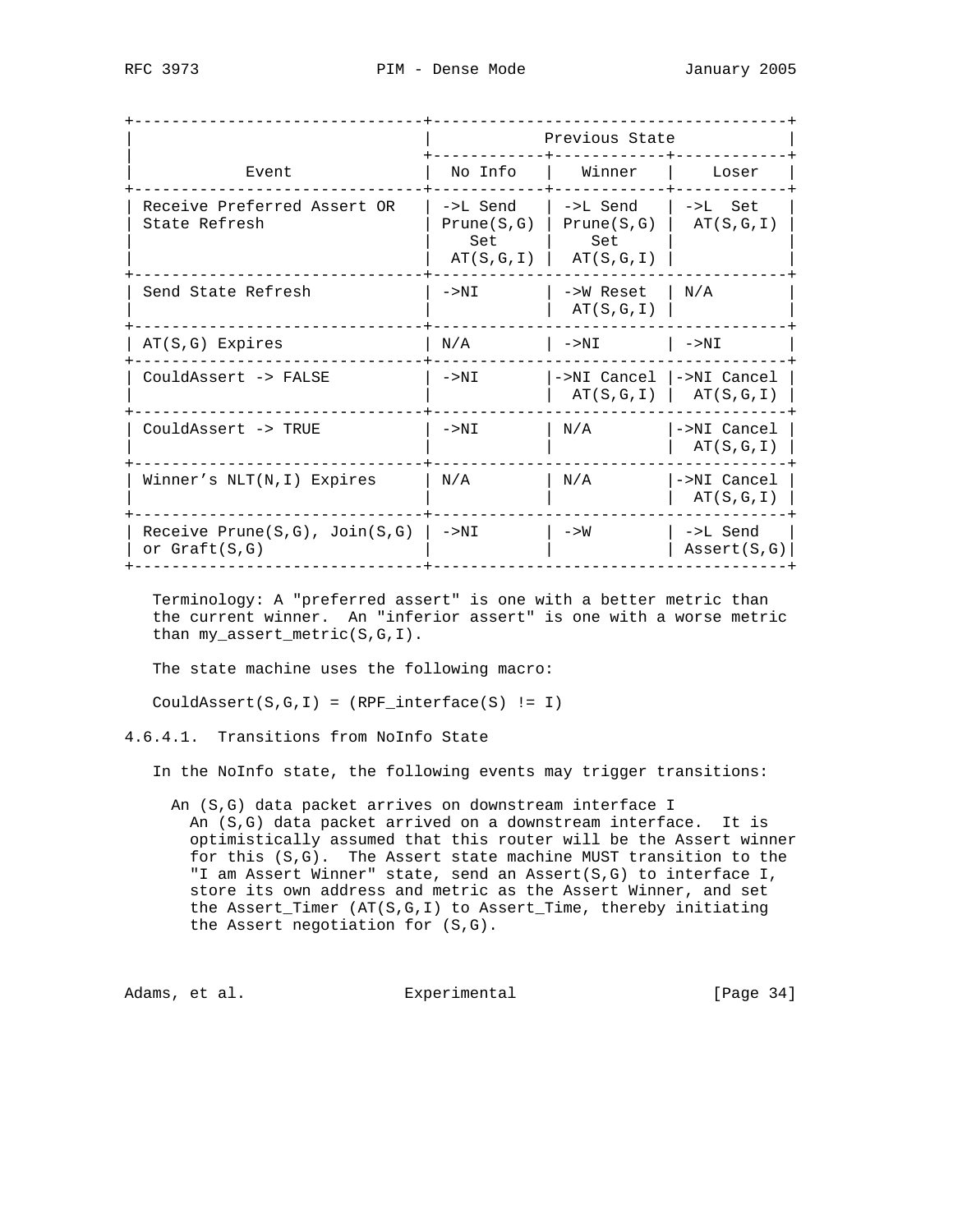Receive Inferior (Assert OR State Refresh) AND CouldAssert(S,G,I)==TRUE

 An Assert or State Refresh is received for (S,G) that is inferior to our own assert metric on interface I. The Assert state machine MUST transition to the "I am Assert Winner" state, send an Assert( $S, G$ ) to interface I, store its own address and metric as the Assert Winner, and set the Assert Timer (AT(S,G,I)) to Assert\_Time.

Receive Preferred Assert or State Refresh

 The received Assert or State Refresh has a better metric than this router's, and therefore the Assert state machine MUST transition to the "I am Assert Loser" state and store the Assert Winner's address and metric. If the metric was received in an Assert, the router MUST set the Assert Timer  $(AT(S,G,I))$  to Assert\_Time. If the metric was received in a State Refresh, the router MUST set the Assert Timer  $(AT(S,G,I))$  to three times the received State Refresh Interval. If CouldAssert(S,G,I) == TRUE, the router MUST also multicast a Prune(S,G) to the Assert winner with a Prune Hold Time equal to the Assert Timer and evaluate any changes in its Upstream(S,G) state machine.

4.6.4.2. Transitions from Winner State

 When in "I am Assert Winner" state, the following events trigger transitions:

 An (S,G) data packet arrives on downstream interface I An (S,G) data packet arrived on a downstream interface. The Assert state machine remains in the "I am Assert Winner" state. The router MUST send an Assert( $S, G$ ) to interface I and set the Assert Timer (AT(S,G,I) to Assert\_Time.

Receive Inferior Assert or State Refresh

 An (S,G) Assert is received containing a metric for S that is worse than this router's metric for S. Whoever sent the Assert is in error. The router MUST send an Assert(S,G) to interface I and reset the Assert Timer  $(AT(S,G,I))$  to Assert\_Time.

Receive Preferred Assert or State Refresh

 An (S,G) Assert or State Refresh is received that has a better metric than this router's metric for S on interface I. The Assert state machine MUST transition to "I am Assert Loser" state and store the new Assert Winner's address and metric. If the metric was received in an Assert, the router MUST set the Assert Timer (AT(S,G,I)) to Assert\_Time. If the metric was received in a State Refresh, the router MUST set the Assert Timer  $(AT(S,G,I))$ to three times the State Refresh Interval. The router MUST also

Adams, et al. Subsection Experimental (Page 35)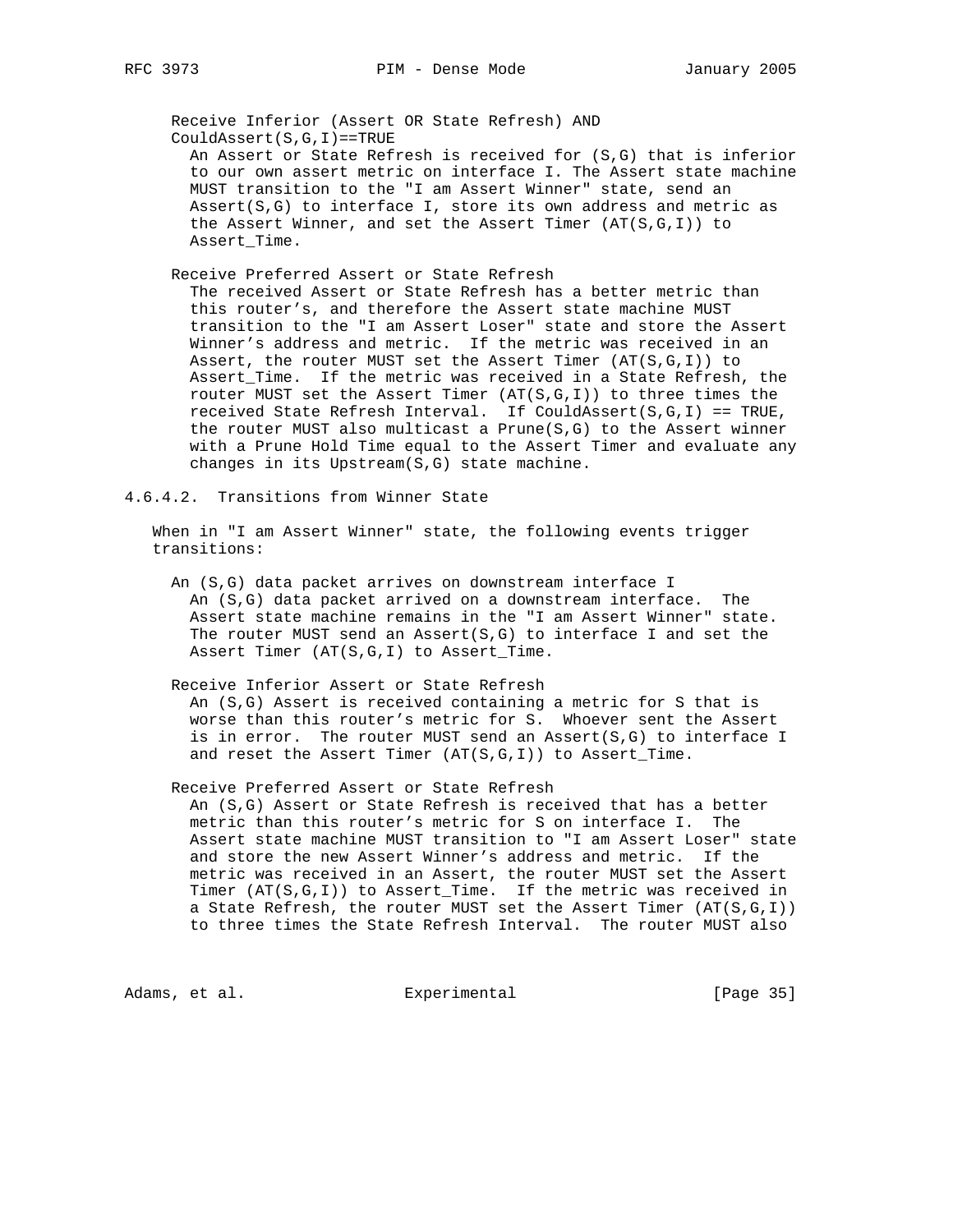multicast a Prune(S,G) to the Assert winner, with a Prune Hold Time equal to the Assert Timer, and evaluate any changes in its Upstream(S,G) state machine.

Send State Refresh

 The router is sending a State Refresh(S,G) message on interface I. The router MUST set the Assert Timer (AT(S,G,I)) to three times the State Refresh Interval contained in the State Refresh(S,G) message.

AT(S,G,I) Expires

 The (S,G) Assert Timer (AT(S,G,I)) expires. The Assert state machine MUST transition to the NoInfo (NI) state.

CouldAssert(S,G,I) -> FALSE

This router's RPF interface changed, making CouldAssert(S,G,I) false. This router can no longer perform the actions of the Assert winner, so the Assert state machine MUST transition to NoInfo (NI) state, send an AssertCancel(S,G) to interface I, cancel the Assert Timer  $(AT(S,G,I))$ , and remove itself as the Assert Winner.

4.6.4.3. Transitions from Loser State

 When in "I am Assert Loser" state, the following transitions can occur:

 Receive Inferior Assert or State Refresh from Current Winner An Assert or State Refresh is received from the current Assert winner that is worse than this router's metric for S (typically, the winner's metric became worse). The Assert state machine MUST transition to NoInfo (NI) state and cancel AT(S,G,I). The router MUST delete the previous Assert Winner's address and metric and evaluate any possible transitions to its Upstream(S,G) state machine. Usually this router will eventually re-assert and win when data packets from S have started flowing again.

Receive Preferred Assert or State Refresh

 An Assert or State Refresh is received that has a metric better than or equal to that of the current Assert winner. The Assert state machine remains in Loser (L) state. If the metric was received in an Assert, the router MUST set the Assert Timer (AT(S,G,I)) to Assert\_Time. If the metric was received in a State Refresh, the router MUST set the Assert Timer  $(AT(S, G, I))$  to three times the received State Refresh Interval. If the metric is better than the current Assert Winner, the router MUST

Adams, et al. Subsection Experimental Contracts [Page 36]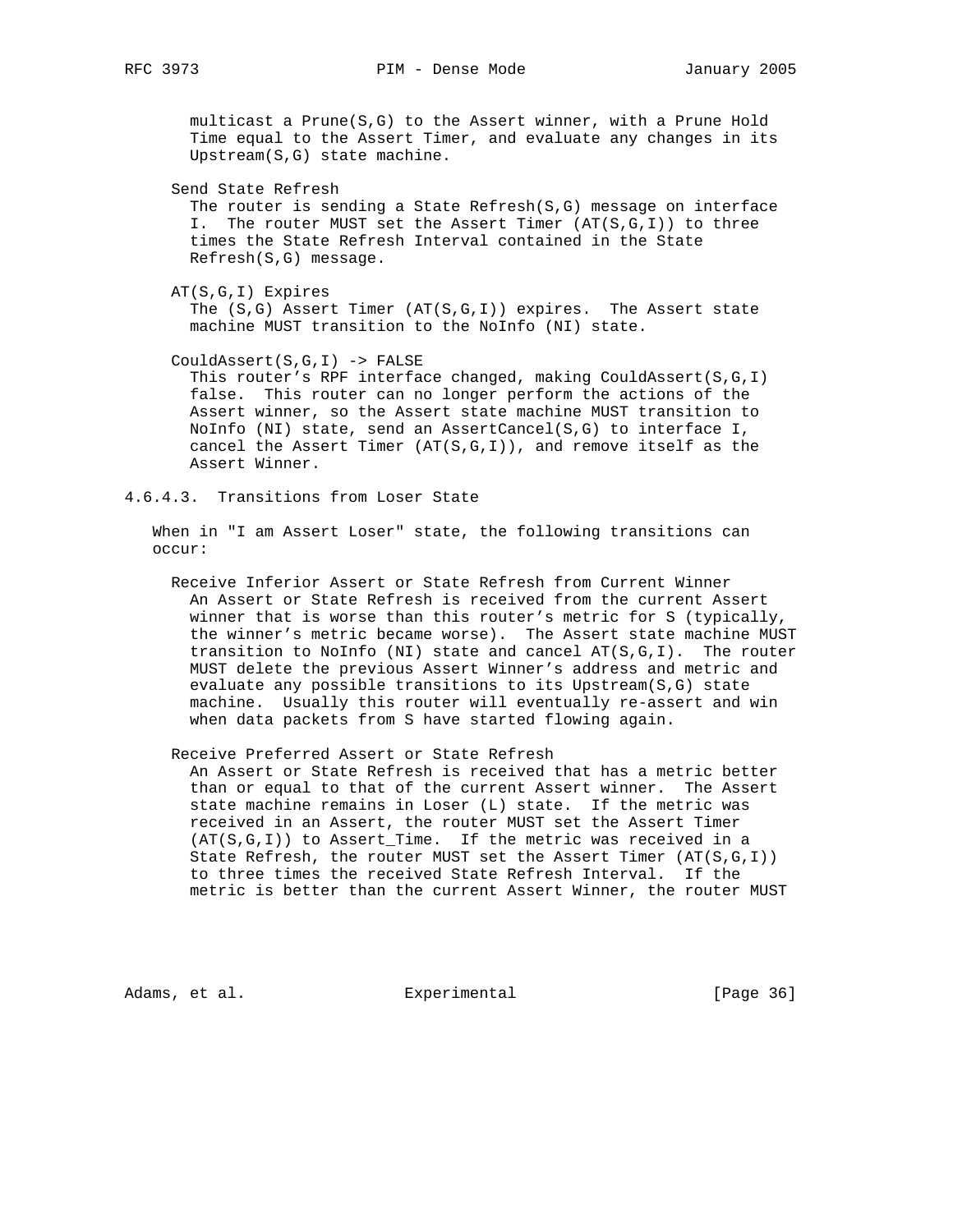store the address and metric of the new Assert Winner, and if CouldAssert $(S,G,I)$  == TRUE, the router MUST multicast a Prune(S,G) to the new Assert winner.

AT(S,G,I) Expires

The  $(S,G)$  Assert Timer  $(AT(S,G,I))$  expires. The Assert state machine MUST transition to NoInfo (NI) state. The router MUST delete the Assert Winner's address and metric. If CouldAssert == TRUE, the router MUST evaluate any possible transitions to its Upstream(S,G) state machine.

CouldAssert -> FALSE

 CouldAssert has become FALSE because interface I has become the RPF interface for S. The Assert state machine MUST transition to NoInfo (NI) state, cancel AT(S,G,I), and delete information concerning the Assert Winner on I.

CouldAssert -> TRUE

 CouldAssert has become TRUE because interface I used to be the RPF interface for S, and now it is not. The Assert state machine MUST transition to NoInfo (NI) state, cancel AT(S,G,I), and delete information concerning the Assert Winner on I.

Current Assert Winner's NeighborLiveness Timer Expires

 The current Assert winner's NeighborLiveness Timer (NLT(N,I)) has expired. The Assert state machine MUST transition to the NoInfo (NI) state, delete the Assert Winner's address and metric, and evaluate any possible transitions to its Upstream(S,G) state machine.

Receive Prune(S,G), Join(S,G), or Graft(S,G)

 A Prune(S,G), Join(S,G), or Graft(S,G) message was received on interface I with its upstream neighbor address set to the router's address on I. The router MUST send an Assert(S,G) on the receiving interface I to initiate an Assert negotiation. The Assert state machine remains in the Assert Loser(L) state. If a Graft(S,G) was received, the router MUST respond with a GraftAck(S,G).

Adams, et al. Experimental Experimental [Page 37]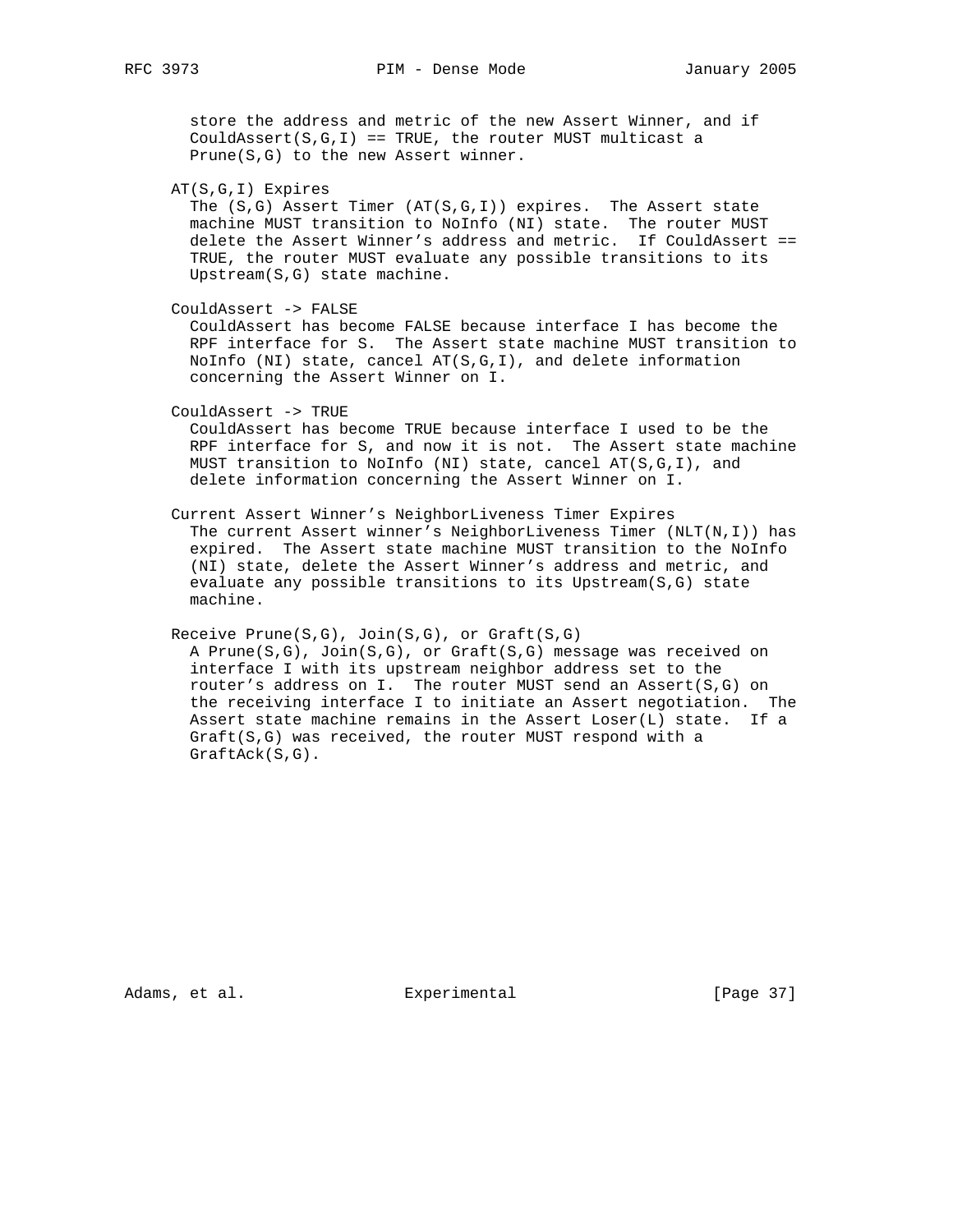# 4.6.5. Rationale for Assert Rules

 The following is a summary of the rules for generating and processing Assert messages. It is not intended to be definitive (the state machines and pseudocode provide the definitive behavior). Instead, it provides some rationale for the behavior.

- 1. The Assert winner for (S,G) must act as the local forwarder for (S,G) on behalf of all downstream members.
- 2. PIM messages are directed to the RPF' neighbor and not to the regular RPF neighbor.
- 3. An Assert loser that receives a Prune(S,G), Join(S,G), or Graft(S,G) directed to it initiates a new Assert negotiation so that the downstream router can correct its RPF'(S).
- 4. An Assert winner for (S,G) sends a cancelling assert when it is about to stop forwarding on an (S,G) entry. Example: If a router is being taken down, then a canceling assert is sent.

## 4.7. PIM Packet Formats

 All PIM-DM packets use the same format as PIM-SM packets. In the event of a discrepancy, PIM-SM [4] should be considered the definitive specification. All PIM control messages have IP protocol number 103. All PIM-DM messages MUST be sent with a TTL of 1. All PIM-DM messages except Graft and Graft Ack messages MUST be sent to the ALL-PIM-ROUTERS group. Graft messages SHOULD be unicast to the RPF'(S). Graft Ack messages MUST be unicast to the sender of the Graft.

 The IPv4 ALL-PIM-ROUTERS group is 224.0.0.13. The IPv6 ALL-PIM- ROUTERS group is 'ff02::d'.

## 4.7.1. PIM Header

All PIM control messages have the following header:

0  $1$  2 3 0 1 2 3 4 5 6 7 8 9 0 1 2 3 4 5 6 7 8 9 0 1 2 3 4 5 6 7 8 9 0 1 +-+-+-+-+-+-+-+-+-+-+-+-+-+-+-+-+-+-+-+-+-+-+-+-+-+-+-+-+-+-+-+-+ |PIM Ver| Type | Reserved | Checksum | +-+-+-+-+-+-+-+-+-+-+-+-+-+-+-+-+-+-+-+-+-+-+-+-+-+-+-+-+-+-+-+-+

PIM Ver PIM version number is 2.

Adams, et al. Subsection Experimental Experimental [Page 38]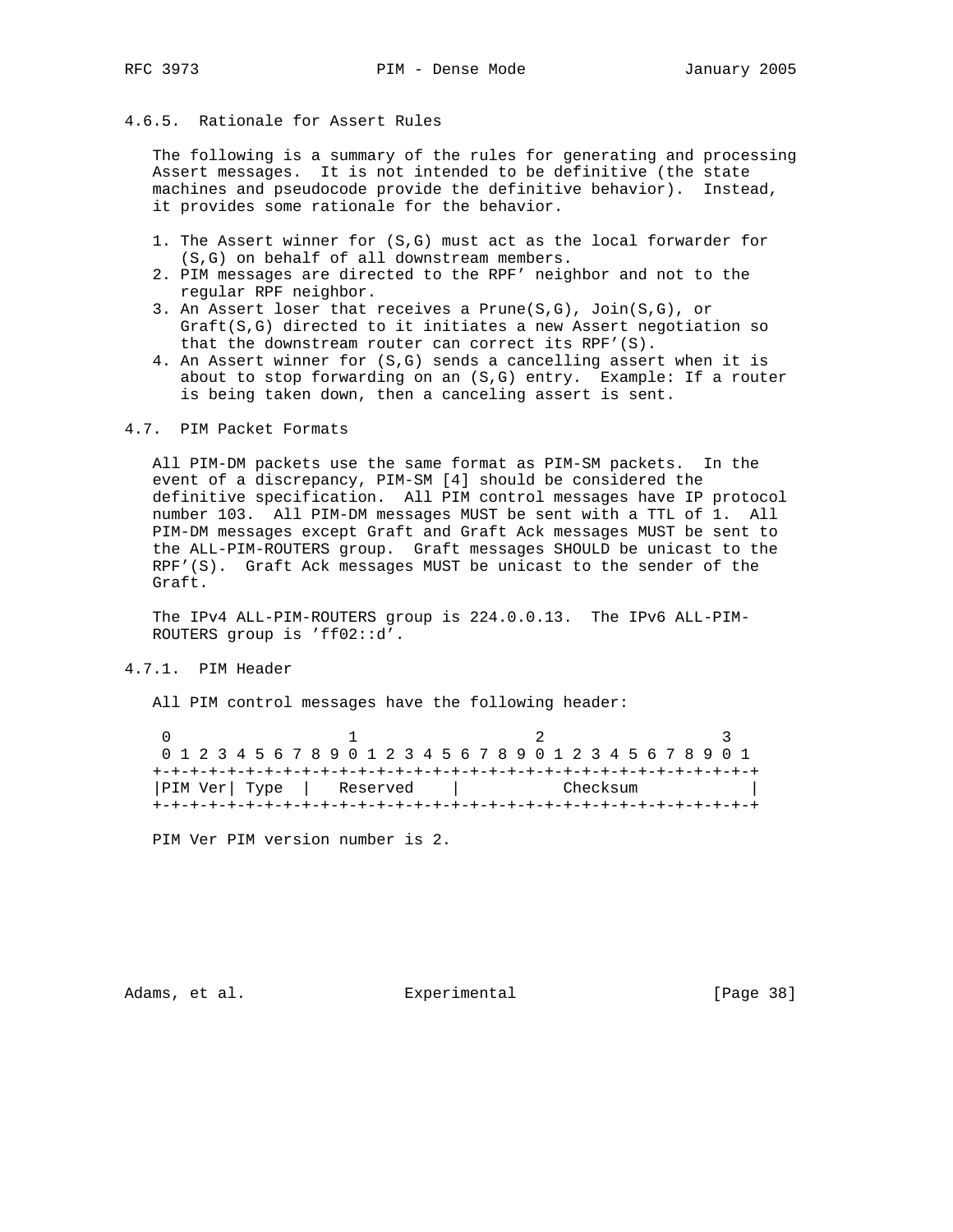Type Types for specific PIM messages. Available types are as follows:  $0 = Hello$  1 = Register (PIM-SM only) 2 = Register Stop (PIM-SM only) 3 = Join/Prune 4 = Bootstrap (PIM-SM only) 5 = Assert  $6 =$  Graft 7 = Graft Ack 8 = Candidate RP Advertisement (PIM-SM only) 9 = State Refresh Reserved Set to zero on transmission. Ignored upon receipt. Checksum The checksum is the standard IP checksum; i.e., the 16 bit one's complement of the one's complement sum of the entire PIM message. For computing checksum, the checksum field is zeroed. For IPv6, the checksum also includes the IPv6 "pseudo-header", as specified in RFC 2460, Section 8.1 [5]. 4.7.2. Encoded Unicast Address An Encoded Unicast Address has the following format: 0  $1$  2 3 0 1 2 3 4 5 6 7 8 9 0 1 2 3 4 5 6 7 8 9 0 1 2 3 4 5 6 7 8 9 0 1 +-+-+-+-+-+-+-+-+-+-+-+-+-+-+-+-+-+-+-+-+-+-+-+-+-+-+-+-+-+-+-+-+ | Addr Family | Encoding Type | Unicast Address +-+-+-+-+-+-+-+-+-+-+-+-+-+-+-+-+-+-+-+-+-+-+-+-+-+... Addr Family The PIM Address Family of the 'Unicast Address' field of this address. Values 0 - 127 are as assigned by the IANA for Internet Address Families in [9]. Values 128 - 250 are reserved to be assigned by the IANA for PIM specific Address Families. Values 251 - 255 are designated for private use. As there is no assignment authority for this space; collisions should be expected. Encoding Type The type of encoding used with a specific Address Family. The value '0' is reserved for this field and represents the native encoding of the Address Family.

Adams, et al. Subsection Experimental (Page 39)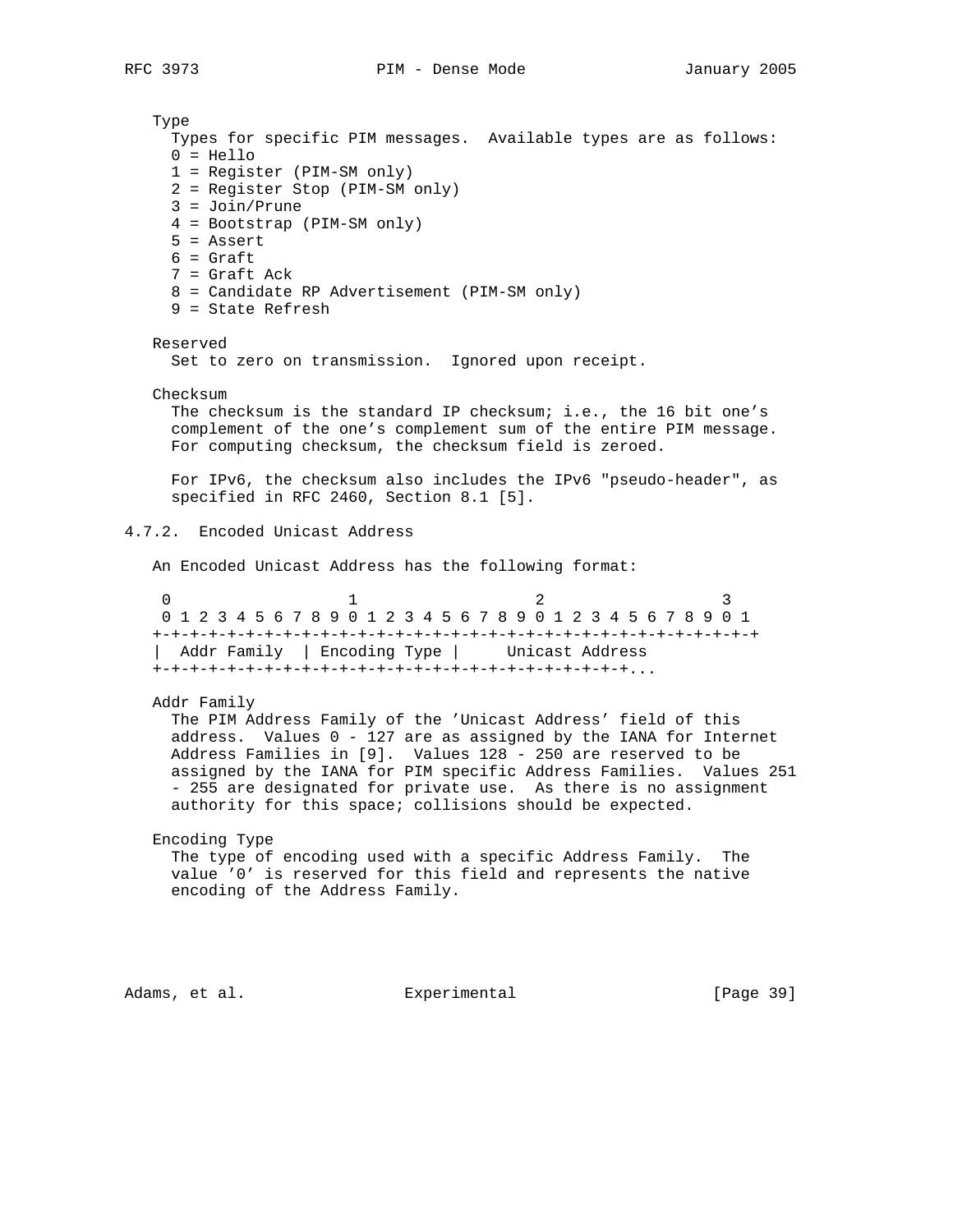Unicast Address The unicast address as represented by the given Address Family and Encoding Type. 4.7.3. Encoded Group Address An Encoded Group address has the following format: 0  $1$  2 3 0 1 2 3 4 5 6 7 8 9 0 1 2 3 4 5 6 7 8 9 0 1 2 3 4 5 6 7 8 9 0 1 +-+-+-+-+-+-+-+-+-+-+-+-+-+-+-+-+-+-+-+-+-+-+-+-+-+-+-+-+-+-+-+-+ | Addr Family | Encoding Type |B| Reserved |Z| Mask Len | +-+-+-+-+-+-+-+-+-+-+-+-+-+-+-+-+-+-+-+-+-+-+-+-+-+-+-+-+-+-+-+-+ | Group Multicast Address +-+-+-+-+-+-+-+-+-+-+-+-+-+-+-+-+-+-+-+-+-+-+-+-+-+... Addr Family As described above. Encoding Type As described above. B Indicates that the group range should use Bidirectional PIM [16]. Transmitted as zero; ignored upon receipt. Reserved Transmitted as zero. Ignored upon receipt. Z Indicates that the group range is an admin scope zone. This is used in the Bootstrap Router Mechanism [18] only. For all other purposes, this bit is set to zero and ignored on receipt. Mask Len The mask length field is 8 bits. The value is the number of contiguous left justified one bits used as a mask, which, combined with the address, describes a range of addresses. It is less than or equal to the address length in bits for the given Address Family and Encoding Type. If the message is sent for a single address then the mask length MUST equal the address length. PIM-DM routers MUST only send for a single address. Group Multicast Address The address of the multicast group.

Adams, et al. Subsection Experimental Contracts (Page 40)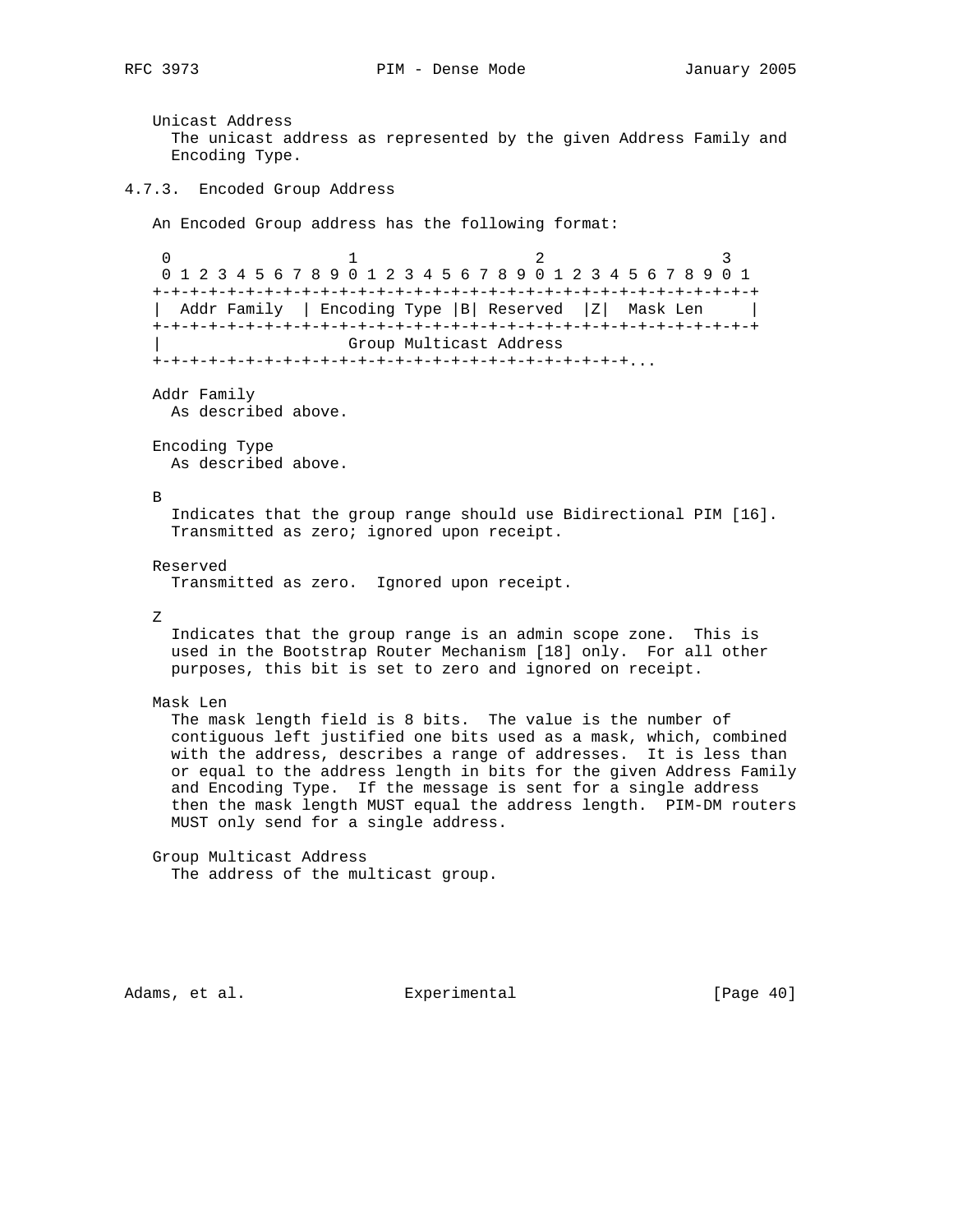# 4.7.4. Encoded Source Address

An Encoded Source address has the following format:

0  $1$  2 3 0 1 2 3 4 5 6 7 8 9 0 1 2 3 4 5 6 7 8 9 0 1 2 3 4 5 6 7 8 9 0 1 +-+-+-+-+-+-+-+-+-+-+-+-+-+-+-+-+-+-+-+-+-+-+-+-+-+-+-+-+-+-+-+-+ | Addr Family | Encoding Type | Rsrvd |S|W|R| Mask Len | +-+-+-+-+-+-+-+-+-+-+-+-+-+-+-+-+-+-+-+-+-+-+-+-+-+-+-+-+-+-+-+-+ | Source Address +-+-+-+-+-+-+-+-+-+-+-+-+-+-+-+-+-+-+-+-+-+-+-+-+-+... Addr Family As described above. Encoding Type As described above. Rsrvd Reserved. Transmitted as zero. Ignored upon receipt. S The Sparse Bit. Set to 0 for PIM-DM. Ignored upon receipt. W The Wild Card Bit. Set to 0 for PIM-DM. Ignored upon receipt. R The Rendezvous Point Tree bit. Set to 0 for PIM-DM. Ignored upon receipt. Mask Len As described above. PIM-DM routers MUST only send for a single source address. Source Address The source address.

Adams, et al. Subsection Experimental (Page 41)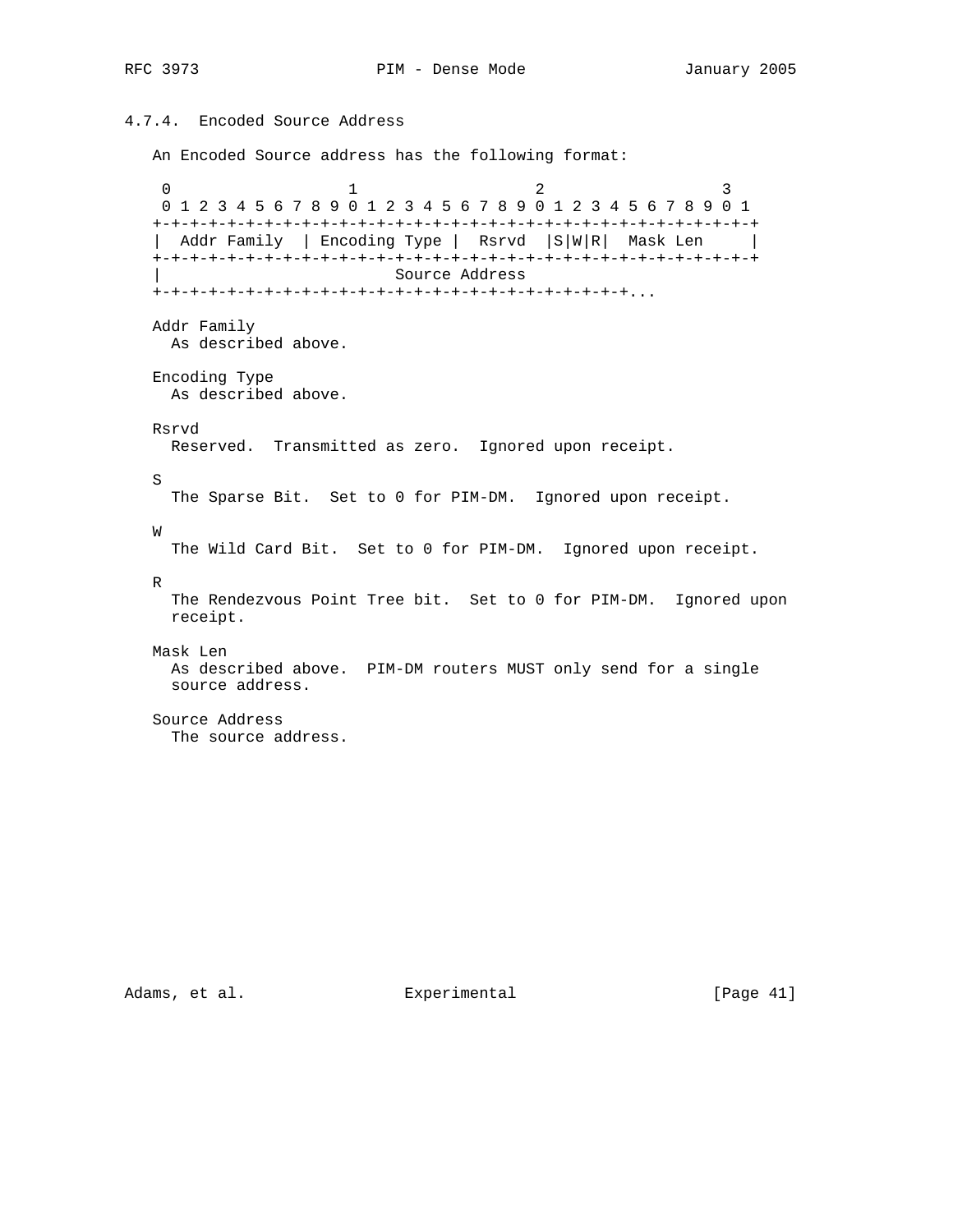RFC 3973 PIM - Dense Mode January 2005

# 4.7.5. Hello Message Format

 The PIM Hello message, as defined by PIM-SM [4], has the following format:

0  $1$  2 3 0 1 2 3 4 5 6 7 8 9 0 1 2 3 4 5 6 7 8 9 0 1 2 3 4 5 6 7 8 9 0 1 +-+-+-+-+-+-+-+-+-+-+-+-+-+-+-+-+-+-+-+-+-+-+-+-+-+-+-+-+-+-+-+-+ |PIM Ver| Type | Reserved | Checksum +-+-+-+-+-+-+-+-+-+-+-+-+-+-+-+-+-+-+-+-+-+-+-+-+-+-+-+-+-+-+-+-+ Option Type  $|$  Option Length +-+-+-+-+-+-+-+-+-+-+-+-+-+-+-+-+-+-+-+-+-+-+-+-+-+-+-+-+-+-+-+-+ Option Value | ... | ... | ... | ... | ... | ... | ... | ... | ... | ... | ... | ... | ... | ... | ... | ... | ... | ... | . +-+-+-+-+-+-+-+-+-+-+-+-+-+-+-+-+-+-+-+-+-+-+-+-+-+-+-+-+-+-+-+-+ | . | | . | | . | +-+-+-+-+-+-+-+-+-+-+-+-+-+-+-+-+-+-+-+-+-+-+-+-+-+-+-+-+-+-+-+-+ | Option Type | Option Length | +-+-+-+-+-+-+-+-+-+-+-+-+-+-+-+-+-+-+-+-+-+-+-+-+-+-+-+-+-+-+-+-+ Option Value | ... | ... | ... | ... | ... | ... | ... | ... | ... | ... | ... | ... | ... | ... | ... | ... | ... | ... | . +-+-+-+-+-+-+-+-+-+-+-+-+-+-+-+-+-+-+-+-+-+-+-+-+-+-+-+-+-+-+-+-+ PIM Ver, Type, Reserved, Checksum Described above. Option Type The type of option given in the Option Value field. Available types are as follows: 0 Reserved<br>1 Hello Hol<br>2 LAN Prune 1 Hello Hold Time 2 LAN Prune Delay<br>3 - 16 Reserved Reserved 17 To be assigned by IANA 18 Deprecated and SHOULD NOT be used 19 DR Priority (PIM-SM Only) 20 Generation ID 21 State Refresh Capable<br>22 Bidir Capable Bidir Capable 23 - 65000 To be assigned by IANA 65001 - 65535 Reserved for Private Use [9] Unknown options SHOULD be ignored.

Adams, et al. Experimental [Page 42]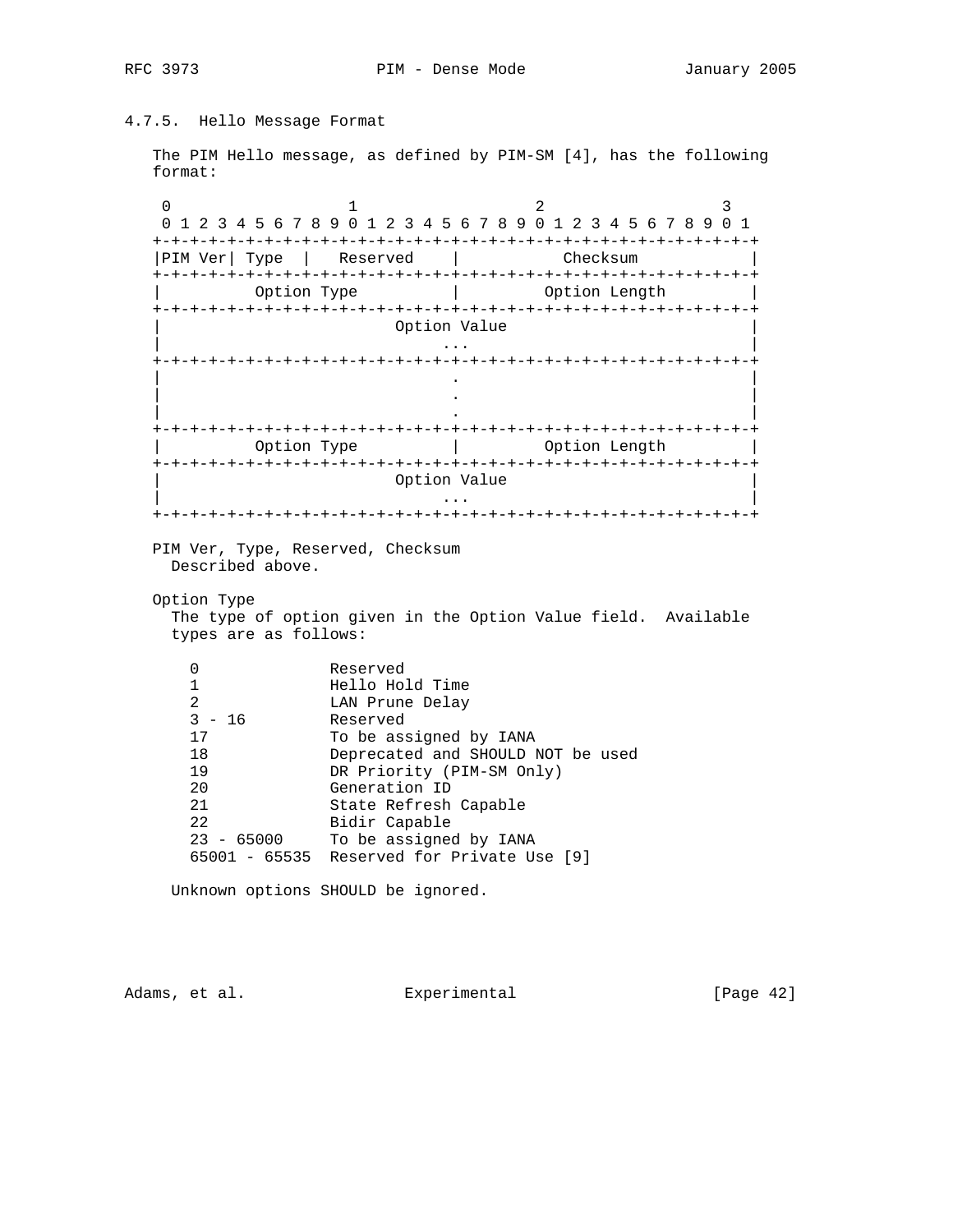# 4.7.5.1. Hello Hold Time Option

 $\begin{array}{ccc} 0 & 1 & 2 \end{array}$  0 1 2 3 4 5 6 7 8 9 0 1 2 3 4 5 6 7 8 9 0 1 2 3 4 5 6 7 8 9 0 1 +-+-+-+-+-+-+-+-+-+-+-+-+-+-+-+-+-+-+-+-+-+-+-+-+-+-+-+-+-+-+-+-+  $|\hspace{.6cm} \text{Type} \hspace{.2cm} = \hspace{.2cm} 1 \hspace{1.1cm} |\hspace{.6cm} \text{Length} \hspace{.2cm} = \hspace{.2cm} 2 \hspace{1.1cm} |\hspace{.6cm}$  +-+-+-+-+-+-+-+-+-+-+-+-+-+-+-+-+-+-+-+-+-+-+-+-+-+-+-+-+-+-+-+-+ | Hold Time | +-+-+-+-+-+-+-+-+-+-+-+-+-+-+-+-+

 Hold Time is the number of seconds a receiver MUST keep the neighbor reachable. If the Hold Time is set to '0xffff', the receiver of this message never times out the neighbor. This may be used with dial on-demand links to avoid keeping the link up with periodic Hello messages. Furthermore, if the Holdtime is set to '0', the information is timed out immediately. The Hello Hold Time option MUST be used by PIM-DM routers.

4.7.5.2. LAN Prune Delay Option

| 0 1 2 3 4 5 6 7 8 9 0 1 2 3 4 5 6 7 8 9 0 1 2 3 4 5 6 7 8 9 0 1 |  |  |  |                 |  |  |  |  |  |  |  |                   |  |  |  |  |
|-----------------------------------------------------------------|--|--|--|-----------------|--|--|--|--|--|--|--|-------------------|--|--|--|--|
|                                                                 |  |  |  |                 |  |  |  |  |  |  |  |                   |  |  |  |  |
|                                                                 |  |  |  | Type = $2$      |  |  |  |  |  |  |  | Length $= 4$      |  |  |  |  |
|                                                                 |  |  |  |                 |  |  |  |  |  |  |  |                   |  |  |  |  |
| T   I                                                           |  |  |  | LAN Prune Delay |  |  |  |  |  |  |  | Override Interval |  |  |  |  |
|                                                                 |  |  |  |                 |  |  |  |  |  |  |  |                   |  |  |  |  |

 The LAN\_Prune\_Delay option is used to tune the prune propagation delay on multi-access LANs. The T bit is used by PIM-SM and SHOULD be set to 0 by PIM-DM routers and ignored upon receipt. The LAN Delay and Override Interval fields are time intervals in units of milliseconds and are used to tune the value of the J/P Override Interval and its derived timer values. Section 4.3.5 describes how these values affect the behavior of a router. The LAN Prune Delay SHOULD be used by PIM-DM routers.

Adams, et al. Subsection Experimental Experimental [Page 43]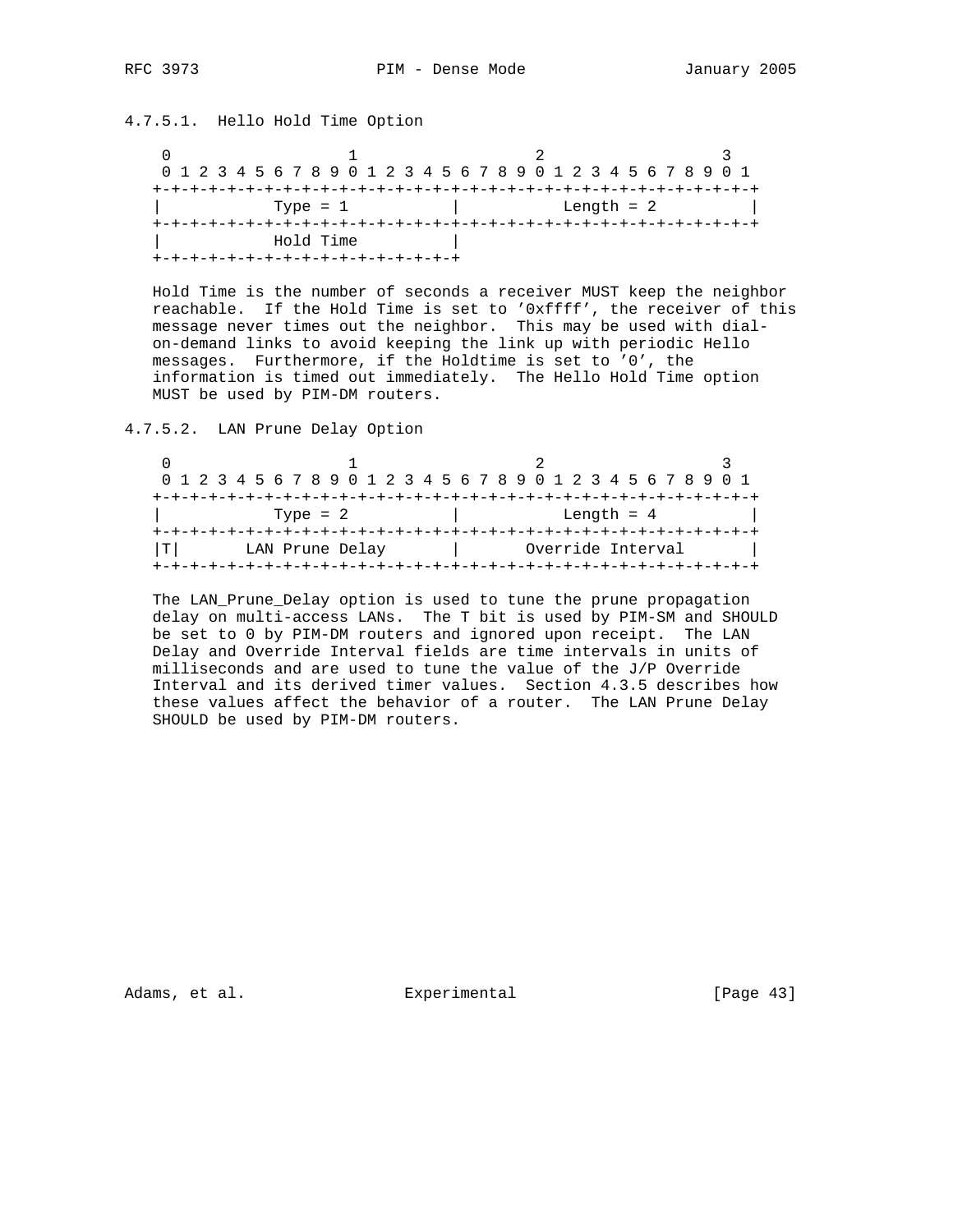# 4.7.5.3. Generation ID Option

 $\begin{array}{ccccccc}\n0 & & & 1 & & & 2 & & 3\n\end{array}$  0 1 2 3 4 5 6 7 8 9 0 1 2 3 4 5 6 7 8 9 0 1 2 3 4 5 6 7 8 9 0 1 +-+-+-+-+-+-+-+-+-+-+-+-+-+-+-+-+-+-+-+-+-+-+-+-+-+-+-+-+-+-+-+-+  $\boxed{\qquad \qquad \text{Type = 20} \qquad \qquad \qquad \text{Length = 4}$  +-+-+-+-+-+-+-+-+-+-+-+-+-+-+-+-+-+-+-+-+-+-+-+-+-+-+-+-+-+-+-+-+ Generation ID +-+-+-+-+-+-+-+-+-+-+-+-+-+-+-+-+-+-+-+-+-+-+-+-+-+-+-+-+-+-+-+-+

 Generation ID is a random value for the interface on which the Hello message is sent. The Generation ID is regenerated whenever PIM forwarding is started or restarted on the interface. The Generation ID option MAY be used by PIM-DM routers.

# 4.7.5.4. State Refresh Capable Option

|                        | 0 1 2 3 4 5 6 7 8 9 0 1 2 3 4 5 6 7 8 9 0 1 2 3 4 5 6 7 8 9 0 1 |  |
|------------------------|-----------------------------------------------------------------|--|
|                        |                                                                 |  |
| Type = $21$            | Length $= 4$                                                    |  |
|                        |                                                                 |  |
| $Version = 1$ Interval | Reserved                                                        |  |
|                        |                                                                 |  |

 The Interval field is the router's configured State Refresh Interval in seconds. The Reserved field is set to zero and ignored upon receipt. The State Refresh Capable option MUST be used by State Refresh capable PIM-DM routers.

Adams, et al. Subsection Experimental Contracts (Page 44)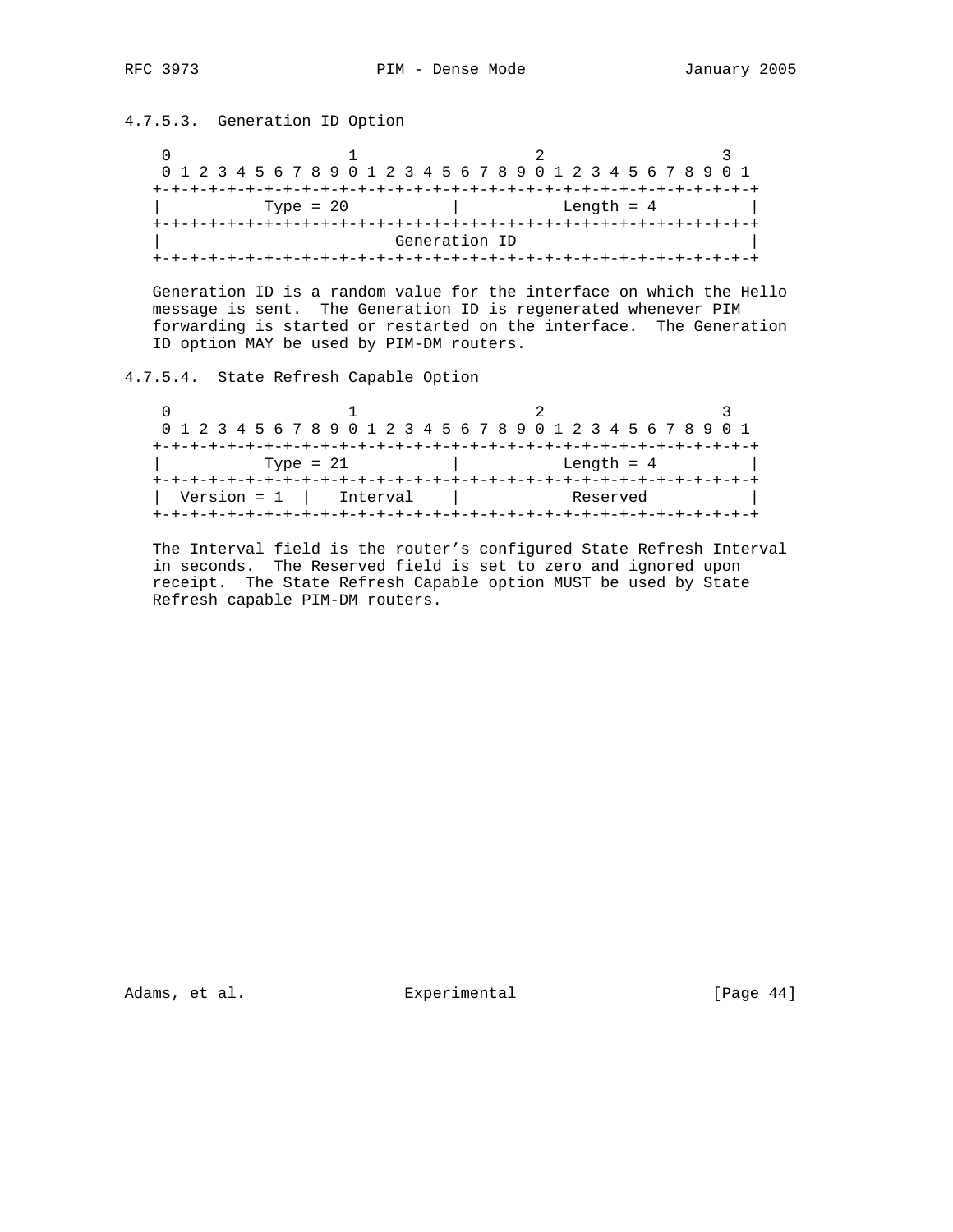# 4.7.6. Join/Prune Message Format

 PIM Join/Prune messages, as defined in PIM-SM [4], have the following format:

0  $1$  2 3 0 1 2 3 4 5 6 7 8 9 0 1 2 3 4 5 6 7 8 9 0 1 2 3 4 5 6 7 8 9 0 1 +-+-+-+-+-+-+-+-+-+-+-+-+-+-+-+-+-+-+-+-+-+-+-+-+-+-+-+-+-+-+-+-+ |PIM Ver| Type | Reserved | Checksum +-+-+-+-+-+-+-+-+-+-+-+-+-+-+-+-+-+-+-+-+-+-+-+-+-+-+-+-+-+-+-+-+ | Upstream Neighbor Address (Encoded Unicast Format) | +-+-+-+-+-+-+-+-+-+-+-+-+-+-+-+-+-+-+-+-+-+-+-+-+-+-+-+-+-+-+-+-+ Reserved | Num Groups | Hold Time +-+-+-+-+-+-+-+-+-+-+-+-+-+-+-+-+-+-+-+-+-+-+-+-+-+-+-+-+-+-+-+-+ +-+-+-+-+-+-+-+-+-+-+-+-+-+-+-+-+-+-+-+-+-+-+-+-+-+-+-+-+-+-+-+-+ Multicast Group Address 1 (Encoded Group Format) +-+-+-+-+-+-+-+-+-+-+-+-+-+-+-+-+-+-+-+-+-+-+-+-+-+-+-+-+-+-+-+-+ | Number of Joined Sources | Number of Pruned Sources | +-+-+-+-+-+-+-+-+-+-+-+-+-+-+-+-+-+-+-+-+-+-+-+-+-+-+-+-+-+-+-+-+ | Joined Source Address 1 (Encoded Source Format) | +-+-+-+-+-+-+-+-+-+-+-+-+-+-+-+-+-+-+-+-+-+-+-+-+-+-+-+-+-+-+-+-+ | . | | . | +-+-+-+-+-+-+-+-+-+-+-+-+-+-+-+-+-+-+-+-+-+-+-+-+-+-+-+-+-+-+-+-+ | Joined Source Address n (Encoded Source Format) | +-+-+-+-+-+-+-+-+-+-+-+-+-+-+-+-+-+-+-+-+-+-+-+-+-+-+-+-+-+-+-+-+ | Pruned Source Address 1 (Encoded Source Format) | +-+-+-+-+-+-+-+-+-+-+-+-+-+-+-+-+-+-+-+-+-+-+-+-+-+-+-+-+-+-+-+-+ | . | | . | +-+-+-+-+-+-+-+-+-+-+-+-+-+-+-+-+-+-+-+-+-+-+-+-+-+-+-+-+-+-+-+-+ Pruned Source Address n (Encoded Source Format) +-+-+-+-+-+-+-+-+-+-+-+-+-+-+-+-+-+-+-+-+-+-+-+-+-+-+-+-+-+-+-+-+ | . | | . | | . | +-+-+-+-+-+-+-+-+-+-+-+-+-+-+-+-+-+-+-+-+-+-+-+-+-+-+-+-+-+-+-+-+ Multicast Group Address m (Encoded Group Format) +-+-+-+-+-+-+-+-+-+-+-+-+-+-+-+-+-+-+-+-+-+-+-+-+-+-+-+-+-+-+-+-+ | Number of Joined Sources | Number of Pruned Sources | +-+-+-+-+-+-+-+-+-+-+-+-+-+-+-+-+-+-+-+-+-+-+-+-+-+-+-+-+-+-+-+-+ | Joined Source Address 1 (Encoded Source Format) | +-+-+-+-+-+-+-+-+-+-+-+-+-+-+-+-+-+-+-+-+-+-+-+-+-+-+-+-+-+-+-+-+ | . | | . | +-+-+-+-+-+-+-+-+-+-+-+-+-+-+-+-+-+-+-+-+-+-+-+-+-+-+-+-+-+-+-+-+

Adams, et al. Experimental [Page 45]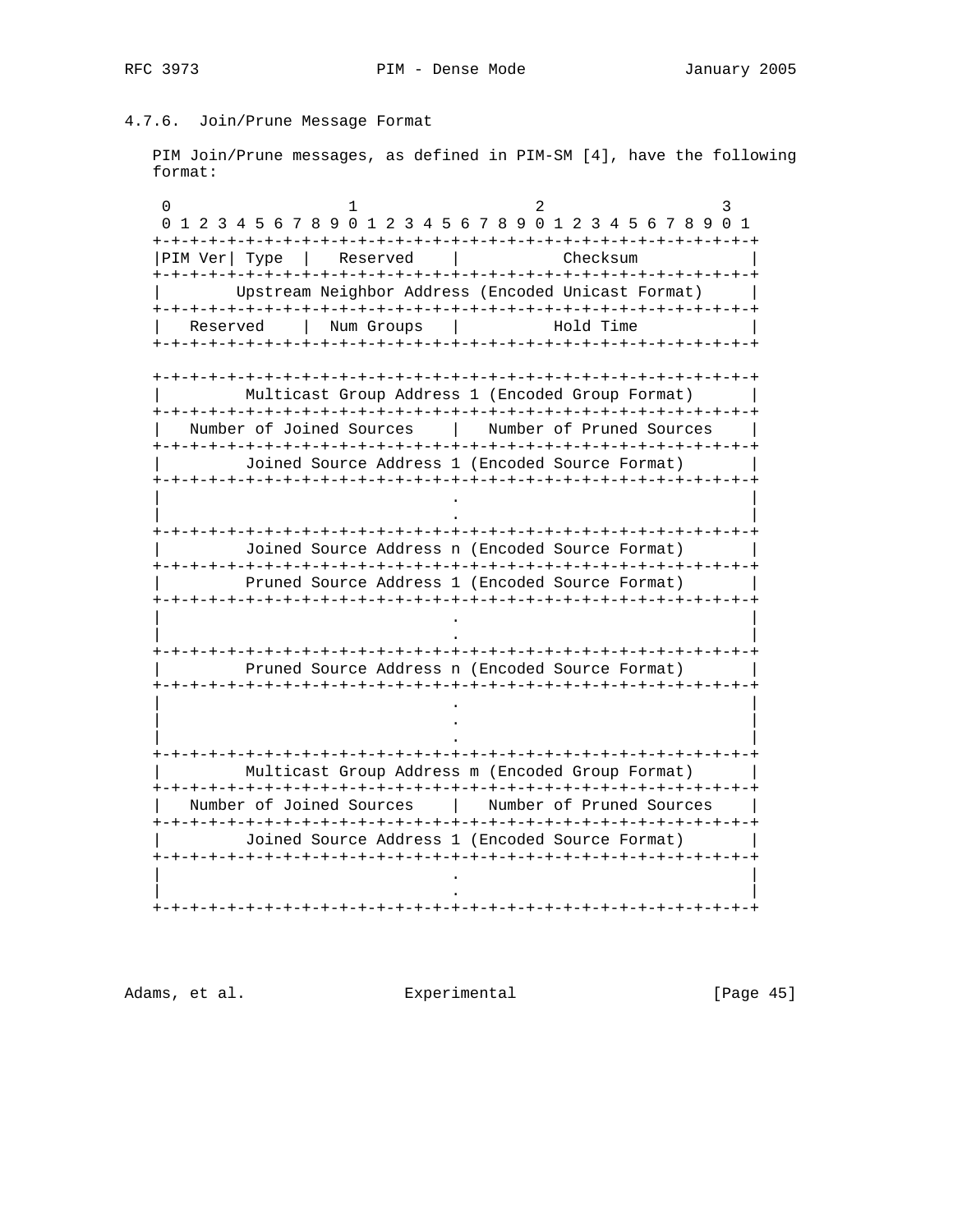0  $1$  2 3 0 1 2 3 4 5 6 7 8 9 0 1 2 3 4 5 6 7 8 9 0 1 2 3 4 5 6 7 8 9 0 1 +-+-+-+-+-+-+-+-+-+-+-+-+-+-+-+-+-+-+-+-+-+-+-+-+-+-+-+-+-+-+-+-+ | Joined Source Address n (Encoded Source Format) | +-+-+-+-+-+-+-+-+-+-+-+-+-+-+-+-+-+-+-+-+-+-+-+-+-+-+-+-+-+-+-+-+ Pruned Source Address 1 (Encoded Source Format) +-+-+-+-+-+-+-+-+-+-+-+-+-+-+-+-+-+-+-+-+-+-+-+-+-+-+-+-+-+-+-+-+ | . | | . | +-+-+-+-+-+-+-+-+-+-+-+-+-+-+-+-+-+-+-+-+-+-+-+-+-+-+-+-+-+-+-+-+ Pruned Source Address n (Encoded Source Format) +-+-+-+-+-+-+-+-+-+-+-+-+-+-+-+-+-+-+-+-+-+-+-+-+-+-+-+-+-+-+-+-+ PIM Ver, Type, Reserved, Checksum Described above. Upstream Neighbor Address The address of the upstream neighbor. The format for this address is given in the Encoded Unicast address in Section 4.7.2. PIM-DM routers MUST set this field to the RPF next hop. Reserved Transmitted as zero. Ignored upon receipt. Hold Time The number of seconds a receiving PIM-DM router MUST keep a Prune state alive, unless removed by a Join or Graft message. If the Hold Time is '0xffff', the receiver MUST NOT remove the Prune state unless a corresponding Join or Graft message is received. The Hold Time is ignored in Join messages. Number of Groups Number of multicast group sets contained in the message. Multicast Group Address The multicast group address in the Encoded Multicast address format given in Section 4.7.3. Number of Joined Sources Number of Join source addresses listed for a given group. Number of Pruned Sources Number of Prune source addresses listed for a given group.

Adams, et al. Subsection Experimental Contracts [Page 46]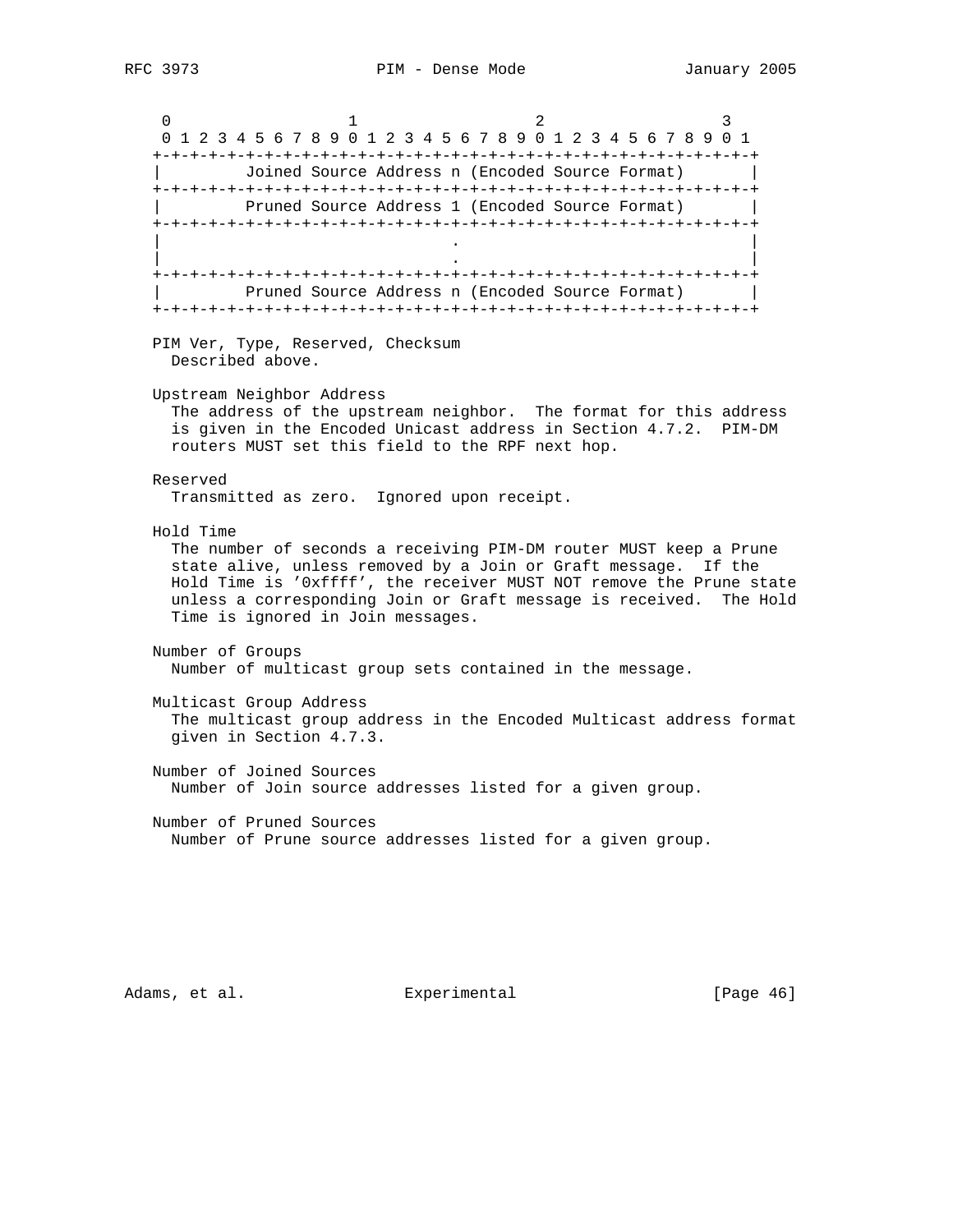Join Source Address 1..n This list contains the sources from which the sending router wishes to continue to receive multicast messages for the given group on this interface. The addresses use the Encoded Source address format given in Section 4.7.4. Prune Source Address 1..n This list contains the sources from which the sending router does not wish to receive multicast messages for the given group on this interface. The addresses use the Encoded Source address format given in Section 4.7.4. 4.7.7. Assert Message Format PIM Assert Messages, as defined in PIM-SM [4], have the following format: 0  $1$  2 3 0 1 2 3 4 5 6 7 8 9 0 1 2 3 4 5 6 7 8 9 0 1 2 3 4 5 6 7 8 9 0 1 +-+-+-+-+-+-+-+-+-+-+-+-+-+-+-+-+-+-+-+-+-+-+-+-+-+-+-+-+-+-+-+-+ |PIM Ver| Type | Reserved | Checksum +-+-+-+-+-+-+-+-+-+-+-+-+-+-+-+-+-+-+-+-+-+-+-+-+-+-+-+-+-+-+-+-+ | Multicast Group Address (Encoded Group Format) | +-+-+-+-+-+-+-+-+-+-+-+-+-+-+-+-+-+-+-+-+-+-+-+-+-+-+-+-+-+-+-+-+ | Source Address (Encoded Unicast Format) | +-+-+-+-+-+-+-+-+-+-+-+-+-+-+-+-+-+-+-+-+-+-+-+-+-+-+-+-+-+-+-+-+ |R| Metric Preference +-+-+-+-+-+-+-+-+-+-+-+-+-+-+-+-+-+-+-+-+-+-+-+-+-+-+-+-+-+-+-+-+ | Metric | Metric | Metric | Metric | New York | New York | New York | New York | New York | New York | New York | New York | New York | New York | New York | New York | New York | New York | New York | New York | New York +-+-+-+-+-+-+-+-+-+-+-+-+-+-+-+-+-+-+-+-+-+-+-+-+-+-+-+-+-+-+-+-+ PIM Ver, Type, Reserved, Checksum Described above. Multicast Group Address The multicast group address in the Encoded Multicast address format given in Section 4.7.3. Source Address The source address in the Encoded Unicast address format given in Section 4.7.2. R The Rendezvous Point Tree bit. Set to 0 for PIM-DM. Ignored upon receipt. Adams, et al. Experimental [Page 47]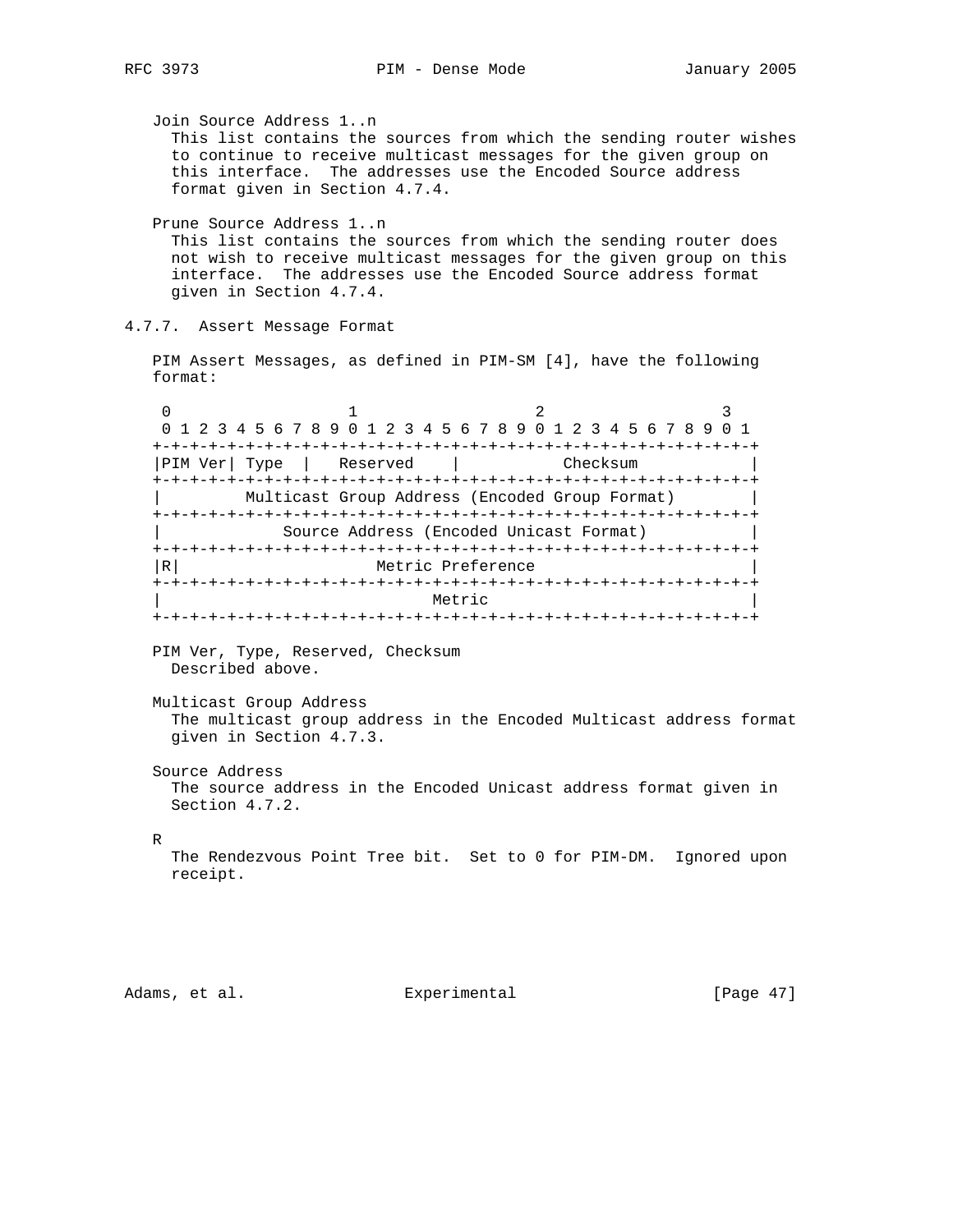Metric Preference

 The preference value assigned to the unicast routing protocol that provided the route to the source.

Metric

 The cost metric of the unicast route to the source. The metric is in units applicable to the unicast routing protocol used.

4.7.8. Graft Message Format

 PIM Graft messages use the same format as Join/Prune messages, except that the Type field is set to 6. The source address MUST be in the Join section of the message. The Hold Time field SHOULD be zero and SHOULD be ignored when a Graft is received.

4.7.9. Graft Ack Message Format

 PIM Graft Ack messages are identical in format to the received Graft message, except that the Type field is set to 7. The Upstream Neighbor Address field SHOULD be set to the sender of the Graft message and SHOULD be ignored upon receipt.

4.7.10. State Refresh Message Format

PIM State Refresh Messages have the following format:

0  $1$  2 3 0 1 2 3 4 5 6 7 8 9 0 1 2 3 4 5 6 7 8 9 0 1 2 3 4 5 6 7 8 9 0 1 +-+-+-+-+-+-+-+-+-+-+-+-+-+-+-+-+-+-+-+-+-+-+-+-+-+-+-+-+-+-+-+-+ |PIM Ver| Type | Reserved | Checksum +-+-+-+-+-+-+-+-+-+-+-+-+-+-+-+-+-+-+-+-+-+-+-+-+-+-+-+-+-+-+-+-+ Multicast Group Address (Encoded Group Format) +-+-+-+-+-+-+-+-+-+-+-+-+-+-+-+-+-+-+-+-+-+-+-+-+-+-+-+-+-+-+-+-+ | Source Address (Encoded Unicast Format) | +-+-+-+-+-+-+-+-+-+-+-+-+-+-+-+-+-+-+-+-+-+-+-+-+-+-+-+-+-+-+-+-+ | Originator Address (Encoded Unicast Format) | +-+-+-+-+-+-+-+-+-+-+-+-+-+-+-+-+-+-+-+-+-+-+-+-+-+-+-+-+-+-+-+-+ |R| Metric Preference +-+-+-+-+-+-+-+-+-+-+-+-+-+-+-+-+-+-+-+-+-+-+-+-+-+-+-+-+-+-+-+-+ | Metric | Metric | Metric | Metric | New York | New York | New York | New York | New York | New York | New York | New York | New York | New York | New York | New York | New York | New York | New York | New York | New York +-+-+-+-+-+-+-+-+-+-+-+-+-+-+-+-+-+-+-+-+-+-+-+-+-+-+-+-+-+-+-+-+ | Masklen | TTL |P|N|O|Reserved | Interval | +-+-+-+-+-+-+-+-+-+-+-+-+-+-+-+-+-+-+-+-+-+-+-+-+-+-+-+-+-+-+-+-+

 PIM Ver, Type, Reserved, Checksum Described above.

Adams, et al. Experimental Experimental [Page 48]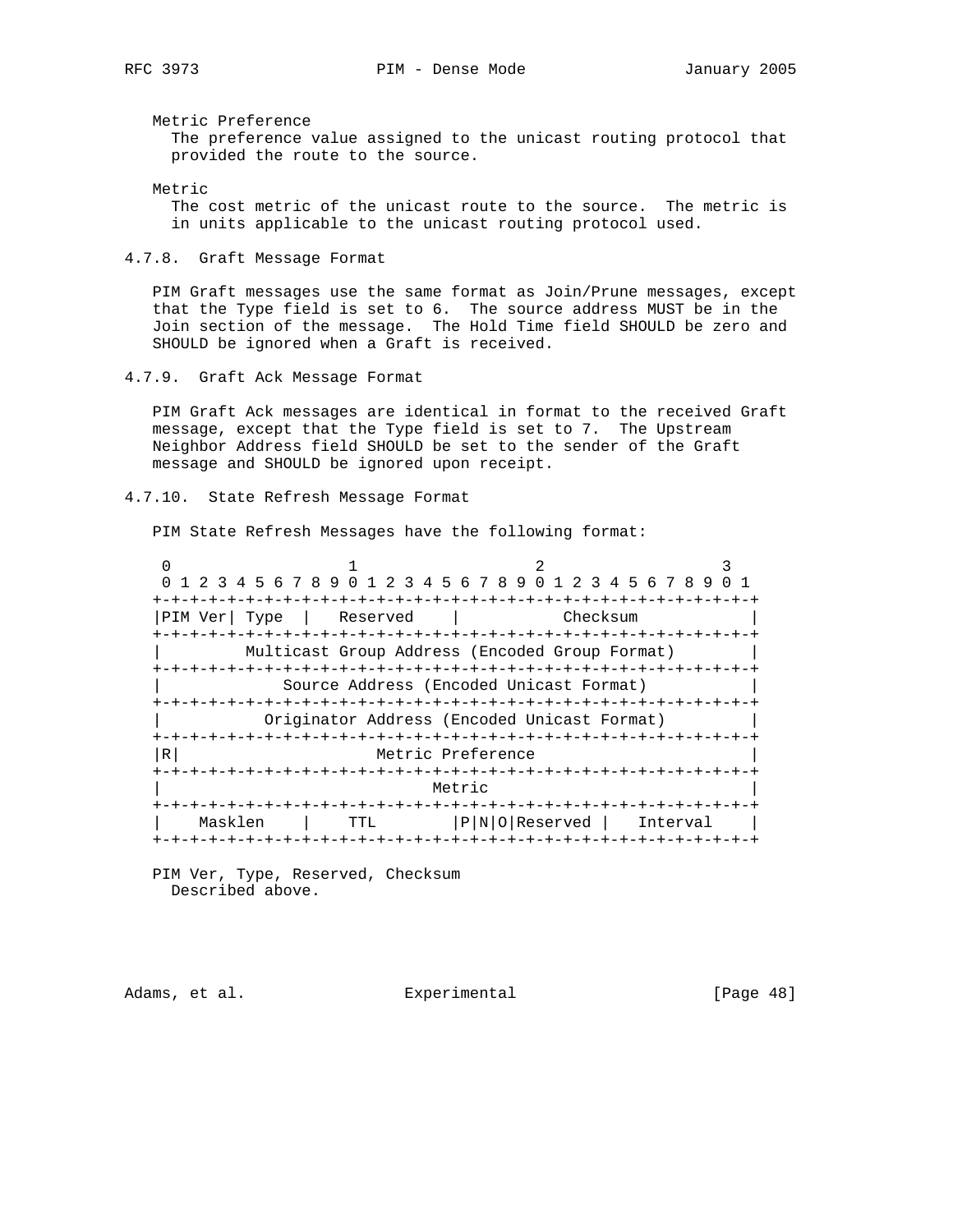Multicast Group Address The multicast group address in the Encoded Multicast address format given in Section 4.7.3. Source Address The address of the data source in the Encoded Unicast address format given in Section 4.7.2. Originator Address The address of the first hop router in the Encoded Unicast address format given in Section 4.7.2. R The Rendezvous Point Tree bit. Set to 0 for PIM-DM. Ignored upon receipt. Metric Preference The preference value assigned to the unicast routing protocol that provided the route to the source. Metric The cost metric of the unicast route to the source. The metric is in units applicable to the unicast routing protocol used. Masklen The length of the address mask of the unicast route to the source. TTL. Time To Live of the State Refresh message. Decremented each time the message is forwarded. Note that this is different from the IP Header TTL, which is always set to 1. P Prune indicator flag. This MUST be set to 1 if the State Refresh is to be sent on a Pruned interface. Otherwise, it MUST be set to  $0.$  N Prune Now flag. This SHOULD be set to 1 by the State Refresh originator on every third State Refresh message and SHOULD be ignored upon receipt. This is for compatibility with earlier versions of state refresh. O Assert Override flag. This SHOULD be set to 1 by upstream routers on a LAN if the Assert Timer  $(AT(S, G))$  is not running and SHOULD be ignored upon receipt. This is for compatibility with earlier versions of state refresh.

Adams, et al. Subsection Experimental (Page 49)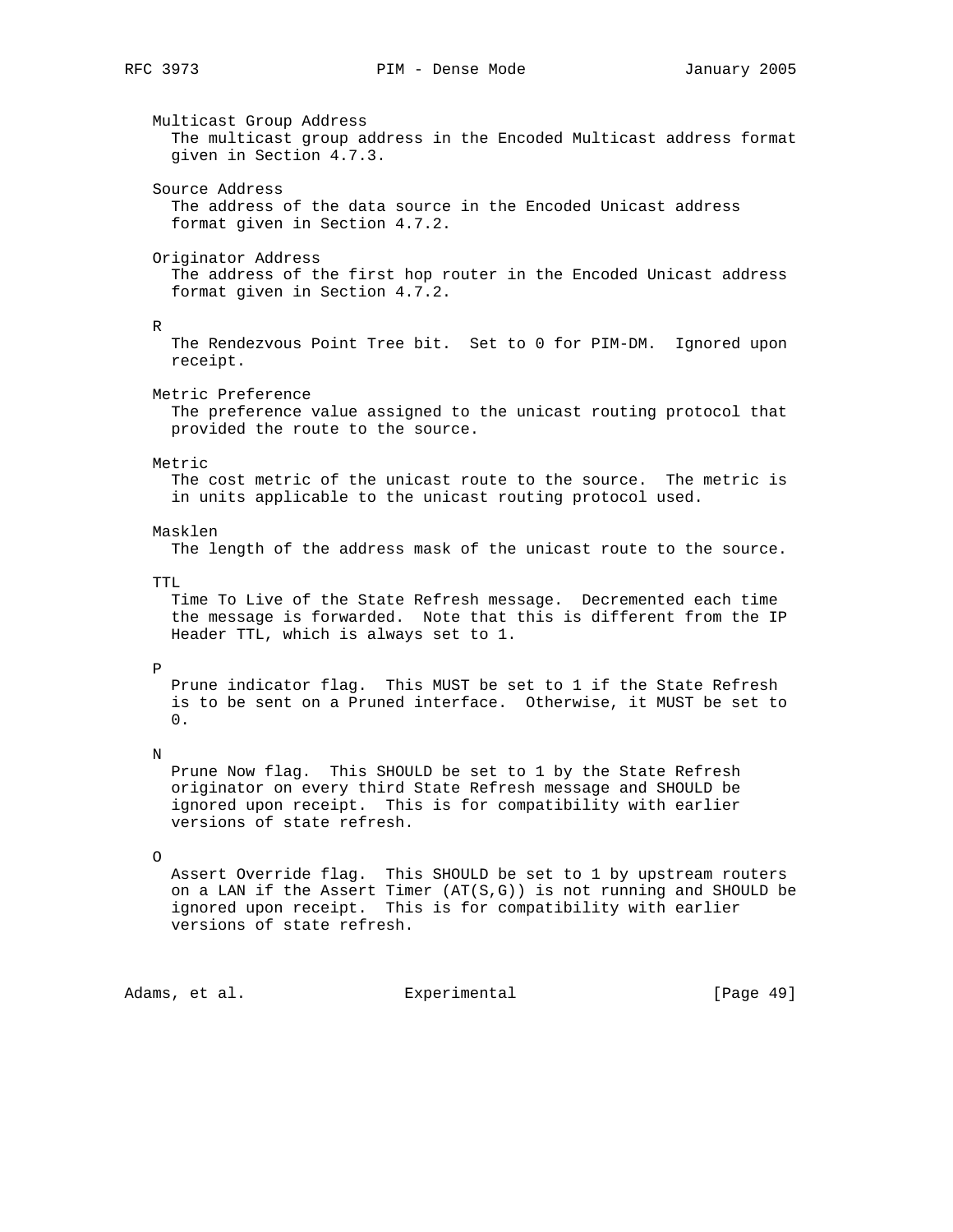```
 Reserved
     Set to zero and ignored upon receipt.
    Interval
      Set by the originating router to the interval (in seconds) between
      consecutive State Refresh messages for this (S,G) pair.
4.8. PIM-DM Timers
   PIM-DM maintains the following timers. All timers are countdown
   timers -- they are set to a value and count down to zero, at which
   point they typically trigger an action. Of course they can just as
    easily be implemented as count-up timers, where the absolute expiry
    time is stored and compared against a real-time clock, but the
    language in this specification assumes that they count downward
    towards zero.
   Global Timers
     Hello Timer: HT
     Per interface (I):
       Per neighbor (N):
         Neighbor Liveness Timer: NLT(N,I)
        Per (S,G) Pair:
          (S,G) Assert Timer: AT(S,G,I)
          (S,G) Prune Timer: PT(S,G,I)
          (S,G) PrunePending Timer: PPT(S,G,I)
       Per (S,G) Pair:
         (S,G) Graft Retry Timer: GRT(S,G)
          (S,G) Upstream Override Timer: OT(S,G)
          (S,G) Prune Limit Timer: PLT(S,G)
          (S,G) Source Active Timer: SAT(S,G)
          (S,G) State Refresh Timer: SRT(S,G)
```
Adams, et al. Experimental [Page 50]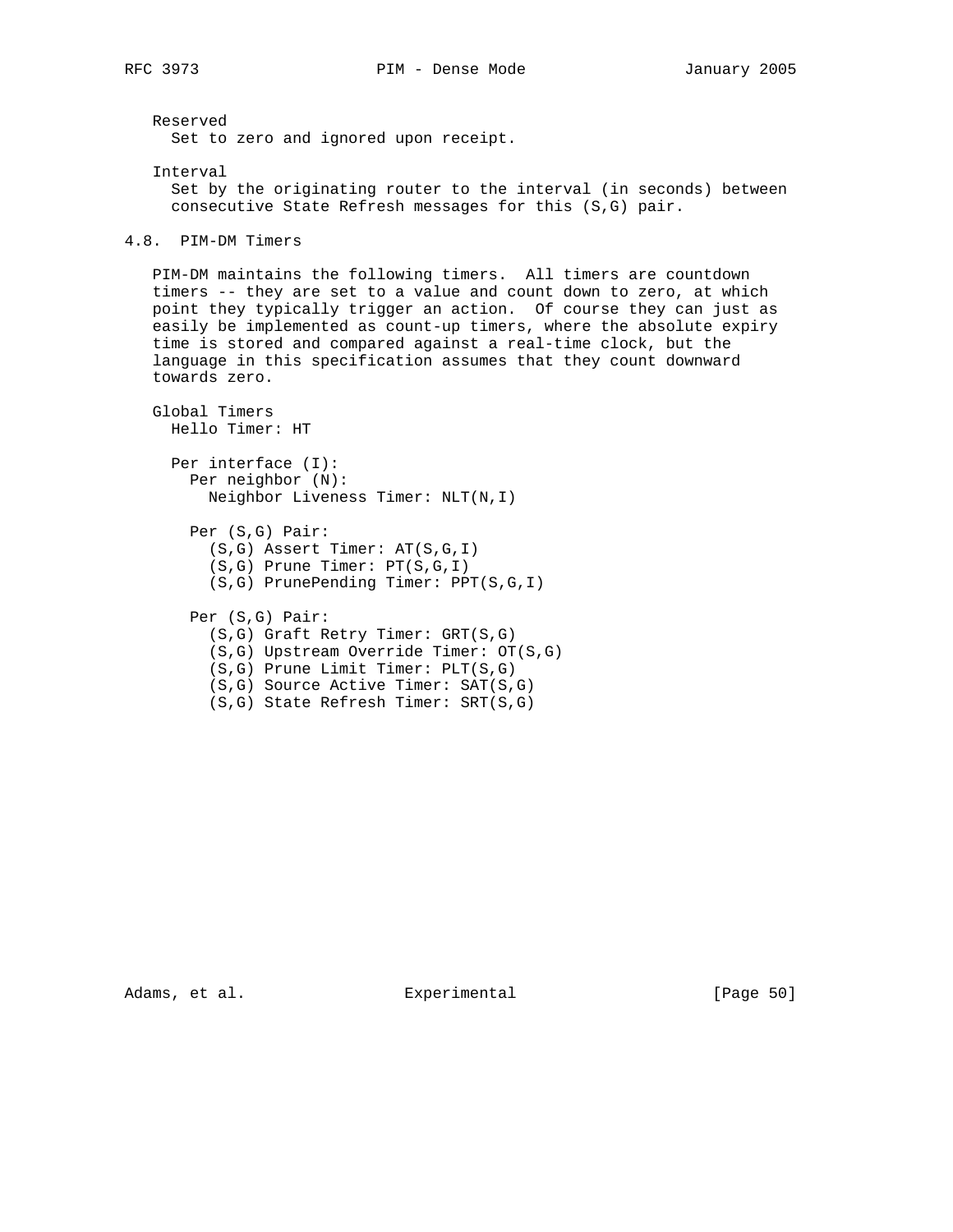When timer values are started or restarted, they are set to default values. The following tables summarize those default values.

Timer Name: Hello Timer (HT)

| Value Name            | Value | Explanation                                                                                                  |
|-----------------------|-------|--------------------------------------------------------------------------------------------------------------|
| Hello Period          |       | 30 sec   Periodic interval for hello messages                                                                |
| Triggered_Hello_Delay | 5 sec | Random interval for initial Hello<br>message on bootup or triggered Hello<br>message to a rebooting neighbor |

 Hello messages are sent on every active interface once every Hello\_Period seconds. At system power-up, the timer is initialized to rand(0,Triggered\_Hello\_Delay) to prevent synchronization. When a new or rebooting neighbor is detected, a responding Hello is sent within rand(0,Triggered\_Hello\_Delay).

Timer Name: Neighbor Liveness Timer (NLT(N,I))

| Value Name     | Value        | Explanation                  |
|----------------|--------------|------------------------------|
| Hello Holdtime | From message | Hold Time from Hello Message |

Timer Name: PrunePending Timer (PPT(S,G,I))

| Value Name | Value | Explanation                                                                                                             |
|------------|-------|-------------------------------------------------------------------------------------------------------------------------|
|            |       | J/P Override Interval   OI(I) + PD(I)   Short time after a Prune to<br>allow other routers on the<br>LAN to send a Join |

 The J/P\_Override\_Interval is the sum of the interface's Override\_Interval (OI(I)) and Propagation\_Delay (PD(I)). If all routers on a LAN are using the LAN Prune Delay option, both parameters MUST be set to the largest value on the LAN. Otherwise, the Override\_Interval (OI(I)) MUST be set to 2.5 seconds, and the Propagation\_Delay (PD(I)) MUST be set to 0.5 seconds.

Adams, et al. Subsection Experimental Experimental [Page 51]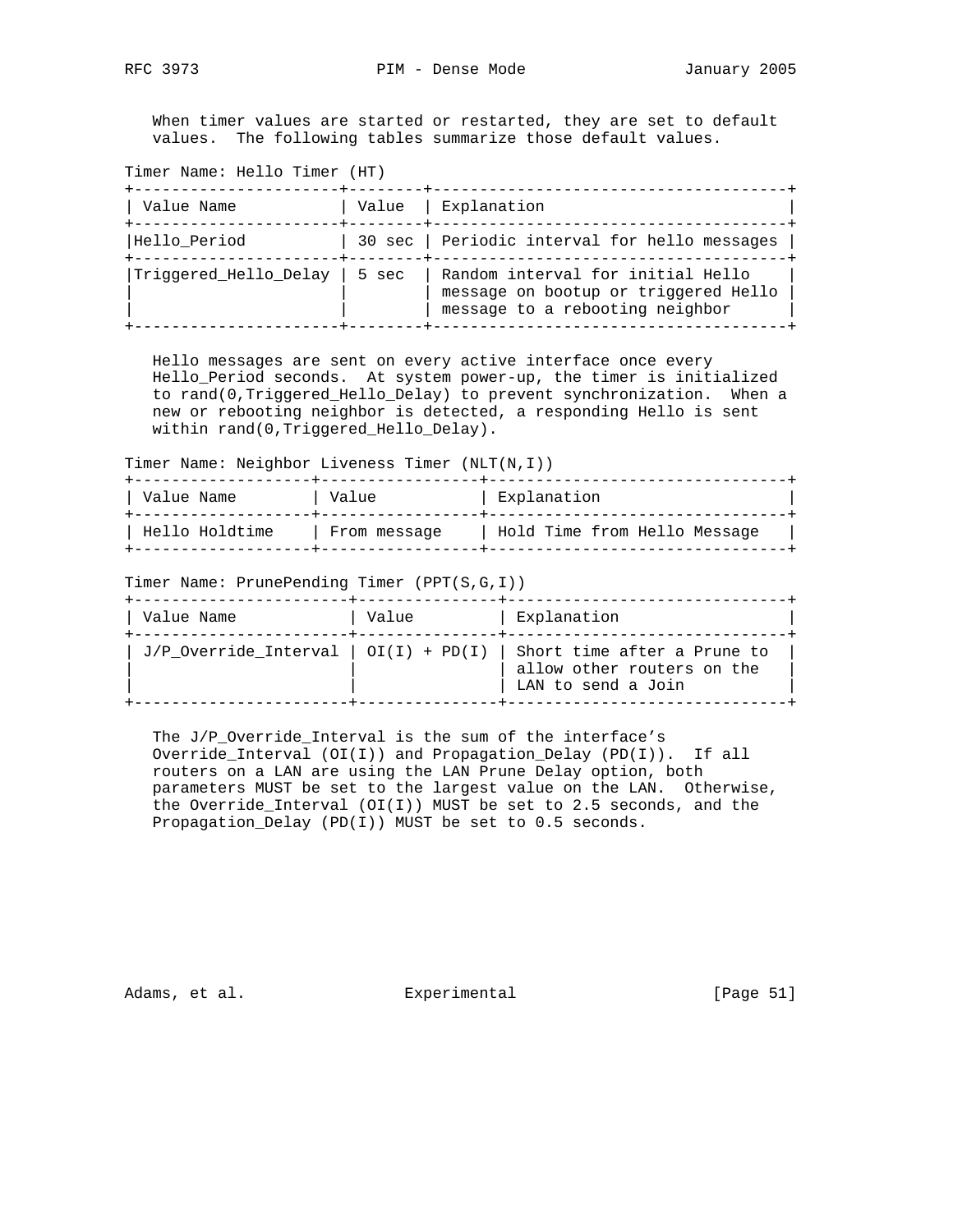Timer Name: Prune Timer (PT(S,G,I))

| Value Name                    | Value | Explanation                       |
|-------------------------------|-------|-----------------------------------|
| Prune Holdtime   From message |       | Hold Time read from Prune Message |

Timer Name: Assert Timer (AT(S,G,I))

| Value Name  | Value   Explanation                                                    |
|-------------|------------------------------------------------------------------------|
| Assert Time | 180 sec   Period after last assert before<br>assert state is timed out |

 Note that, for historical reasons, the Assert message lacks a Holdtime field. Thus, changing the Assert Time from the default value is not recommended. If all members of a LAN are state refresh enabled, the Assert Time will be three times the received RefreshInterval(S,G).

Timer Name: Graft Retry Timer (GRT(S,G))

| Value Name | Value   Explanation                                                                                                                   |
|------------|---------------------------------------------------------------------------------------------------------------------------------------|
|            | Graft_Retry_Period   3 sec   In the absence of receipt of a GraftAck<br>message, the time before retransmission<br>of a Graft message |

Timer Name: Upstream Override Timer (OT(S,G))

| Value Name   Value | Explanation                                                                                                                                        |
|--------------------|----------------------------------------------------------------------------------------------------------------------------------------------------|
|                    | t_override   rand(0, $O(I(I))$   Randomized delay to prevent response<br>implosion when sending a join message<br>to override someone else's prune |

 t\_override is a random value between 0 and the interface's Override\_Interval (OI(I)). If all routers on a LAN are using the LAN Prune Delay option, the Override\_Interval (OI(I)) MUST be set to the largest value on the LAN. Otherwise, the Override\_Interval (OI(I)) MUST be set to 2.5 seconds.

Adams, et al. Subsection Experimental Experimental [Page 52]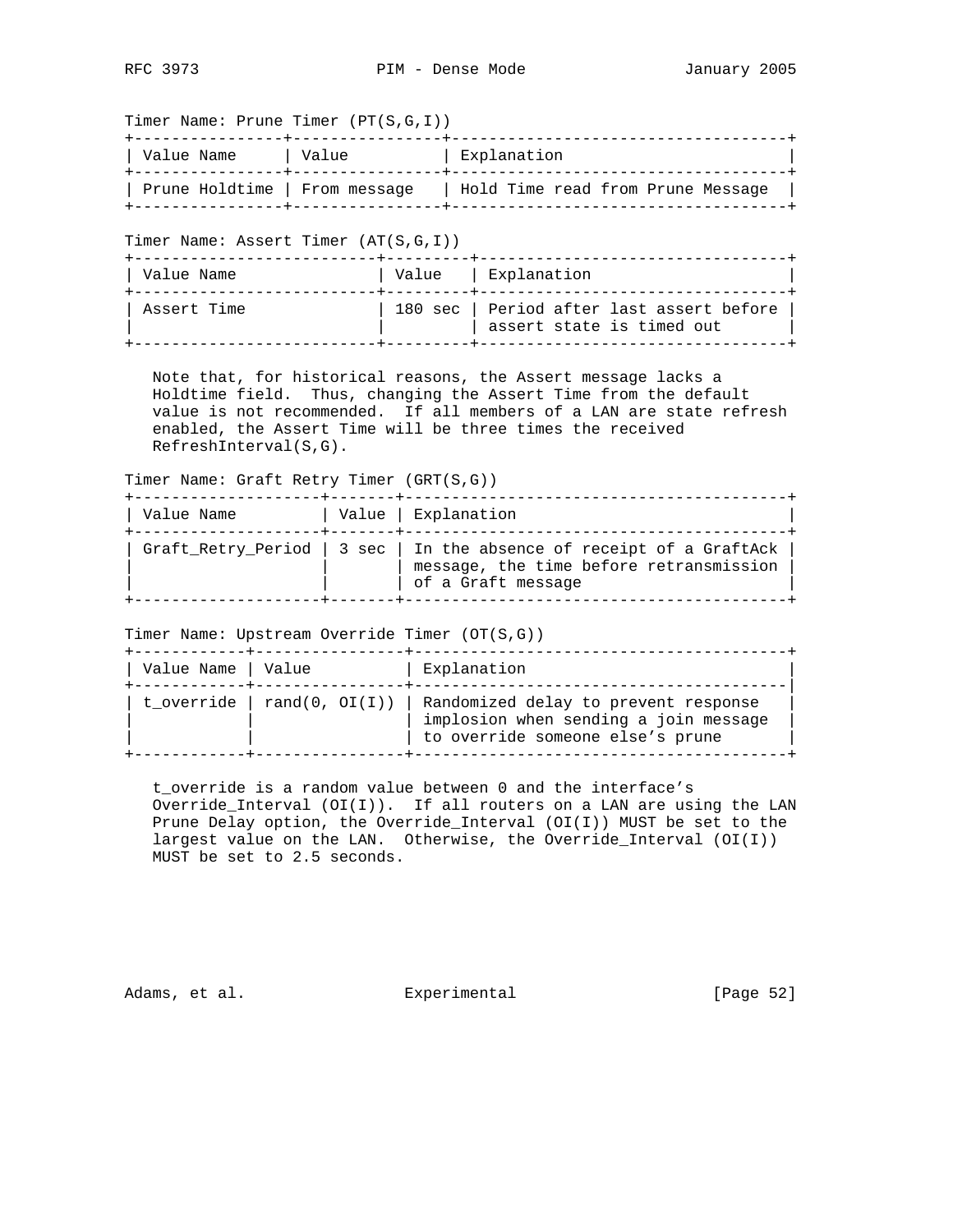Timer Name: Prune Limit Timer (PLT(S,G))

| Value Name   Value |                   | Explanation                               |
|--------------------|-------------------|-------------------------------------------|
| l t limit          | Default: 210 secs | Used to prevent Prune storms on a<br>T.AN |

Timer Name: Source Active Timer (SAT(S,G))

| Value Name | Value                              | Explanation                                                                                                                         |
|------------|------------------------------------|-------------------------------------------------------------------------------------------------------------------------------------|
|            | SourceLifetime   Default: 210 secs | Period of time after receiving<br>a multicast message a directly<br>attached router will continue<br>to send State Refresh messages |

Timer Name: State Refresh Timer (SRT(S,G))

| Value Name | Value | Explanation                                                                                |
|------------|-------|--------------------------------------------------------------------------------------------|
|            |       | RefreshInterval   Default: 60 secs   Interval between successive<br>state refresh messages |

# 5. Protocol Interaction Considerations

 PIM-DM is designed to be independent of underlying unicast routing protocols and will interact only to the extent needed to perform RPF checks. It is generally assumed that multicast area and autonomous system boundaries will correspond to the same boundaries for unicast routing, though a deployment that does not follow this assumption is not precluded by this specification.

 In general, PIM-DM interactions with other multicast routing protocols should be in compliance with RFC 2715 [7]. Other specific interactions are noted below.

# 5.1. PIM-SM Interactions

 PIM-DM is not intended to interact directly with PIM-SM, even though they share a common packet format. It is particularly important to note that a router cannot differentiate between a PIM-DM neighbor and a PIM-SM neighbor based on Hello messages.

Adams, et al. Subsection Experimental Contract (Page 53)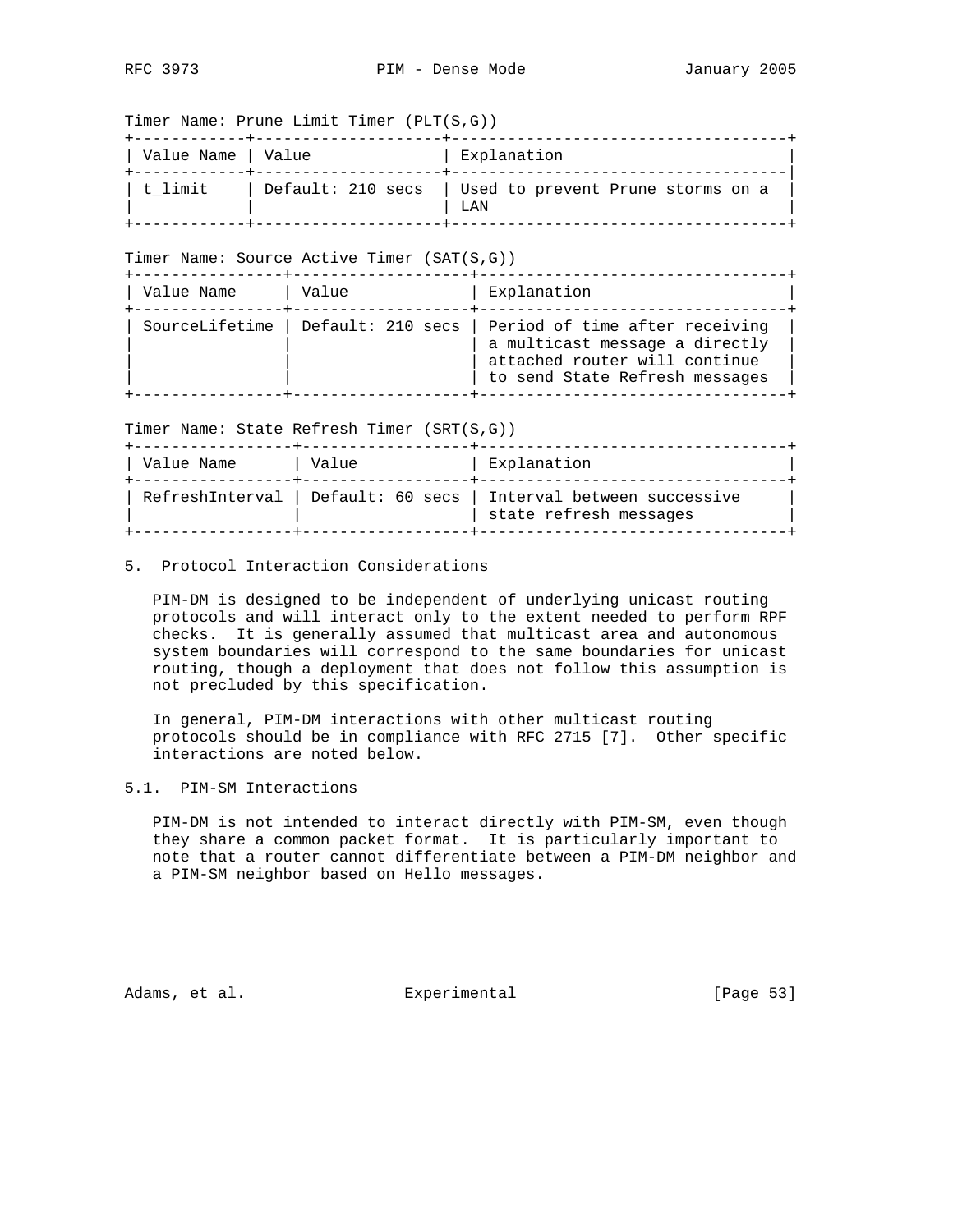In the event that a PIM-DM router becomes a neighbor of a PIM-SM router, the two will effectively form a simplex link, with the PIM-DM router sending all multicast messages to the PIM-SM router while the PIM-SM router sends no multicast messages to the PIM-DM router.

 The common packet format permits a hybrid PIM-SM/DM implementation that would use PIM-SM when a rendezvous point is known and PIM-DM when one is not. Such an implementation is outside the scope of this document.

## 5.2. IGMP Interactions

 PIM-DM will forward received multicast data packets to neighboring host group members in all cases except when the PIM-DM router is in an Assert Loser state on that interface. Note that a PIM Prune message is not permitted to prevent the delivery of messages to a network with group members.

 A PIM-DM Router MAY use the DR Priority option described in PIM-SM [14] to elect an IGMP v1 querier.

5.3. Source Specific Multicast (SSM) Interactions

 PIM-DM makes no special considerations for SSM [15]. All Prunes and Grafts within the protocol are for a specific source, so no additional checks have to be made.

5.4. Multicast Group Scope Boundary Interactions

 Although multicast group scope boundaries are generally identical to routing area boundaries, it is conceivable that a routing area might be partitioned for a particular multicast group. PIM-DM routers MUST NOT send any messages concerning a particular group across that group's scope boundary.

- 6. IANA Considerations
- 6.1. PIM Address Family

 The PIM Address Family field was chosen to be 8 bits as a tradeoff between packet format and use of the IANA assigned numbers. When the PIM packet format was designed, only 15 values were assigned for Address Families, and large numbers of new Address Families were not envisioned; 8 bits seemed large enough. However, the IANA assigns Address Families in a 16 bit value. Therefore, the PIM Address Family is allocated as follows:

Adams, et al. Subsectimental Experimental [Page 54]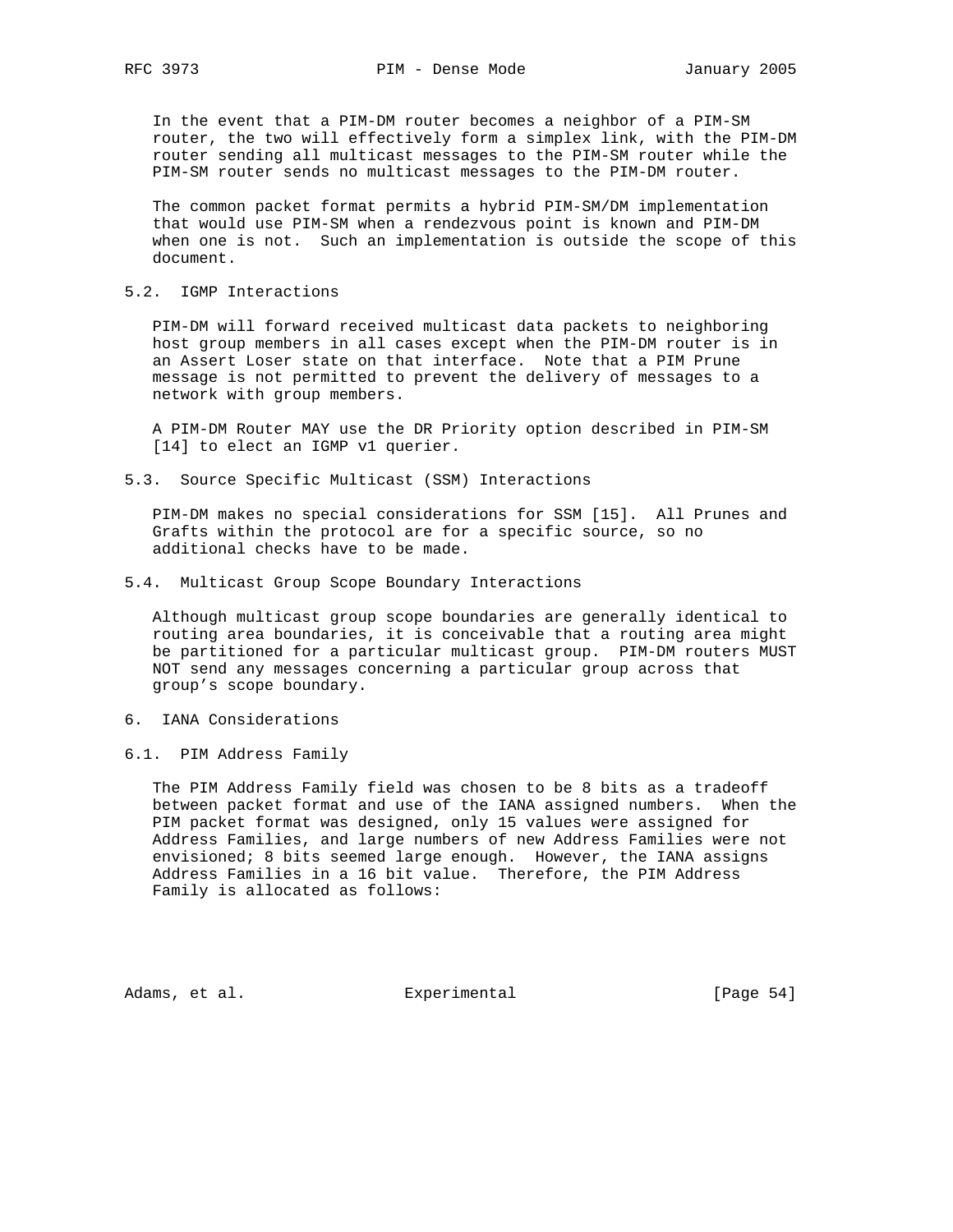Values 0 - 127 are designated to have the same meaning as IANA assigned Address Family Numbers [9].

 Values 128 - 250 are designated to be assigned by the IANA based on IESG approval, as defined in [8].

Values 251 - 255 are designated for Private Use, as defined in [8].

6.2. PIM Hello Options

 Values 17 - 65000 are to be assigned by the IANA. Since the space is large, they may be assigned as First Come First Served, as defined in [8]. Assignments are valid for one year and may be renewed. Permanent assignments require a specification, as defined in [8].

7. Security Considerations

 The IPsec authentication header [10] MAY be used to provide data integrity protection and groupwise data origin authentication of PIM protocol messages. Authentication of PIM messages can protect against unwanted behaviors caused by unauthorized or altered PIM messages. In any case, a PIM router SHOULD NOT accept and process PIM messages from neighbors unless a valid Hello message has been received from that neighbor.

 Note that PIM-DM has no rendezvous point, and therefore no single point of failure that may be vulnerable. Because PIM-DM uses unicast routes provided by an unknown routing protocol, it may suffer collateral effects if the unicast routing protocol is attacked.

7.1. Attacks Based on Forged Messages

 The extent of possible damage depends on the type of counterfeit messages accepted. We next consider the impact of possible forgeries. A forged PIM-DM message is link local and can only reach a LAN if it was sent by a local host or if it was allowed onto the LAN by a compromised or non-compliant router.

- 1. A forged Hello message can cause multicast traffic to be delivered to links where there are no legitimate requestors, potentially wasting bandwidth on that link. On a multi-access LAN, the effects are limited without the capability to forge a Join message, as other routers will Prune the link if the traffic is not desired.
- 2. A forged Join/Prune message can cause multicast traffic to be delivered to links where there are no legitimate requestors, potentially wasting bandwidth on that link. A forged Prune

Adams, et al. Subsection Experimental Contracts [Page 55]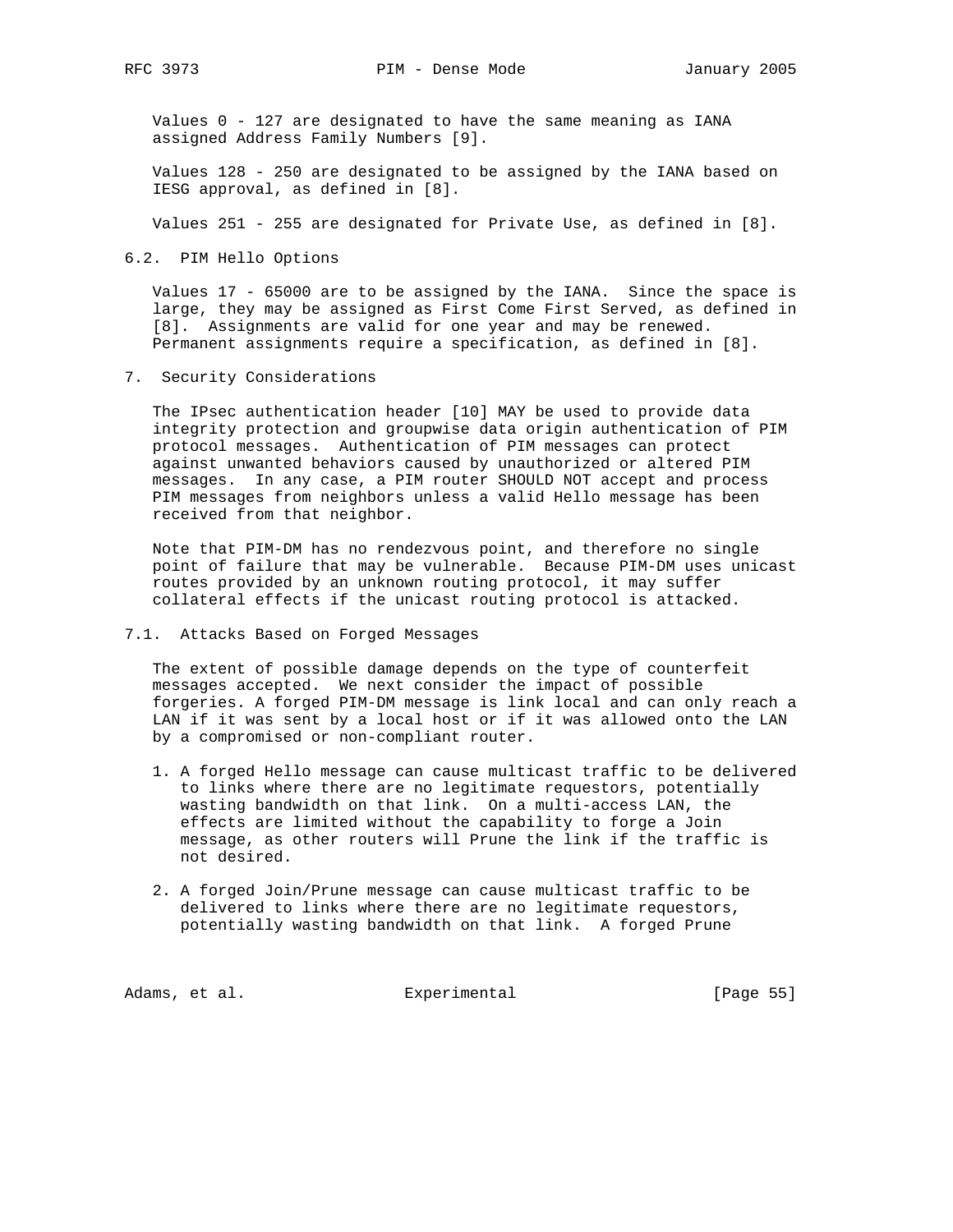message on a multi-access LAN is generally not a significant attack in PIM, because any legitimately joined router on the LAN would override the Prune with a Join before the upstream router stops forwarding data to the LAN.

- 3. A forged Graft message can cause multicast traffic to be delivered to links where there are no legitimate requestors, potentially wasting bandwidth on that link. In principle, Graft messages could be sent multiple hops because they are unicast to the upstream router. This should not be a problem, as the remote forger should have no way to get a Hello message to the target of the attack. Without a valid Hello message, the receiving router SHOULD NOT accept the Graft.
- 4. A forged GraftAck message has no impact, as it will be ignored unless the router has recently sent a Graft to its upstream router.
- 5. By forging an Assert message on a multi-access LAN, an attacker could cause the legitimate forwarder to stop forwarding traffic to the LAN. Such a forgery would prevent any hosts downstream of that LAN from receiving traffic.
- 6. A forged State Refresh message on a multi-access LAN would have the same impact as a forged Assert message, having the same general functions. In addition, forged State Refresh messages would be propagated downstream and might be used in a denial of service attack. Therefore, a PIM-DM router SHOULD rate limit State Refresh messages propagated.
- 7.2. Non-cryptographic Authentication Mechanisms

 A PIM-DM router SHOULD provide an option to limit the set of neighbors from which it will accept PIM-DM messages. Either static configuration of IP addresses or an IPSec security association may be used. All options that restrict the range of addresses from which packets are accepted MUST default to allowing all packets.

 Furthermore, a PIM router SHOULD NOT accept protocol messages from a router from which it has not yet received a valid Hello message.

7.3. Authentication Using IPsec

 The IPSec [10] transport mode using the Authentication Header (AH) is the recommended method to prevent the above attacks in PIM. The specific AH authentication algorithm and parameters, including the choice of authentication algorithm and the choice of key, are configured by the network administrator. The Encapsulating Security

Adams, et al. Subsection Experimental Contracts [Page 56]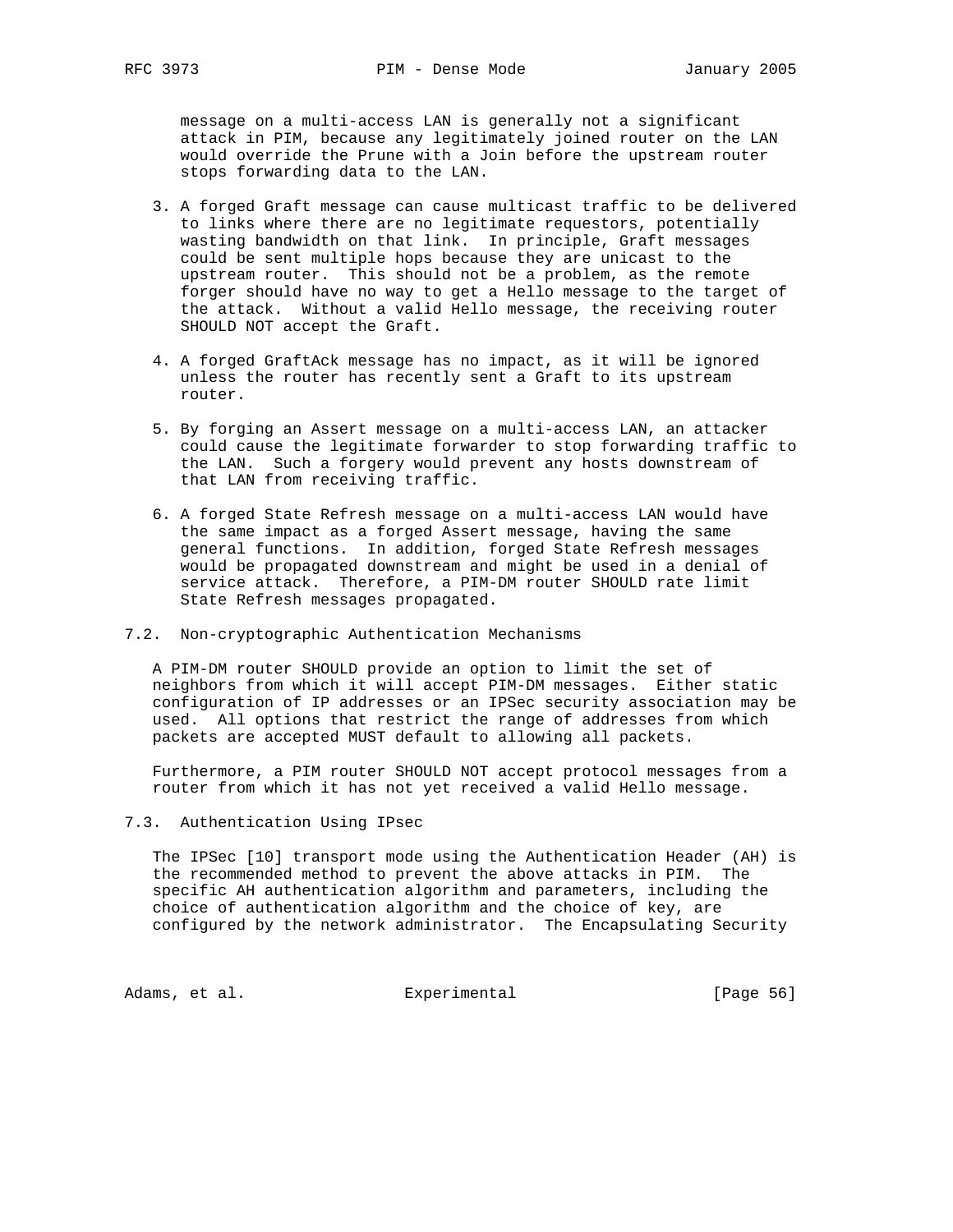Payload (ESP) MAY also be used to provide both encryption and authentication of PIM protocol messages. When IPsec authentication is used, a PIM router SHOULD reject (drop without processing) any unauthorized PIM protocol messages.

 To use IPSec, the administrator of a PIM network configures each PIM router with one or more Security Associations and associated Security Parameters Indices that are used by senders to authenticate PIM protocol messages and are used by receivers to authenticate received PIM protocol messages. This document does not describe protocols for establishing Security Associations. It assumes that manual configuration of Security Associations is performed, but it does not preclude the use of some future negotiation protocol such as GDOI [17] to establish Security Associations.

 The network administrator defines a Security Association (SA) and Security Parameters Index (SPI) to be used to authenticate all PIM-DM protocol messages from each router on each link in a PIM-DM domain.

 In order to avoid the problem of allocating individual keys for each neighbor on a link to each individual router, it is acceptable to establish only one authentication key for all PIM-DM routers on a link. This will not specifically authenticate the individual router sending the message, but will ensure that the sender is a PIM-DM router on that link. If this method is used, the receiver of the message MUST ignore the received sequence number, thus disabling anti-replay mechanisms. The effects of disabling anti-replay mechanisms are essentially the same as the effects of forged messages, described in Section 7.1, with the additional protection that the forger can only reuse legitimate messages.

 The Security Policy Database at a PIM-DM router should be configured to ensure that all incoming and outgoing PIM-DM packets use the SA associated with the interface to which the packet is sent. Note that, according to [10], there is nominally a different Security Association Database (SAD) for each router interface. Thus, the selected Security Association for an inbound PIM-DM packet can vary depending on the interface on which the packet arrived. This fact allows the network administrator to use different authentication methods for each link, even though the destination address is the same for most PIM-DM packets, regardless of interface.

Adams, et al. Subsection Experimental Formula (Page 57)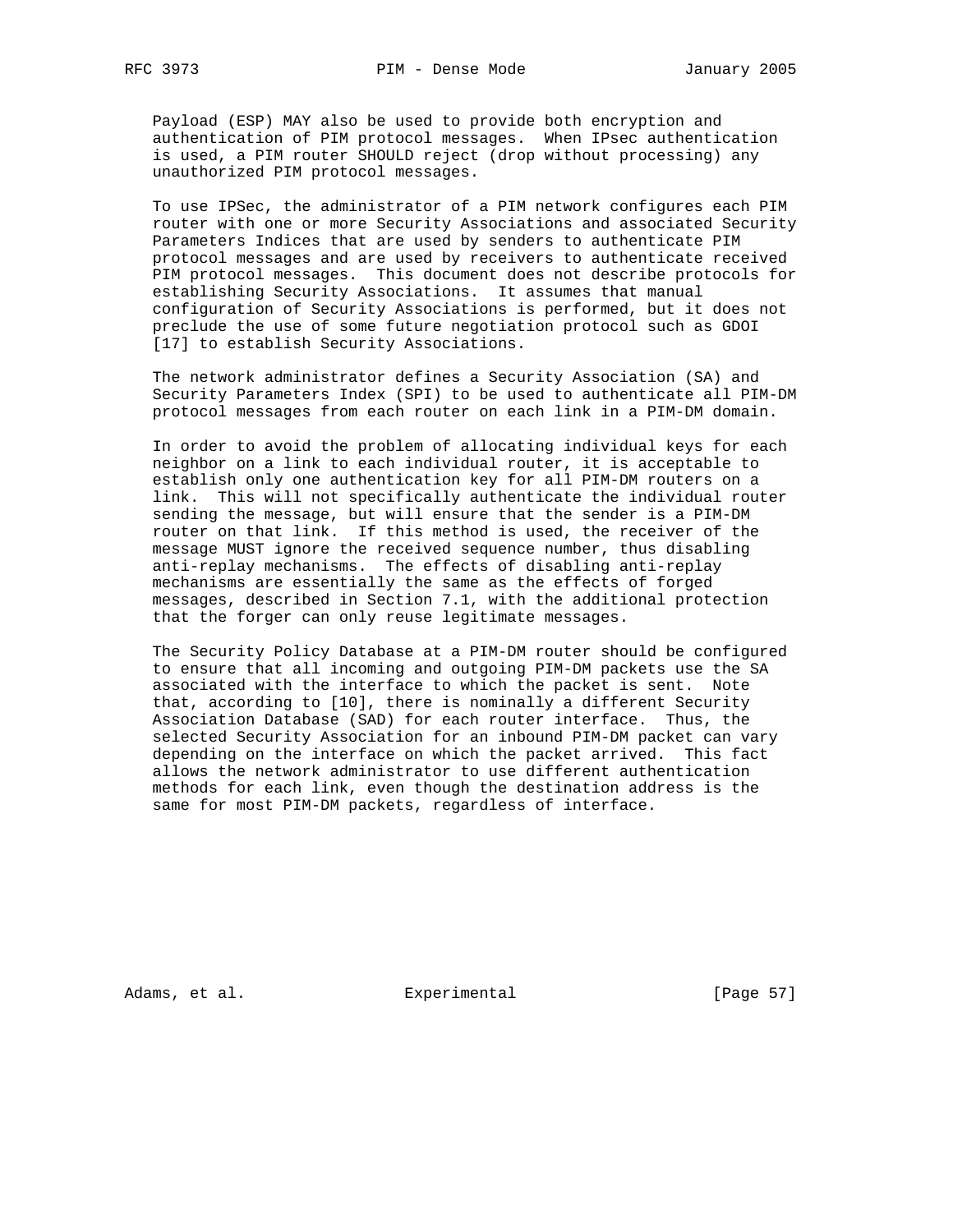# 7.4. Denial of Service Attacks

 There are a number of possible denial of service attacks against PIM that can be caused by generating false PIM protocol messages or even by generating false data traffic. Authenticating PIM protocol traffic prevents some, but not all, of these attacks. The possible attacks include the following:

- \* Sending packets to many different group addresses quickly can amount to a denial of service attack in and of itself. These messages will initially be flooded throughout the network before they are pruned back. The maintenance of state machines and State Refresh messages will be a continual drain on network resources.
- \* Forged State Refresh messages sent quickly could be propagated by downstream routers, creating a potential denial of service attack. Therefore, a PIM-DM router SHOULD limit the rate of State Refresh messages propagated.
- 8. Acknowledgments

 The major features of PIM-DM were originally designed by Stephen Deering, Deborah Estrin, Dino Farinacci, Van Jacobson, Ahmed Helmy, David Meyer, and Liming Wei. Additional features for state refresh were designed by Dino Farinacci, Isidor Kouvelas, and Kurt Windisch. This revision was undertaken to incorporate some of the lessons learned during the evolution of the PIM-SM specification and early deployments of PIM-DM.

Thanks the PIM Working Group for their comments.

- 9. References
- 9.1. Normative References
	- [1] Deering, S., "Host extensions for IP multicasting", STD 5, RFC 1112, August 1989.
	- [2] Fenner, W., "Internet Group Management Protocol, Version 2", RFC 2236, November 1997.
	- [3] Cain, B., Deering, S., Kouvelas, I., Fenner, B., and A. Thyagarajan, "Internet Group Management Protocol, Version 3", RFC 3376, October 2002.

Adams, et al. Subsection Experimental Experimental [Page 58]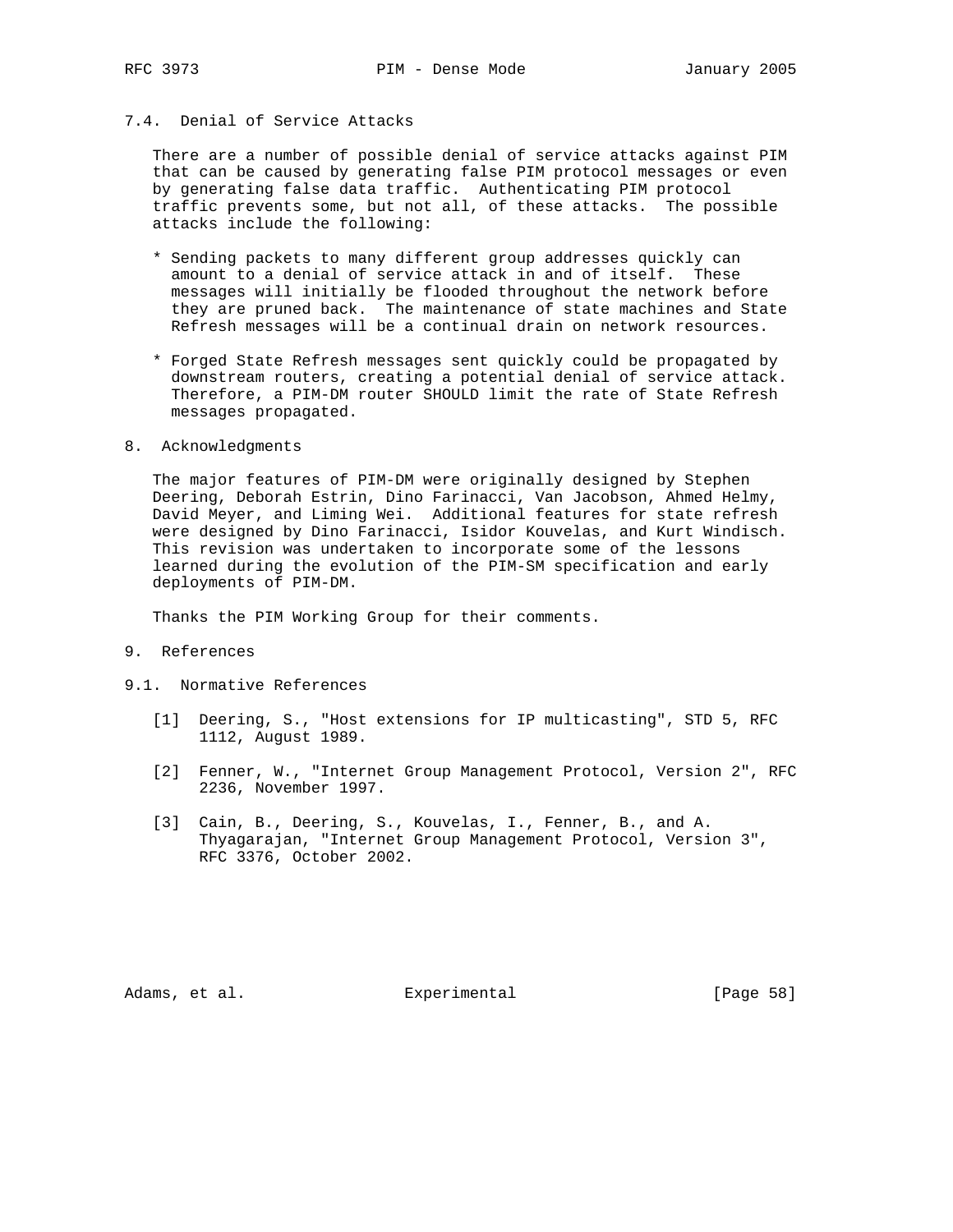- [4] Estrin, D., Farinacci, D., Helmy, A., Thaler, D., Deering, S., Handley, M., Jacobson, V., Liu, C., Sharma, P., and L. Wei, "Protocol Independent Multicast-Sparse Mode (PIM-SM): Protocol Specification", RFC 2362, June 1998.
- [5] Deering, S. and R. Hinden, "Internet Protocol, Version 6 (IPv6) Specification", RFC 2460, December 1998.
- [6] Deering, S., Fenner, W., and B. Haberman, "Multicast Listener Discovery (MLD) for IPv6", RFC 2710, October 1999.
- [7] Thaler, D., "Interoperability Rules for Multicast Routing Protocols", RFC 2715, October 1999.
- [8] Narten, T. and H. Alvestrand, "Guidelines for Writing an IANA Considerations Section in RFCs", BCP 26, RFC 2434, October 1998.
- [9] IANA, "Address Family Numbers", linked from http://www.iana.org/numbers.html.
- [10] Kent, S. and R. Atkinson, "Security Architecture for the Internet Protocol", RFC 2401, November 1998.
- [11] Bradner, S., "Key words for use in RFCs to Indicate Requirement Levels", BCP 14, RFC 2119, March 1997.
- 9.2. Informative References
	- [12] Deering, S.E., "Multicast Routing in a Datagram Internetwork", Ph.D. Thesis, Electrical Engineering Dept., Stanford University, December 1991.
	- [13] Waitzman, D., Partridge, C., and S. Deering, "Distance Vector Multicast Routing Protocol", RFC 1075, November 1988.
	- [14] Fenner, W., Handley, M., Holbrook, H., and I. Kouvelas, "Protocol Independent Multicast - Sparse Mode (PIM-SM): Protocol Specification (Revised)", Work in Progress.
	- [15] Holbrook, H. and B. Cain, "Source Specific Multicast for IP", Work in Progress.
	- [16] Handley, M., Kouvelas, I., Speakman, T., and L. Vicisano, "Bi directional Protocol Independent Multicast", Work in Progress.
	- [17] Baugher, M., Weis, B., Hardjono, T., and H. Harney, "The Group Domain of Interpretation", RFC 3547, July 2003.

Adams, et al. Subsectimental Experimental [Page 59]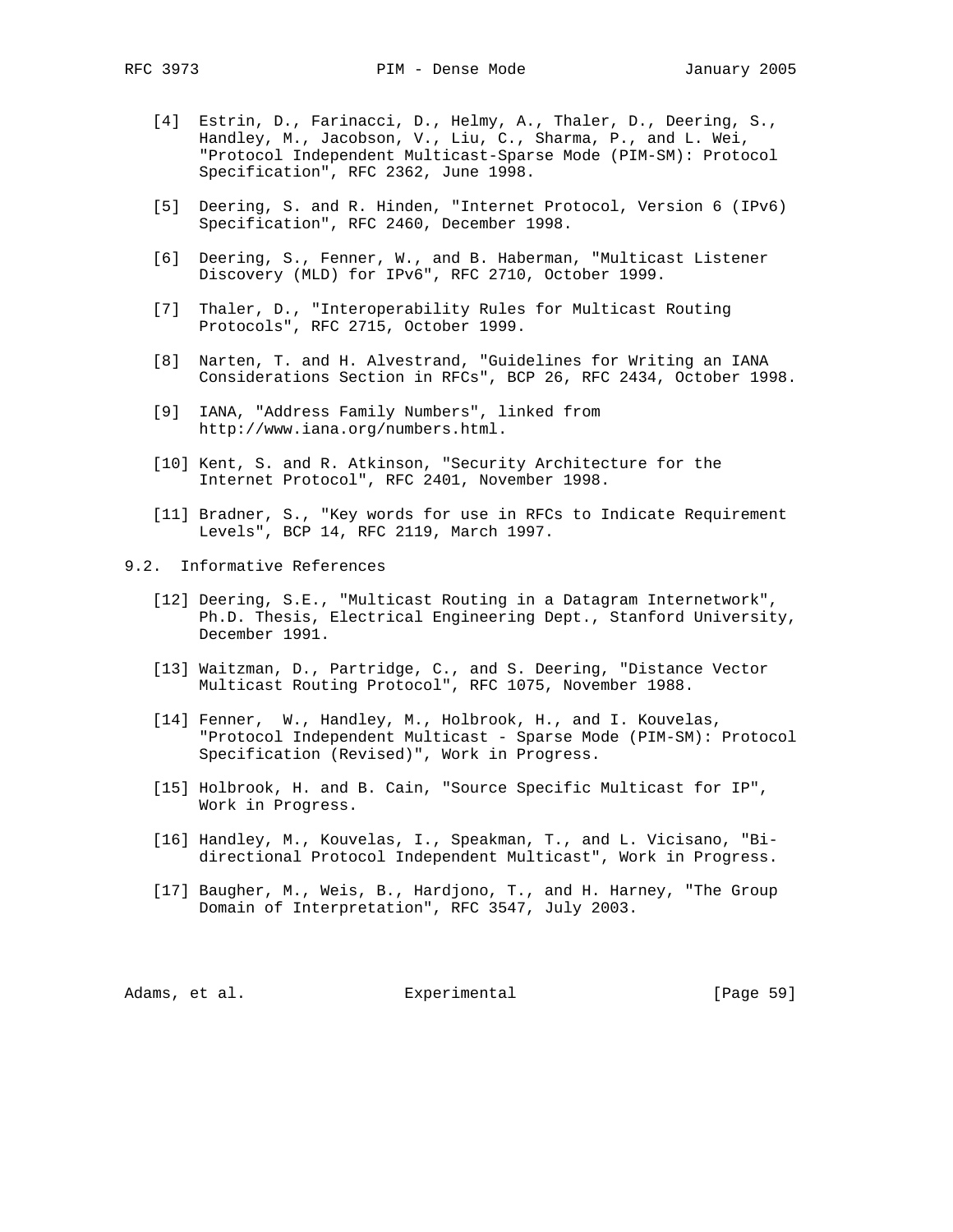[18] Fenner, W., Handley, M., Kermode, R., and D. Thaler, "Bootstrap Router (BSR) Mechanism for PIM Sparse Mode", Work in Progress.

```
Authors' Addresses
```
 Andrew Adams NextHop Technologies 825 Victors Way, Suite 100 Ann Arbor, MI 48108-2738

EMail: ala@nexthop.com

 Jonathan Nicholas ITT Industries Aerospace/Communications Division 100 Kingsland Rd Clifton, NJ 07014

EMail: jonathan.nicholas@itt.com

 William Siadak NextHop Technologies 825 Victors Way, Suite 100 Ann Arbor, MI 48108-2738

EMail: wfs@nexthop.com

Adams, et al. Experimental [Page 60]